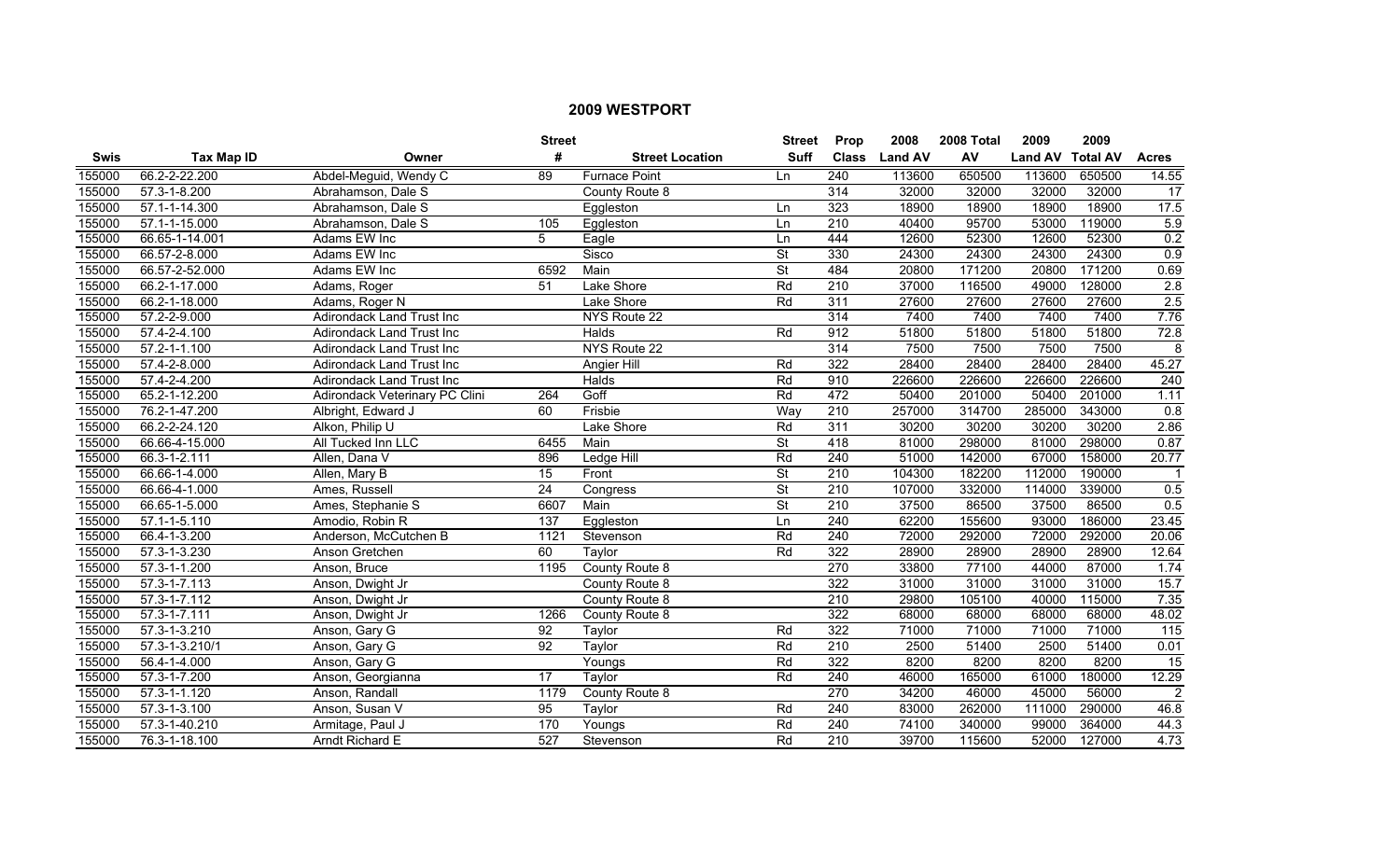|        |                        |                                    | <b>Street</b>   |                        | <b>Street</b>            | Prop             | 2008           | 2008 Total | 2009             | 2009    |                  |
|--------|------------------------|------------------------------------|-----------------|------------------------|--------------------------|------------------|----------------|------------|------------------|---------|------------------|
| Swis   | <b>Tax Map ID</b>      | Owner                              | #               | <b>Street Location</b> | <b>Suff</b>              | <b>Class</b>     | <b>Land AV</b> | AV         | Land AV Total AV |         | <b>Acres</b>     |
| 155000 | 76.3-1-18.200          | <b>Arndt Richard E</b>             |                 | Stevenson              | Rd                       | 314              | 1600           | 1600       | 1600             | 1600    | 0.77             |
| 155000 | 57.56-4-2.000          | Arsenault Joanne K                 | 786             | NYS Route 22           |                          | $\overline{210}$ | 21900          | 99600      | 25000            | 103000  | 0.8              |
| 155000 | 66.65-1-19.000         | Arsenault, Clada                   |                 | Eagle                  | Ln                       | 311              | 13200          | 13200      | 13200            | 13200   | 0.3              |
| 155000 | 66.57-1-14.000         | Arsenault, Clada                   | 69              | Sisco                  | <b>St</b>                | 210              | 75700          | 134600     | 75700            | 134600  | 0.95             |
| 155000 | 66.1-1-39.038          | Arsenault, James                   | 6911            | NYS Route 9N           |                          | $\overline{312}$ | 10300          | 17300      | 10300            | 17300   | 0.2              |
| 155000 | 66.57-4-5.000          | Arsenault, James R                 | 6637            | Main                   | <b>St</b>                | 210              | 44000          | 99000      | 44000            | 99000   | 0.6              |
| 155000 | 66.57-4-6.000          | Arsenault, James R                 | 6633            | Main                   | St                       | 210              | 22300          | 92000      | 22300            | 92000   | 0.3              |
| 155000 | 66.1-1-36.000          | Arsenault, James R                 |                 | NYS Route 9N           |                          | 322              | 50300          | 50300      | 50300            | 50300   | 37               |
| 155000 | 66.57-2-25.000         | Arsenault, Nancy                   | $\overline{82}$ | Sisco                  | $\overline{\mathsf{St}}$ | $\overline{210}$ | 14500          | 80200      | 14500            | 80200   | $\overline{0.2}$ |
| 155000 | 66.65-1-20.000         | Arsenault, Philip                  | $\overline{19}$ | Eagle                  | Ln                       | 210              | 30100          | 80000      | 30100            | 80000   | 0.4              |
| 155000 | 66.50-1-9.000          | Arsenault, Philip                  | 95              | Champlain              | Ave                      | 230              | 19400          | 124400     | 21500            | 126000  | 0.2              |
| 155000 | 66.57-2-28.000         | Arsenault, Philip                  | $\overline{27}$ | Harbour View           | Ter                      | $\overline{210}$ | 21900          | 113300     | 21900            | 113300  | 0.3              |
| 155000 | 56.4-1-18.099          | Arsenault, Philip                  |                 | Boyle                  | Rd                       | 311              | 16700          | 16700      | 16700            | 16700   | 8.25             |
| 155000 | 66.1-1-1.000           | Arste, Vitolds D                   | 7176            | NYS Route 9N           |                          | 240              | 96500          | 175000     | 134000           | 221000  | 90.48            |
| 155000 | 66.58-2-27.000         | Arthaud & Patterson LLC            | $\overline{24}$ | Champlain              | Ave                      | 220              | 29500          | 128000     | 29500            | 128000  | 0.38             |
| 155000 | 76.2-1-61.000/3        | <b>AT&amp;T</b> Communications Inc |                 | Napper                 | Rd                       | 831              | 96469          | 96469      | 96469            | 96469   | 0.01             |
| 155000 | 650.-9999-601.700/1881 | <b>AT&amp;T Communications Inc</b> |                 | <b>Outside Plant</b>   |                          | 836              | 0              | 322883     | $\mathbf{0}$     | 293301  | 0.01             |
| 155000 | 66.57-2-53.000         | Atwell, Donald                     | 6598            | Main                   | St                       | 210              | 17700          | 91400      | 17700            | 91400   | 0.2              |
| 155000 | 57.3-1-25.200          | Atwell, Randall                    |                 | Decker                 | Rd                       | 311              | 1600           | 1600       | 1600             | 1600    | 0.5              |
| 155000 | 57.4-1-6.200           | Atwell, Randall                    |                 | Decker                 | Rd                       | 314              | 1300           | 1300       | 1300             | 1300    | 0.58             |
| 155000 | 66.65-1-22.000         | Atwell, Randall                    | 13              | Eagle                  | Ln                       | $\overline{210}$ | 14500          | 89000      | 14500            | 89000   | 0.2              |
| 155000 | 66.65-1-21.000         | Atwell, Randall                    |                 | Eagle                  | Ln                       | 321              | 11600          | 11600      | 11600            | 11600   | 0.2              |
| 155000 | 57.4-1-5.100           | Atwell, Randall A                  | 172             | Decker                 | Rd                       | 210              | 24000          | 139000     | 28800            | 149000  | 0.45             |
| 155000 | 66.2-1-6.000           | Atwell, Richard                    |                 | Sherman                | Rd                       | 322              | 41800          | 71800      | 41800            | 71800   | $\overline{12}$  |
| 155000 | 66.2-1-7.200           | Atwell, Richard A                  |                 | NYS Route 22           |                          | 210              | 46000          | 251000     | 61000            | 266000  | 7.01             |
| 155000 | 76.1-1-21.000          | Atwell, Terry T                    | 863             | Stevenson              | Rd                       | $\overline{210}$ | 37200          | 130400     | 49000            | 142000  | 2.5              |
| 155000 | 66.66-2-18.000         | Atz. Marc D                        | 11              | Orchard                | Ter                      | 210              | 81000          | 270000     | 81000            | 270000  | $\overline{0.3}$ |
| 155000 | 66.2-1-28.003          | Audino Jacqueline C                | 107             | Homeport               | Way                      | 280              | 82000          | 345000     | 109000           | 372000  | 31.51            |
| 155000 | 66.2-1-29.111          | Audino Jacqueline C                |                 | NYS Route 22           |                          | 311              | 39100          | 41900      | 39100            | 41900   | 2.97             |
| 155000 | 67.1-1-14.000          | Bacot, Carter J                    | 518             | <b>Rock Harbor</b>     | Way                      | 210              | 525300         | 1063500    | 563000           | 1101000 | 7.8              |
| 155000 | 67.1-1-11.001          | Bacot, Carter J                    |                 | Lake Shore             | Rd                       | 311              | 474900         | 474900     | 474900           | 474900  | 7.7              |
| 155000 | 58.3-1-13.300          | Bacot, J Carter                    |                 | <b>Rock Harbor</b>     | Way                      | 312              | 65100          | 65100      | 65100            | 65100   | 55.94            |
| 155000 | 58.3-1-13.200          | Bacot, J Carter                    |                 | <b>Rock Harbor</b>     | Way                      | 322              | 309000         | 309000     | 309000           | 309000  | 110.27           |
| 155000 | 66.66-6-12.000         | Baflynn Corp                       | 44              | Old Arsenal            | Rd                       | 421              | 249500         | 489100     | 249500           | 489100  | 1.25             |
| 155000 | 57.55-1-26.000         | <b>Bailey Nicholas B</b>           | 751             | NYS Route 22           |                          | 210              | 23200          | 106700     | 26000            | 110000  | 0.85             |
| 155000 | 66.56-1-31.000         | Baker, Allen W                     |                 | Ledge Hill             | Rd                       | $\overline{311}$ | 12300          | 12300      | 12300            | 12300   | 0.3              |
| 155000 | 66.2-2-30.000          | Bakes, Matthew L                   | 59              | Cove                   | Way                      | 260              | 30400          | 105900     | 39200            | 149000  | 0.83             |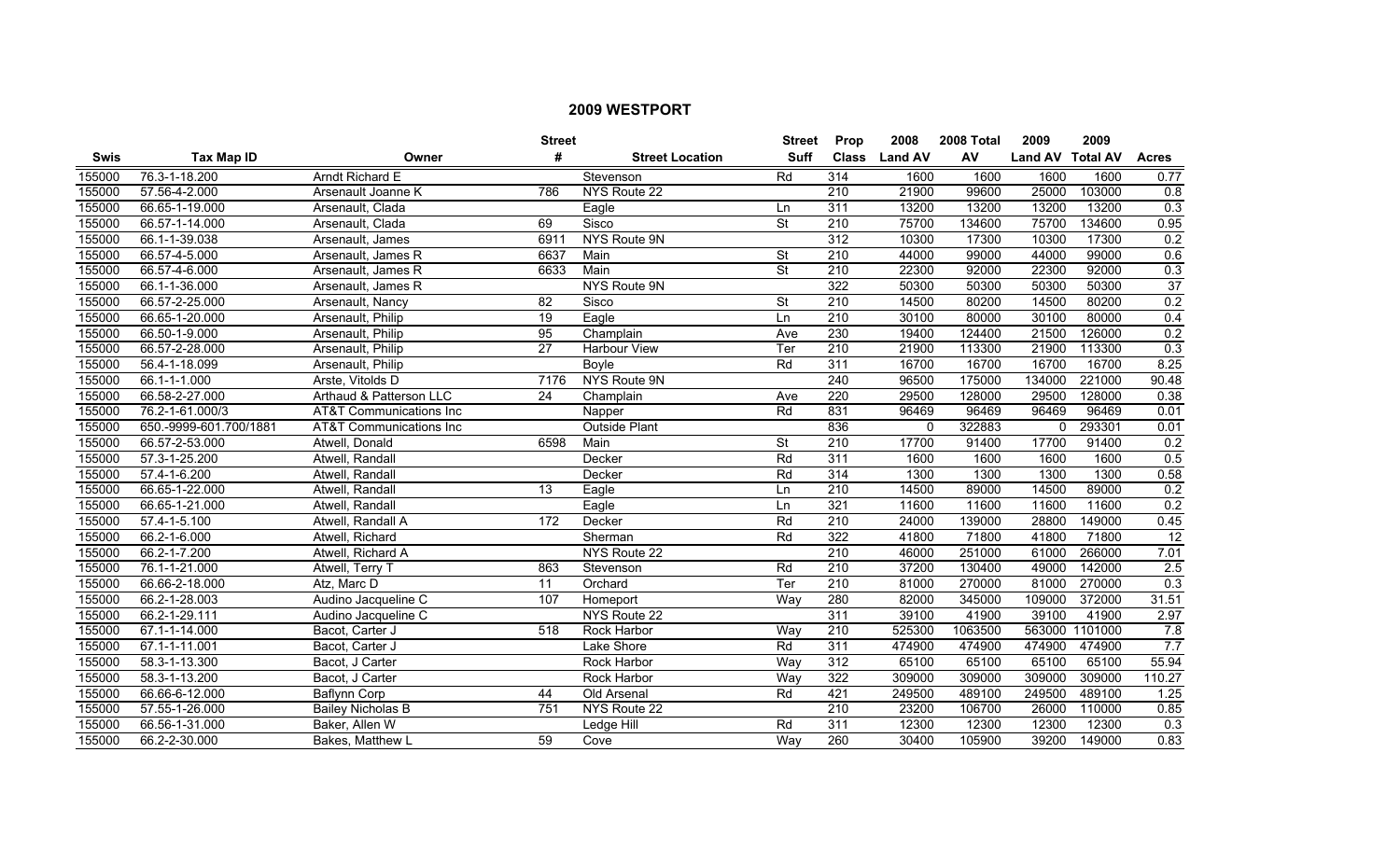|             |                        |                                | <b>Street</b>           |                        | <b>Street</b>            | Prop             | 2008           | 2008 Total | 2009             | 2009   |                  |
|-------------|------------------------|--------------------------------|-------------------------|------------------------|--------------------------|------------------|----------------|------------|------------------|--------|------------------|
| <b>Swis</b> | <b>Tax Map ID</b>      | Owner                          | #                       | <b>Street Location</b> | <b>Suff</b>              | <b>Class</b>     | <b>Land AV</b> | AV         | Land AV Total AV |        | <b>Acres</b>     |
| 155000      | 57.55-1-27.000         | Ball, Jennifer E               | 757                     | NYS Route 22           |                          | 481              | 18400          | 106000     | 18400            | 106000 | $\overline{1.3}$ |
| 155000      | 66.66-6-9.210          | <b>Ballard Park Foundation</b> | 6466                    | Main                   | St                       | 331              | 410000         | 412000     | 410000           | 412000 | 5.31             |
| 155000      | 66.2-1-5.000           | Band, Betty S                  | 31                      | Sherman                | Rd                       | 210              | 31700          | 90000      | 41000            | 99000  | 0.92             |
| 155000      | 66.66-4-5.000          | <b>Baptist Church</b>          | 6459                    | Main                   | <b>St</b>                | 620              | 40800          | 220800     | 40800            | 220800 | 0.8              |
| 155000      | 76.3-1-29.000          | <b>Barber Erwin</b>            | 40                      | Delanev                | Ln                       | 720              | 78000          | 159700     | 85000            | 166000 | 53.1             |
| 155000      | 76.2-1-18.111          | <b>Barber Homestead Trust</b>  |                         | <b>Barksdale</b>       | Rd                       | 105              | 43300          | 43300      | 43300            | 43300  | 44.57            |
| 155000      | 76.2-1-31.000          | <b>Barber Homestead Trust</b>  | 71                      | <b>Barber</b>          | Ln                       | 582              | 369000         | 590000     | 369000           | 590000 | 91.6             |
| 155000      | 76.2-1-13.000          | Barber, Earl H                 | 317                     | Dudley                 | Rd                       | 113              | 103000         | 194000     | 103000           | 194000 | 61.7             |
| 155000      | 76.3-1-11.000          | Barber, Erwin                  |                         | Stevenson              | Rd                       | 910              | 37400          | 37400      | 37400            | 37400  | 44               |
| 155000      | 66.74-2-3.000          | Barnett, Timothy L             | 20                      | Old Arsenal            | Rd                       | 210              | 306500         | 373300     | 328000           | 395000 | 1.3              |
| 155000      | 66.56-1-11.200         | Barton, Judy A                 | $\overline{\mathbf{4}}$ | Pheasant               | Way                      | $\overline{210}$ | 76400          | 143100     | 76400            | 143100 | $\overline{1.8}$ |
| 155000      | 66.3-1-8.111           | Basu, DiPanker                 | 1029                    | Ledge Hill             | Rd                       | 240              | 87900          | 708900     | 117000           | 738000 | 68.11            |
| 155000      | 66.66-4-16.000         | Batten, Steven M               | 16                      | Congress               | $\overline{\mathsf{St}}$ | 210              | 38600          | 103000     | 46000            | 111000 | 0.13             |
| 155000      | 66.2-1-29.300          | Baxter, Lewis D                |                         | Bessboro               | Ln                       | 322              | 16200          | 16200      | 16200            | 16200  | 17.26            |
| 155000      | 650.-9999-713.000/1881 | <b>BCE Nexxia Corporation</b>  |                         | 888888 Outside Plant   |                          | 836              | $\Omega$       | 276874     | $\mathbf{0}$     | 269930 | 0.01             |
| 155000      | 58.3-1-14.000          | <b>Beach Properties Inc</b>    |                         | Lake Shore             | Rd                       | 554              | 210000         | 210000     | 210000           | 210000 | 6.3              |
| 155000      | 66.66-3-4.000          | Beal, Allan                    | 1212                    | Stevenson              | Rd                       | 210              | 164000         | 440000     | 175000           | 451000 | 1.1              |
| 155000      | 66.66-6-8.000          | Beal, Donna M                  | 14                      | Washington             | $\overline{\mathsf{St}}$ | 210              | 87000          | 310000     | 87000            | 310000 | 0.23             |
| 155000      | $66.58 - 1 - 4.000$    | Beal, Mary                     | 116                     | Sisco                  | <b>St</b>                | 210              | 45000          | 144000     | 45000            | 144000 | 0.6              |
| 155000      | 76.2-1-17.100          | Beane, Linda M                 | 68                      | Cold Spring            | Way                      | 240              | 546000         | 738000     | 710000           | 902000 | 16.3             |
| 155000      | 57.4-2-6.000           | Beauvais, Michael              | 287                     | Halds                  | Rd                       | 912              | 88000          | 248800     | 88000            | 248800 | 74.18            |
| 155000      | 57.4-2-22.000          | Beauvais, Thomas F             | 222                     | Sherman                | Rd                       | 240              | 73000          | 390000     | 97000            | 414000 | 39.5             |
| 155000      | 66.57-4-7.000          | Bell, James                    | 6631                    | Main                   | $\overline{\mathsf{St}}$ | 210              | 22200          | 89800      | 22200            | 89800  | 0.3              |
| 155000      | 57.4-1-1.100           | Bennett, Patrick               | 63                      | Decker                 | Rd                       | $\overline{112}$ | 148000         | 329100     | 148000           | 329100 | 107.5            |
| 155000      | 87.7-1-16.000          | Bennett, Ralph W               | 128                     | <b>Presbury Point</b>  | Way                      | 260              | 112000         | 170000     | 340000           | 427000 | 0.6              |
| 155000      | 66.1-1-5.000           | Bertsche, Thearon C            | 7052                    | NYS Route 9N           |                          | 240              | 37300          | 165000     | 49000            | 176000 | 14.14            |
| 155000      | 66.2-3-1.000           | <b>Bessboro Builders Inc</b>   | 252                     | NYS Route 22           |                          | 449              | 45800          | 235600     | 45800            | 235600 | 7.42             |
| 155000      | 66.4-1-6.000           | Bessboro Farm LLC              | 107                     | Stone House            | Cir                      | 117              | 274600         | 879700     | 302000           | 908000 | 166.81           |
| 155000      | 76.1-1-25.100          | <b>Bessboro Farm LLC</b>       |                         | Stevenson              | Rd                       | 105              | 13900          | 13900      | 13900            | 13900  | 11.02            |
| 155000      | 66.4-1-5.022           | <b>Bessboro Farm LLC</b>       | 6309                    | Main                   | $\overline{\mathsf{St}}$ | 311              | 26600          | 26600      | 26600            | 26600  | 1.74             |
| 155000      | 66.4-1-4.001           | <b>Bessboro Farm LLC</b>       | 6307                    | Main                   | <b>St</b>                | 210              | 152000         | 320000     | 163000           | 331000 | 0.91             |
| 155000      | 76.1-1-25.400          | <b>Bessboro Farm LLC</b>       |                         | Stevenson              | Rd                       | 105              | 15600          | 15600      | 15600            | 15600  | 14.51            |
| 155000      | 76.2-1-57.000          | <b>Bessboro Farm LLC</b>       | 5893                    | NYS Route 9N           |                          | 120              | 168900         | 321400     | 168900           | 321400 | 50.02            |
| 155000      | 66.83-1-1.000          | Bessboro Farm LLC              | 6309                    | Main                   | <b>St</b>                | $\overline{210}$ | 162000         | 333000     | 173000           | 344000 | 1.2              |
| 155000      | 76.27-2-2.000          | Bessboro Farm LLC              |                         | NYS Route 9N           |                          | 322              | 66100          | 66100      | 66100            | 66100  | 14.8             |
| 155000      | 76.1-1-33.000          | Bessboro Farm LLC              |                         | <b>Mountain Spring</b> | Rd                       | 260              | 100400         | 131900     | 134000           | 165000 | 81.3             |
| 155000      | 76.2-1-59.100          | <b>Bessboro Farm LLC</b>       |                         | <b>NYS Route 9N</b>    |                          | 105              | 290300         | 290300     | 290300           | 290300 | 248.3            |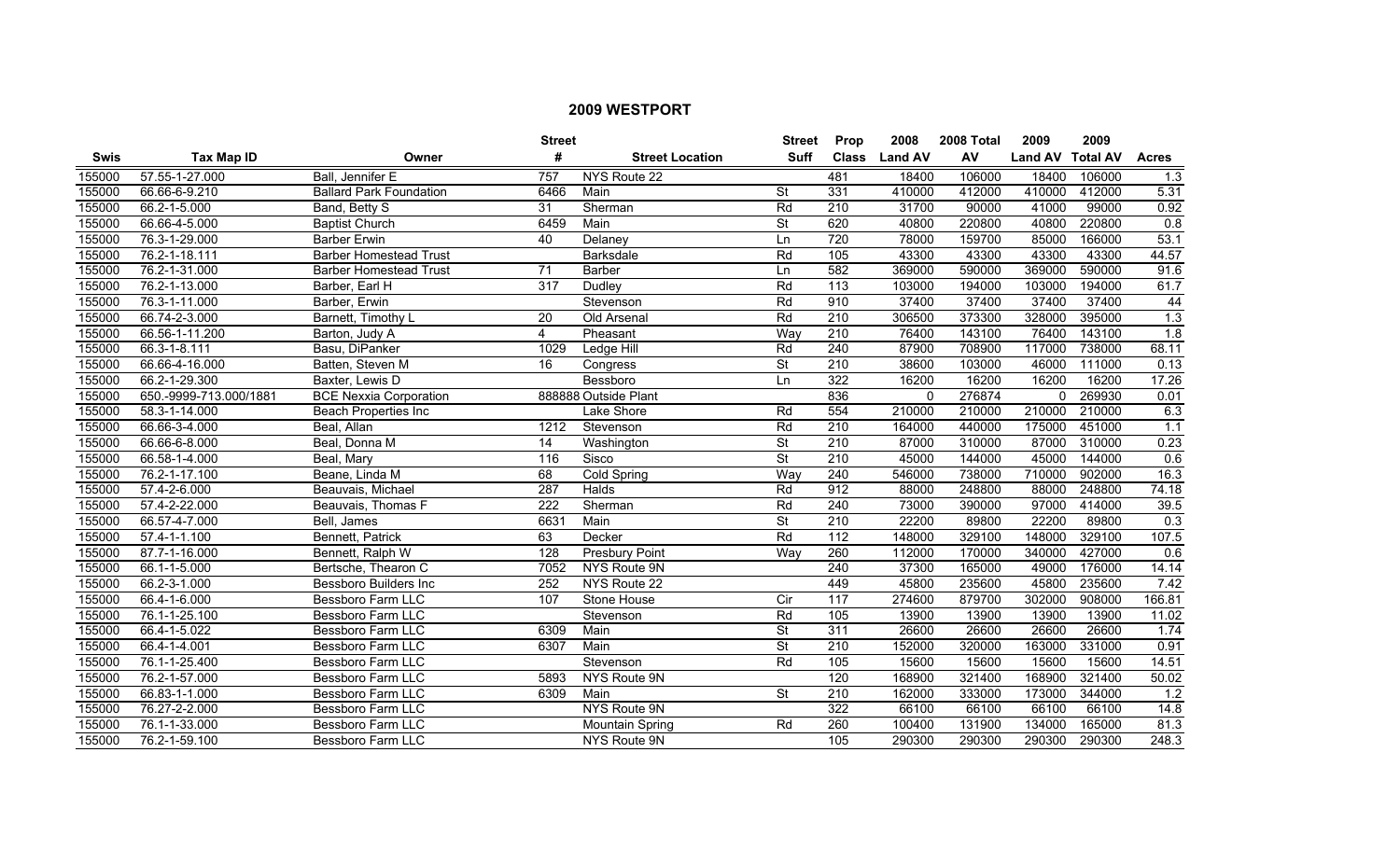|        |                   |                             | <b>Street</b>    |                        | <b>Street</b>            | <b>Prop</b>      | 2008           | 2008 Total | 2009             | 2009   |                  |
|--------|-------------------|-----------------------------|------------------|------------------------|--------------------------|------------------|----------------|------------|------------------|--------|------------------|
| Swis   | <b>Tax Map ID</b> | Owner                       | #                | <b>Street Location</b> | <b>Suff</b>              | <b>Class</b>     | <b>Land AV</b> | AV         | Land AV Total AV |        | <b>Acres</b>     |
| 155000 | 76.2-1-14.100     | Bessboro Farm LLC           | 431              | <b>Dudley</b>          | Rd                       | 120              | 423600         | 448400     | 423600           | 448400 | 306.61           |
| 155000 | 76.2-1-3.000      | Bessboro Farm LLC           |                  | NYS Route 9N           |                          | 322              | 25300          | 25300      | 25300            | 25300  | 25.6             |
| 155000 | 66.83-2-2.000     | <b>Bessboro Farm LLC</b>    | 6241             | NYS Route 9N           |                          | 439              | 47000          | 151000     | 47000            | 151000 | 0.56             |
| 155000 | 76.2-1-2.000      | <b>Bessboro Farm LLC</b>    |                  | NYS Route 9N           |                          | 105              | 100700         | 100700     | 100700           | 100700 | 71.1             |
| 155000 | 76.2-1-60.000     | <b>Bessboro Farm LLC</b>    |                  | Napper                 | Rd                       | 105              | 165800         | 165800     | 165800           | 165800 | 122.5            |
| 155000 | 76.1-1-19.112     | <b>Bessboro Farm LLC</b>    |                  | Stevenson              | Rd                       | 105              | 27600          | 27600      | 27600            | 27600  | 19.4             |
| 155000 | 76.1-1-24.000     | Bessboro Farm LLC           |                  | Stevenson              | Rd                       | 105              | 26600          | 26600      | 26600            | 26600  | 18.8             |
| 155000 | 76.2-1-1.000      | <b>Bessboro Farm LLC</b>    |                  | Stevenson              | Rd                       | 105              | 291700         | 291700     | 291700           | 291700 | 206              |
| 155000 | 66.83-3-2.100     | <b>Bessboro Farm LLC</b>    | $\overline{72}$  | Maple                  | Way                      | 250              | 1900000        | 2400000    | 2090000 2590000  |        | 61.1             |
| 155000 | 66.65-1-24.000    | Bessette, Melissa A         | 7                | Eagle                  | Ln                       | $\overline{210}$ | 14700          | 82200      | 14700            | 82200  | 0.2              |
| 155000 | 66.57-2-38.000    | Bezon Anna H                | 6554             | Main                   | $\overline{\mathsf{St}}$ | 210              | 55800          | 117400     | 55800            | 117400 | 0.74             |
| 155000 | 57.55-1-7.200     | Bigelow, Gordon H Jr        |                  | County Route 10        |                          | 311              | 1000           | 1000       | 1000             | 1000   |                  |
| 155000 | 57.56-1-4.000     | Bigelow, Krista             |                  | County Route 10        |                          | $\overline{312}$ | 4100           | 16100      | 4100             | 16100  | 0.19             |
| 155000 | 57.56-1-3.000     | Bigelow, Krista             | 2553             | County Route 10        |                          | 210              | 27100          | 94000      | 31000            | 98000  | 2.6              |
| 155000 | 57.55-1-5.000     | Bigelow, Linda              | 2546             | County Route 10        |                          | $\overline{210}$ | 26000          | 92300      | 30000            | 96000  | 1.9              |
| 155000 | 57.55-1-8.200     | Bigelow, Roger              |                  | County Route 10        |                          | 312              | 4300           | 12800      | 4300             | 12800  | 0.08             |
| 155000 | 57.55-1-3.000     | Bigelow, Roger              | 1485             | County Route 8         |                          | 312              | 27800          | 36000      | 27800            | 36000  | 2.05             |
| 155000 | 65.2-1-19.200     | Bigelow, Roger              | 7315             | NYS Route 9N           |                          | 210              | 34700          | 65200      | 45000            | 75000  | 2.67             |
| 155000 | 65.2-1-19.100     | Bigelow, Roger              |                  | NYS Route 9N           |                          | 322              | 19000          | 19000      | 19000            | 19000  | 28.43            |
| 155000 | 65.2-1-20.000     | Bigelow, Roger              |                  | NYS Route 9N           |                          | 322              | 20400          | 20400      | 20400            | 20400  | 28.67            |
| 155000 | 57.55-1-7.100     | Bigelow, Roger L            | 2566             | County Route 10        |                          | 210              | 25200          | 125800     | 29000            | 130000 | 1.73             |
| 155000 | 65.2-1-8.000      | <b>Black River Cemetery</b> | 7570             | NYS Route 9N           |                          | 695              | 12800          | 12800      | 12800            | 12800  | 4.5              |
| 155000 | 76.4-1-31.000     | Blanchard, John P           | 40               | Ryan                   | Way                      | 260              | 184200         | 235700     | 216000           | 268000 | $\overline{0.8}$ |
| 155000 | 66.3-1-8.120      | Blum, Shirley N             |                  | Ledge Hill             | Rd                       | $\overline{311}$ | 28100          | 28100      | 28100            | 28100  | 38.03            |
| 155000 | 66.58-1-7.000     | Bodie, Doris S              | $\overline{29}$  | Champlain              | Ave                      | 210              | 48000          | 195000     | 48000            | 195000 | 0.65             |
| 155000 | 57.3-1-39.200     | Bodnar, James               | $\overline{208}$ | Youngs                 | Rd                       | 240              | 97900          | 204100     | 114000           | 220000 | 72.32            |
| 155000 | 66.2-1-30.200     | Bonavist, Ralph             | $\overline{71}$  | Bessboro               | Ln                       | 240              | 45600          | 144000     | 60000            | 158000 | 10.1             |
| 155000 | 65.4-2-3.000      | <b>Booberty Inc</b>         | 468              | <b>Ledge Hill</b>      | Rd                       | 210              | 42000          | 122100     | 55000            | 100000 | 9.95             |
| 155000 | 66.2-2-25.000     | Borden, Alan                | 124              | Lake Shore             | Rd                       | 270              | 11100          | 16500      | 11100            | 16500  | 0.2              |
| 155000 | 76.2-1-58.000     | Borden, Brian               | 6000             | NYS Route 9N           |                          | 210              | 23400          | 66200      | 28700            | 71000  | 0.5              |
| 155000 | 66.57-4-9.000     | Borden, Irving              | 6625             | Main                   | St                       | 210              | 27600          | 44300      | 27600            | 44300  | 0.73             |
| 155000 | 66.56-1-23.001    | Borden, Richard R           | 6755             | Main                   | $\overline{\mathsf{St}}$ | 210              | 7300           | 31500      | 7300             | 31500  | 0.2              |
| 155000 | 76.1-1-23.000     | Borden, Sheila A            | 841              | Stevenson              | Rd                       | 210              | 44200          | 132500     | 58000            | 146000 | 8.7              |
| 155000 | 66.66-6-22.000    | Boucher, David N Jr         | 6430             | Main                   | St                       | $\overline{210}$ | 48700          | 55700      | 58000            | 65000  | 0.47             |
| 155000 | 66.57-2-40.000    | Boushie, R Scott            | 6560             | Main                   | $\overline{\mathsf{St}}$ | 220              | 52200          | 110000     | 52200            | 110000 | 0.7              |
| 155000 | 56.4-1-12.000     | Bramich-Brack, Kathleen A   | 97               | Boyle                  | Rd                       | 240              | 51000          | 180000     | 67000            | 196000 | 18.4             |
| 155000 | 57.3-1-41.000     | Bramich, Thomas E           | 506              | Youngs                 | Rd                       | $\overline{210}$ | 28300          | 141800     | 34700            | 148000 | 0.6              |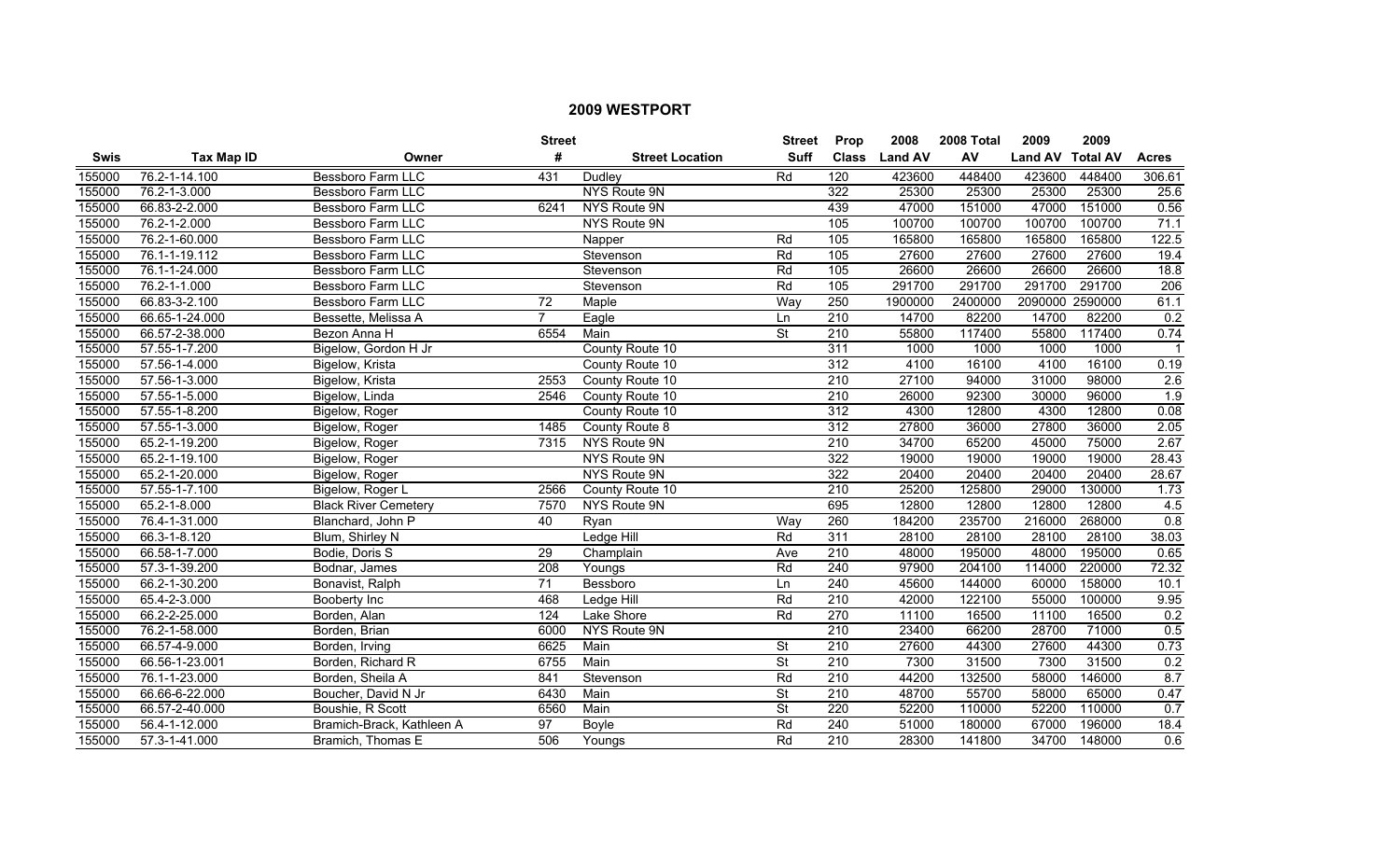|             |                   |                     | <b>Street</b>    |                        | <b>Street</b>            | <b>Prop</b>      | 2008           | 2008 Total | 2009             | 2009    |                 |
|-------------|-------------------|---------------------|------------------|------------------------|--------------------------|------------------|----------------|------------|------------------|---------|-----------------|
| <b>Swis</b> | <b>Tax Map ID</b> | Owner               | #                | <b>Street Location</b> | <b>Suff</b>              | <b>Class</b>     | <b>Land AV</b> | AV         | Land AV Total AV |         | <b>Acres</b>    |
| 155000      | 65.2-1-14.300     | Bramich, Thomas E   |                  | <b>Boyle</b>           | Rd                       | 314              | 31500          | 31500      | 31500            | 31500   | 3.63            |
| 155000      | 65.2-1-14.200     | Bramich, Thomas E   |                  | Boyle                  | Rd                       | 314              | 31500          | 31500      | 31500            | 31500   | 3.27            |
| 155000      | 65.2-1-14.400     | Bramich, Thomas E   |                  | <b>Boyle</b>           | Rd                       | 314              | 31500          | 31500      | 31500            | 31500   | 5.26            |
| 155000      | 65.2-1-14.100     | Bramich, Thomas E   | 45               | Boyle                  | Rd                       | 312              | 43400          | 57000      | 53000            | 145000  | 23.89           |
| 155000      | 58.1-1-4.120      | Brandolino, Gina M  | 141              | Clark                  | Rd                       | 210              | 43000          | 136000     | 57000            | 150000  | 7.5             |
| 155000      | 76.2-1-9.000      | Brankman, Ida F     | 6060             | <b>NYS Route 9N</b>    |                          | 210              | 25000          | 69900      | 31400            | 76000   | 0.6             |
| 155000      | 56.4-1-15.000     | Brankman, Peter C   |                  | Boyle                  | Rd                       | 322              | 8800           | 8800       | 8800             | 8800    | 16              |
| 155000      | 58.3-1-10.000     | Brankman, Thomas A  |                  | Lake Shore             | Rd                       | 311              | 1700           | 1700       | 1700             | 1700    | 0.5             |
| 155000      | 66.2-2-24.110     | Brankman, Thomas A  | 162              | Lake Shore             | Rd                       | 240              | 45800          | 84500      | 60000            | 98000   | 15.9            |
| 155000      | 57.1-1-13.000     | Brant, Brandon      |                  | County Route 10        |                          | 105              | 20800          | 20800      | 20800            | 20800   | $\overline{34}$ |
| 155000      | 57.3-1-33.300     | Brant, Brandon      |                  | NYS Route 22           |                          | 105              | 29500          | 29500      | 29500            | 29500   | 29.86           |
| 155000      | 57.2-1-3.200      | Brant, Brandon M    | 11               | Morrison               | Rd                       | $\overline{210}$ | 39900          | 147000     | 52000            | 159000  | 4.5             |
| 155000      | 57.1-1-10.000     | Brant, Ellis E Sr   | 991              | NYS Route 22           |                          | $\overline{113}$ | 126100         | 153500     | 126100           | 153500  | 141.9           |
| 155000      | 66.1-1-17.000     | Brant, John         |                  | NYS Route 22           |                          | 314              | 10400          | 10400      | 10400            | 10400   | 19              |
| 155000      | 66.2-1-35.000     | Brant, John         | 314              | NYS Route 22           |                          | 120              | 53400          | 81700      | 53400            | 81700   | $\overline{47}$ |
| 155000      | 66.58-2-6.000     | Brennan, Bernadette | 3                | Fire Fly               | Ln                       | 210              | 29700          | 119700     | 29700            | 119700  | 0.4             |
| 155000      | 66.66-2-6.000     | Breski, Jean        | $\overline{2}$   | <b>Bridge View</b>     | Ln                       | 210              | 30800          | 99500      | 37000            | 127000  | 0.1             |
| 155000      | 57.4-2-7.100      | Broderick, Thomas F | 159              | <b>Angier Hill</b>     | Rd                       | 912              | 162300         | 278800     | 162300           | 278800  | 183             |
| 155000      | 87.2-2-4.002      | Broome, Douglas P   | 51               | Fox Run                | Way                      | 260              | 492400         | 568900     | 551000           | 628000  | 17.7            |
| 155000      | 57.3-1-39.100     | Brown, Alan C       | $\overline{217}$ | Youngs                 | Rd                       | 240              | 52500          | 134700     | 69000            | 151000  | 34.28           |
| 155000      | 57.2-2-6.000      | Brown, David D      | 234              | Merriam Forge          | Rd                       | 240              | 42500          | 138800     | 56000            | 152000  | 12.09           |
| 155000      | 66.66-2-16.000    | Brown, Jean T       | 5                | Orchard                | Ter                      | $\overline{210}$ | 59000          | 163000     | 71000            | 175000  | 0.2             |
| 155000      | 66.66-6-31.000    | Brown, Sarah H      | 6480             | Main                   | St                       | 483              | 7900           | 104200     | 7900             | 104200  | 0.1             |
| 155000      | 66.58-2-3.000     | Brown, Sarah H      | 52               | Champlain              | Ave                      | $\overline{210}$ | 29800          | 109000     | 29800            | 109000  | 0.4             |
| 155000      | 66.58-2-4.120     | Brown, Sarah H      |                  | Sisco                  | $\overline{\mathsf{St}}$ | 312              | 143200         | 143600     | 143200           | 143600  | 0.33            |
| 155000      | 57.55-1-28.000    | Bruce, Sandra M     | 1480             | County Route 8         |                          | $\overline{210}$ | 26300          | 94900      | 30000            | 99000   | 1.91            |
| 155000      | 76.2-1-43.000     | Brust, John         |                  | Barber                 | Ln                       | $\overline{311}$ | 584100         | 584100     | 584100           | 584100  | 8               |
| 155000      | 76.2-1-42.000     | Brust, John CM      | 122              | <b>Barber</b>          | Ln                       | 210              | 378000         | 570000     | 399000           | 591000  | $\overline{2}$  |
| 155000      | 76.4-1-29.000     | Bryant, William C   | 43               | Ryan                   | Way                      | 260              | 262300         | 291900     | 300000           | 330000  | 1.1             |
| 155000      | 67.1-1-3.002      | Buchanan, Peter T   | 458              | <b>Rock Harbor</b>     | Way                      | 240              | 896000         | 1455000    | 1102000          | 1661000 | 13.2            |
| 155000      | 66.66-1-3.000     | Bullard, James R    | 19               | Front                  | $\overline{\mathsf{St}}$ | 210              | 129900         | 257200     | 139000           | 267000  | 0.7             |
| 155000      | 65.4-2-18.000     | Burke, Corey S      | 637              | Ledge Hill             | Rd                       | 312              | 23000          | 28800      | 23000            | 28800   | 6               |
| 155000      | 76.1-1-22.000     | Burke, Ella L       |                  | Stevenson              | Rd                       | 314              | 1500           | 1500       | 1500             | 1500    | 0.4             |
| 155000      | 66.57-4-8.000     | Burke, Herbert T    | 6627             | Main                   | $\overline{\mathsf{St}}$ | $\overline{210}$ | 25100          | 44500      | 25100            | 44500   | 0.5             |
| 155000      | 67.1-1-13.200     | Burley, Robert A    | 356              | <b>Rock Harbor</b>     | Way                      | $\overline{240}$ | 550000         | 840000     | 638000           | 928000  | 11.1            |
| 155000      | 66.74-1-1.191     | Bush, Scott         | $\overline{27}$  | <b>Morning Hill</b>    | Way                      | $\overline{210}$ | 199100         | 270200     | 213000           | 285000  | 4.7             |
| 155000      | 66.65-2-1.000     | Buttimer, John T    | 1184             | Stevenson              | Rd                       | $\overline{210}$ | 171000         | 390000     | 183000           | 402000  | 1.76            |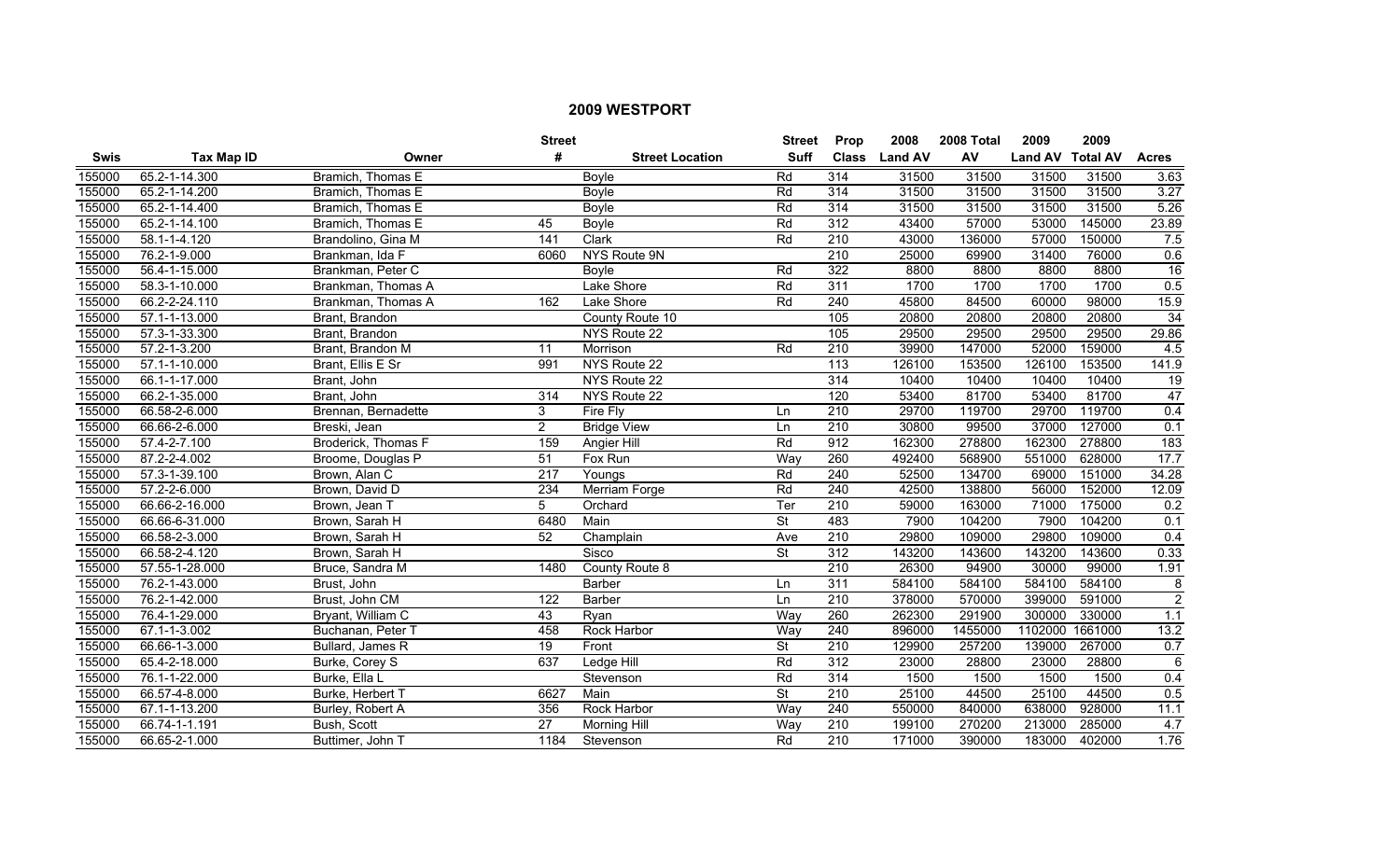|             |                |                      | <b>Street</b>   |                        | <b>Street</b>            | <b>Prop</b>      | 2008           | 2008 Total | 2009             | 2009    |                  |
|-------------|----------------|----------------------|-----------------|------------------------|--------------------------|------------------|----------------|------------|------------------|---------|------------------|
| <b>Swis</b> | Tax Map ID     | Owner                | #               | <b>Street Location</b> | <b>Suff</b>              | <b>Class</b>     | <b>Land AV</b> | AV         | Land AV Total AV |         | <b>Acres</b>     |
| 155000      | 66.4-1-3.311   | Button, John E       | 1037            | Stevenson              | Rd                       | 240              |                |            | 196000           | 279000  | 160              |
| 155000      | 76.4-1-16.000  | Camp Dudley YMCA Inc | 46              | Dudley                 | Rd                       | 581              | 228800         | 229300     | 228800           | 229300  | 9.1              |
| 155000      | 76.4-1-12.000  | Camp Dudley YMCA Inc |                 | <b>Dudley</b>          | Rd                       | 210              | 414000         | 509500     | 436000           | 532000  | $\overline{3.1}$ |
| 155000      | 76.4-1-11.000  | Camp Dudley YMCA Inc |                 | Dudley                 | Rd                       | 581              | 50600          | 309400     | 50600            | 309400  | 4.7              |
| 155000      | 76.2-1-53.000  | Camp Dudley YMCA Inc | 126             | <b>Dudley</b>          | Rd                       | 581              | 2260000        | 4350000    | 2260000          | 4350000 | 58.5             |
| 155000      | 76.2-1-56.000  | Camp Dudley YMCA Inc | 167             | Dudley                 | Rd                       | 581              | 134300         | 974500     | 134300           | 974500  | 42.9             |
| 155000      | 76.2-1-62.000  | Camp Dudley YMCA Inc |                 | Napper                 | Rd                       | 322              | 38400          | 38400      | 38400            | 38400   | 28.6             |
| 155000      | 76.1-1-27.000  | Camp Dudley YMCA Inc | 763             | Stevenson              | Rd                       | 312              | 84300          | 113500     | 84300            | 113500  | 101.5            |
| 155000      | 76.4-1-17.000  | Camp Dudley YMCA Inc | $\overline{16}$ | Dudley                 | Rd                       | 581              | 233500         | 233500     | 233500           | 233500  | 14.2             |
| 155000      | 76.4-1-13.000  | Camp Dudley YMCA Inc |                 | Dudley                 | Rd                       | 581              | 99000          | 154500     | 99000            | 154500  | 1.3              |
| 155000      | 76.1-1-32.000  | Camp Dudley YMCA Inc | 706             | Stevenson              | Rd                       | 322              | 152700         | 247300     | 152700           | 247300  | 192.26           |
| 155000      | 76.4-1-9.000   | Camp Dudley YMCA Inc |                 | NYS Route 9N           |                          | 314              | 31900          | 31900      | 31900            | 31900   | 1.9              |
| 155000      | 76.2-1-55.120  | Camp Dudley YMCA Inc |                 | Dudley                 | Rd                       | 105              | 64000          | 64000      | 64000            | 64000   | 46               |
| 155000      | 57.3-1-19.000  | Canning, Regis       | 33              | Church                 | Ln                       | 484              | 11700          | 38000      | 11700            | 38000   | 0.4              |
| 155000      | 87.2-2-9.000   | Carlisle, James      | 42              | Presbury Point         | Way                      | 240              | 820000         | 960000     | 984000           | 1124000 | 27.6             |
| 155000      | 87.2-2-3.120   | Carlisle, James      |                 | NYS Route 9N           |                          | 322              | 51700          | 51700      | 51700            | 51700   | 25.85            |
| 155000      | 87.2-2-3.200   | Carlisle, James      |                 | <b>NYS Route 9N</b>    |                          | 322              | 37600          | 37600      | 37600            | 37600   | 15               |
| 155000      | 87.7-1-20.000  | Carlisle, James      |                 | NYS Route 9N           |                          | 311              | 13900          | 13900      | 13900            | 13900   | 0.39             |
| 155000      | 66.1-1-37.000  | Carlson, John H      | 6905            | NYS Route 9N           |                          | 210              | 21600          | 82300      | 24800            | 85000   | 0.3              |
| 155000      | 66.2-2-6.000   | Carlsson, Loretta    |                 | Lake Shore             | Rd                       | 312              | 26100          | 45000      | 26100            | 45000   | 16.2             |
| 155000      | 66.57-1-10.000 | Carpenter, Arthur    | 91              | Sisco                  | $\overline{\mathsf{St}}$ | $\overline{210}$ | 12700          | 106800     | 12700            | 106800  | 0.2              |
| 155000      | 65.2-1-15.200  | Carpenter, Gwen J    |                 | Goff                   | Rd                       | 311              | 36500          | 36500      | 36500            | 36500   | 10               |
| 155000      | 65.2-1-15.100  | Carpenter, Gwen J    | 184             | Goff                   | Rd                       | $\overline{210}$ | 39100          | 122000     | 51000            | 133000  | 6.05             |
| 155000      | 76.1-1-20.000  | Carpenter, Mark      | 879             | Stevenson              | Rd                       | $\overline{210}$ | 42100          | 142500     | 55000            | 155000  | 5.6              |
| 155000      | 66.83-1-3.000  | Carr Scott L         | 6291            | Main                   | $\overline{\mathsf{St}}$ | 210              | 140700         | 266900     | 151000           | 278000  | 0.7              |
| 155000      | 66.66-6-7.000  | Carroll, Dr Robert E | 20              | Washington             | $\overline{\mathsf{St}}$ | 570              | 234000         | 650000     | 234000           | 650000  | 0.67             |
| 155000      | 66.66-8-1.000  | Carroll, Dr Robert E | 56              | Washington             | $\overline{\mathsf{St}}$ | 315              | 59000          | 59000      | 59000            | 59000   |                  |
| 155000      | 66.66-6-11.000 | Carroll, Ginene G    | 46              | Old Arsenal            | Rd                       | 210              | 150000         | 928000     | 161000           | 939000  | 0.96             |
| 155000      | 66.58-2-12.000 | Carroll, Lawrence D  | 6506            | Main                   | $\overline{\mathsf{St}}$ | 432              | 17300          | 151000     | 17300            | 151000  | 0.44             |
| 155000      | 66.3-1-9.200   | Carroll, Lawrence D  | 22              | Overlook               | Way                      | 240              | 54000          | 408000     | 71000            | 425000  | 11.1             |
| 155000      | 66.3-1-1.000   | Carroll, Lawrence D  |                 | Ledge Hill             | Rd                       | 322              | 57600          | 57600      | 57600            | 57600   | 57.95            |
| 155000      | 66.66-6-3.200  | Carroll, Robert E    |                 | Main                   | $\overline{\mathsf{St}}$ | 311              | 8600           | 8600       | 8600             | 8600    | 0.07             |
| 155000      | 67.1-1-10.000  | Carroll, Robert E    | 490             | Rock Harbor            | Way                      | 210              | 615000         | 765000     | 699000           | 821000  | 9.7              |
| 155000      | 66.75-1-11.000 | Cerf, Charles E      | 5               | Windward               | Cir                      | 250              | 500000         | 1225000    | 540000           | 1265000 | 8                |
| 155000      | 66.75-1-10.000 | Cerf, Charles E      |                 | Windward               | $\overline{C}$           | 311              | 186800         | 186800     | 186800           | 186800  | 1.4              |
| 155000      | 66.75-1-9.300  | Cerf, Charles E      |                 | Windward               | Cir                      | 260              |                |            | 246000           | 262000  | 1.23             |
| 155000      | 66.75-1-9.200  | Cerf, Charles E      |                 | Windward               | $\overline{C}$           | 260              |                |            | 31000            | 31000   | 1.5              |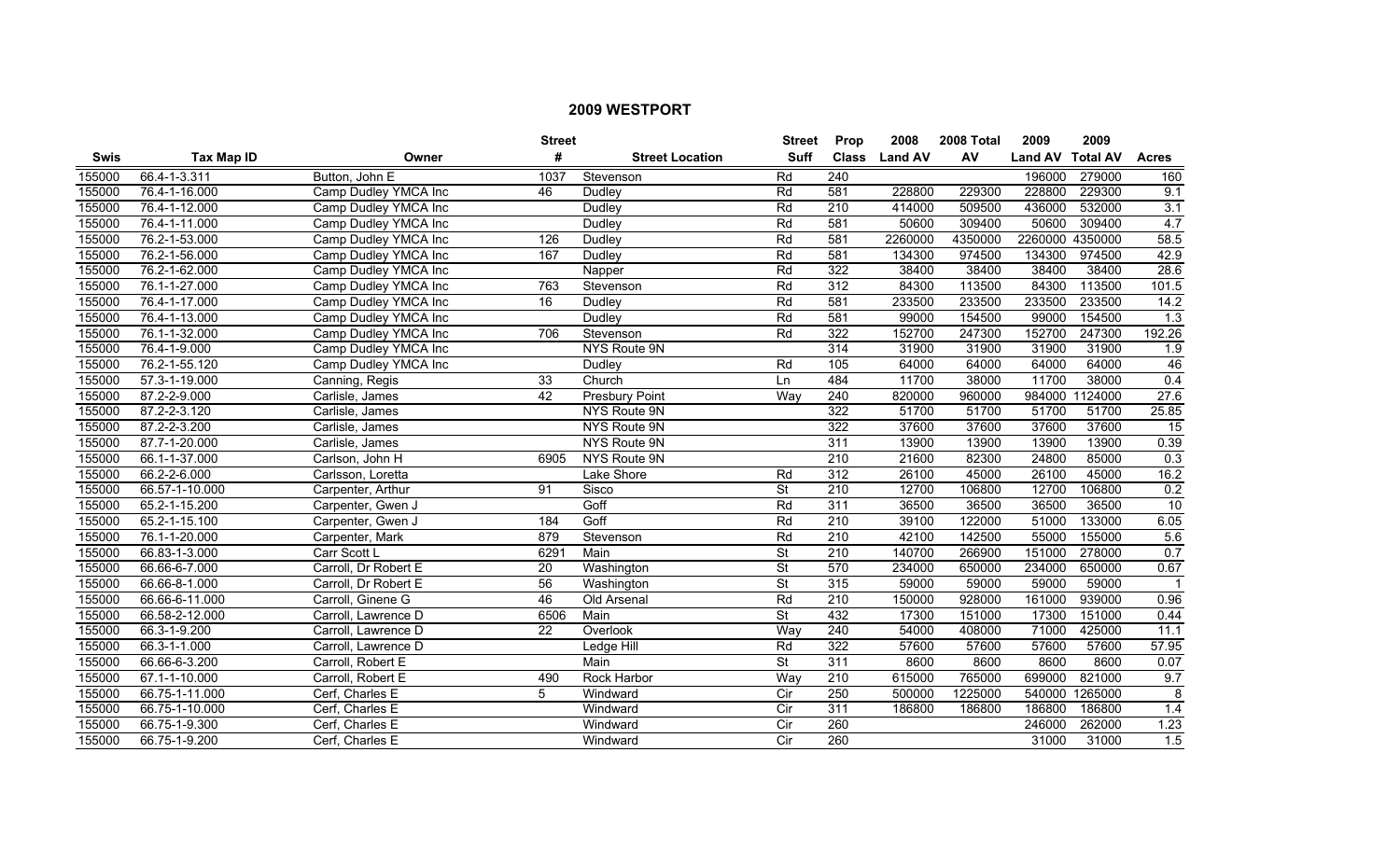|             |                        |                                | <b>Street</b>    |                        | <b>Street</b>            | <b>Prop</b>      | 2008           | 2008 Total | 2009             | 2009   |              |
|-------------|------------------------|--------------------------------|------------------|------------------------|--------------------------|------------------|----------------|------------|------------------|--------|--------------|
| <b>Swis</b> | <b>Tax Map ID</b>      | Owner                          | #                | <b>Street Location</b> | <b>Suff</b>              | <b>Class</b>     | <b>Land AV</b> | AV         | Land AV Total AV |        | <b>Acres</b> |
| 155000      | 66.75-1-9.100          | Cerf, Charles E                | $\overline{72}$  | Windward               | $\overline{C}$           | 260              |                |            | 47000            | 115000 | 2.27         |
| 155000      | 66.56-1-22.002         | Champ Mills Inc                | 6679             | Main                   | $\overline{\mathsf{St}}$ | 443              | 64000          | 237000     | 64000            | 215000 | 0.65         |
| 155000      | 66.66-6-30.000         | <b>Champlain National Bank</b> | 6478             | Main                   | $\overline{\mathsf{St}}$ | 461              | 29400          | 341300     | 29400            | 341300 | 0.2          |
| 155000      | 65.2-1-29.000          | Chand, Julieta R               | 131              | Fitzgerald             | Rd                       | 270              | 60000          | 80000      | 80000            | 96000  | 70.5         |
| 155000      | 65.2-1-6.000           | Chandler, Benjamin             | 7555             | NYS Route 9N           |                          | 270              | 31200          | 38600      | 35900            | 47000  | 1.2          |
| 155000      | 66.66-4-11.000         | Chang, Wen-Long                | 3                | Liberty                | $\overline{\mathsf{St}}$ | 210              | 61000          | 169000     | 73000            | 181000 | 0.21         |
| 155000      | 57.4-2-5.000           | Charland, Bruce                | 243              | Halds                  | Rd                       | 260              | 51000          | 75600      | 67000            | 106000 | 30           |
| 155000      | 76.2-1-4.069           | Chase, Marilyn                 | 3                | Cerf                   | Way                      | 260              | 29900          | 81600      | 36300            | 88000  | 0.6          |
| 155000      | 650.-9999-608.900/1882 | Chazy & Westport Tel Corp      |                  | <b>Outside Plant</b>   |                          | 884              | $\mathbf{0}$   | 29556      | $\Omega$         | 28200  | $\Omega$     |
| 155000      | 57.55-1-18.200         | Chazy & Westport Tel Corp      | 11               | Church                 | Ln                       | 831              | 10500          | 11901      | 10500            | 11901  | 0.14         |
| 155000      | 650.-9999-608.900/1884 | Chazy & Westport Tel Corp      |                  | <b>Outside Plant</b>   |                          | 884              | $\mathbf{0}$   | 26095      | $\mathbf 0$      | 24898  | $\mathbf 0$  |
| 155000      | 650.-9999-608.900/1883 | Chazy & Westport Tel Corp      |                  | <b>Outside Plant</b>   |                          | 884              | $\mathbf{0}$   | 5164       | $\overline{0}$   | 4927   | $\Omega$     |
| 155000      | 66.58-2-20.100         | Chazy & Westport Tel Corp      |                  | Main                   | <b>St</b>                | 330              | 4700           | 4700       | 4700             | 4700   | 0.12         |
| 155000      | 66.58-2-17.000         | Chazy & Westport Tel Corp      | 6                | Champlain              | Ave                      | 831              | 17200          | 375000     | 17200            | 375000 | 0.3          |
| 155000      | 650.-9999-608.900/1881 | Chazy & Westport Tel Corp      |                  | Outside Plant          |                          | 884              | $\Omega$       | 213871     | $\Omega$         | 204055 | $\Omega$     |
| 155000      | 65.2-1-27.000          | Christian, James E             | 151              | Fitzgerald             | Rd                       | 210              | 26600          | 99800      | 37200            | 110000 |              |
| 155000      | 66.2-2-22.122          | Ciocca, Maurizio               |                  | Lake Shore             | Rd                       | 311              | 393200         | 393200     | 393200           | 393200 | 4.3          |
| 155000      | 66.2-2-17.000          | Clark, Jamie P                 | 123              | Field                  | Wav                      | 210              | 513300         | 579500     | 601000           | 667000 | 2.1          |
| 155000      | 66.2-2-29.000          | Clark, Jamie P                 | 222              | Lake Shore             | Rd                       | 210              | 57000          | 442100     | 76000            | 461000 | 6.9          |
| 155000      | 56.4-1-9.000           | Clausen, Ronald                |                  | Youngs                 | Rd                       | 322              | 24100          | 24100      | 24100            | 24100  | 19.25        |
| 155000      | 56.4-1-8.100           | Clausen, Ronald                |                  | Youngs                 | Rd                       | 330              | 16200          | 16200      | 16200            | 16200  |              |
| 155000      | 56.4-1-8.200           | Clausen, Ronald                | 35               | Youngs                 | Rd                       | 415              | 42300          | 154800     | 42300            | 154800 | 9.25         |
| 155000      | 65.2-2-4.000           | Clausen, Ronald                |                  | Youngs                 | Rd                       | 314              | 21300          | 21300      | 21300            | 21300  | 3.4          |
| 155000      | 65.2-1-5.000           | Cockett, Gladys E              | 7575             | NYS Route 9N           |                          | 210              | 33400          | 79900      | 44000            | 90000  | 1.3          |
| 155000      | 66.3-1-15.043          | Cole, John R                   |                  | Ledge Hill             | Rd                       | 910              | 70700          | 70700      | 70700            | 70700  | 83.4         |
| 155000      | 66.57-2-26.000         | Collins, Carl                  | 84               | Sisco                  | $\overline{\mathsf{St}}$ | $\overline{210}$ | 14400          | 98300      | 14400            | 98300  | 0.2          |
| 155000      | 66.2-1-34.220          | Collins, Carl E Jr             | $\overline{273}$ | NYS Route 22           |                          | 441              | 40300          | 132500     | 40300            | 132500 | 6.72         |
| 155000      | 76.3-1-9.000           | Conley, Frank J                |                  | Stevenson              | Rd                       | 322              | 6800           | 6800       | 6800             | 6800   | 12.5         |
| 155000      | 76.3-1-10.000          | Conley, Frank J                | 20               | Delaney                | Ln                       | 260              | 51000          | 109000     | 67000            | 125000 | 56.1         |
| 155000      | 76.3-1-31.000          | Conley, Frank J                |                  | Stevenson              | Rd                       | 910              | 62700          | 62700      | 62700            | 62700  | 97.15        |
| 155000      | 66.1-1-41.000          | Conley, Joseph                 | 7019             | NYS Route 9N           |                          | 210              | 16400          | 60100      | 18500            | 62000  | 0.2          |
| 155000      | 87.2-2-2.000           | Conley, Kirstan                |                  | Stevenson              | Rd                       | 105              | 29500          | 29500      | 29500            | 29500  | 33.1         |
| 155000      | 66.3-1-38.200          | Connally, James J              | 852              | Ledge Hill             | Rd                       | $\overline{311}$ | 30500          | 30500      | 30500            | 30500  | 8.1          |
| 155000      | 66.3-1-38.100          | Connally, James J              | 876              | Ledge Hill             | Rd                       | 314              | 10000          | 10000      | 10000            | 10000  | 10.37        |
| 155000      | 57.56-4-5.000          | Connell, Daniel W              | 798              | NYS Route 22           |                          | $\overline{210}$ | 18600          | 118000     | 21000            | 120000 | 0.6          |
| 155000      | 66.66-6-9.221          | Connery, Cliff P               | 6448             | Main                   | <b>St</b>                | 260              | 150000         | 390000     | 161000           | 401000 | 0.9          |
| 155000      | 65.2-1-26.000          | Conway, Daniel R               | 152              | Fitzgerald             | Rd                       | $\overline{210}$ | 33200          | 86600      | 44000            | 97000  | $\mathbf{1}$ |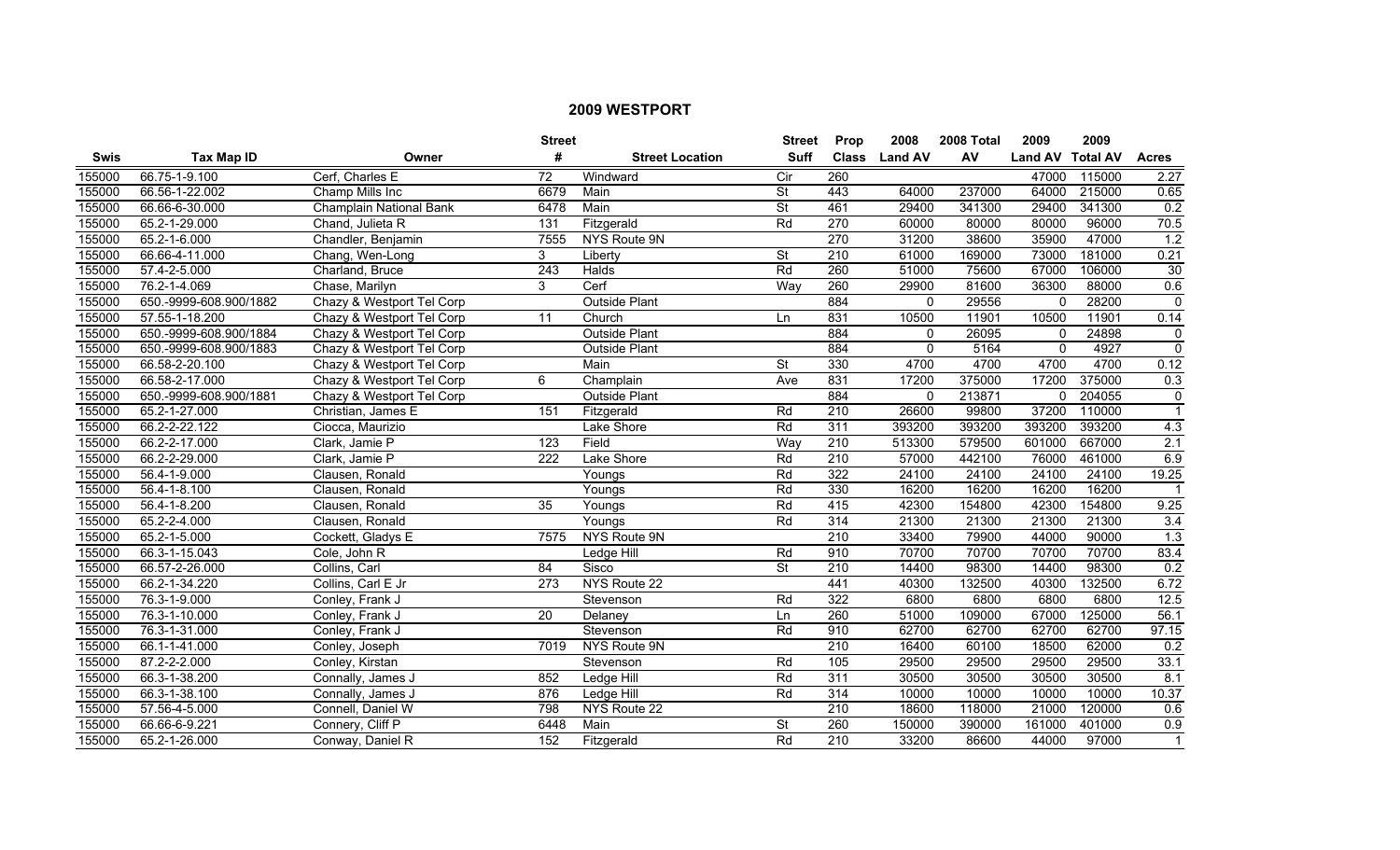|        |                    |                         | <b>Street</b>    |                             | <b>Street</b>            | <b>Prop</b>      | 2008           | 2008 Total | 2009             | 2009    |                  |
|--------|--------------------|-------------------------|------------------|-----------------------------|--------------------------|------------------|----------------|------------|------------------|---------|------------------|
| Swis   | <b>Tax Map ID</b>  | Owner                   | #                | <b>Street Location</b>      | <b>Suff</b>              | <b>Class</b>     | <b>Land AV</b> | AV         | Land AV Total AV |         | <b>Acres</b>     |
| 155000 | 56.2-1-10.000      | Cornwright George E     |                  | <b>Brainards Forge</b>      | Rd                       | 321              | 400            | 400        | 400              | 400     | 0.36             |
| 155000 | 76.2-1-21.200      | Cornwright, Martha      | 168              | <b>Barksdale</b>            | Rd                       | $\overline{312}$ | 26300          | 38000      | 26300            | 38000   | $\overline{3.5}$ |
| 155000 | 57.3-1-21.002      | Costin, Gordon P Jr     | 14               | <b>Wadhams Heights</b>      | Ln                       | 240              | 37000          | 83000      | 49000            | 95000   | 14.47            |
| 155000 | $57.3 - 1 - 1.114$ | Costin, Scott M         | 1142             | County Route 8              |                          | 270              | 41100          | 61100      | 54000            | 74000   | 27.1             |
| 155000 | 66.3-1-37.000      | Cottrell-Cawley, Louise | 868              | Ledge Hill                  | Rd                       | 210              | 34100          | 60000      | 45000            | 70000   | 1.3              |
| 155000 | 66.65-1-9.000      | Cousino, Travys L       | 10               | $\overline{\mathsf{Eagle}}$ | Ln                       | 210              | 8500           | 63600      | 8500             | 63600   | 0.12             |
| 155000 | 66.65-1-10.000     | Cousino, Travys L       | 12               | Eagle                       | Ln                       | 210              | 22000          | 40200      | 22000            | 40200   | 0.29             |
| 155000 | 66.66-3-3.000      | Cox, Henry F            | 1206             | Stevenson                   | Rd                       | $\overline{210}$ | 117800         | 248000     | 126000           | 257000  | 0.6              |
| 155000 | 65.2-1-3.200       | Crandall, Jeffrey A     | 117              | Goff                        | Rd                       | 220              | 44000          | 201000     | 58000            | 215000  | 9.02             |
| 155000 | 57.56-4-8.100      | Crandall, John          | 24               | Decker                      | Rd                       | $\overline{210}$ | 25200          | 94000      | 29000            | 98000   | 3.89             |
| 155000 | 76.2-1-30.000      | Cross, Alphonso         | $\overline{14}$  | Barksdale                   | Rd                       | 210              | 40000          | 164000     | 53000            | 177000  | 4.2              |
| 155000 | 66.56-1-30.000     | Cross, Gifford S        |                  | Ledge Hill                  | Rd                       | 311              | 1800           | 1800       | 1800             | 1800    | 0.89             |
| 155000 | 66.57-2-36.000     | Curran, Francis         | 6546             | Main                        | $\overline{\mathsf{St}}$ | $\overline{210}$ | 19700          | 130000     | 19700            | 137000  | 0.27             |
| 155000 | 87.2-2-8.000       | Curran, Jerome J III    | 61               | <b>Presbury Point</b>       | Way                      | 314              | 31300          | 31300      | 31300            | 31300   | 4.4              |
| 155000 | 87.7-1-21.002      | Curran, Jerome J Jr     | 60               | <b>Presbury Point</b>       | Way                      | 210              | 240600         | 451500     | 279000           | 490000  | 2.65             |
| 155000 | 76.4-1-10.000      | Cushman, Mary A         |                  | Dudley                      | Rd                       | 311              | 31600          | 31600      | 31600            | 31600   | 4.5              |
| 155000 | 76.4-1-15.000      | Cushman, Mary A         |                  | <b>Dudley</b>               | Rd                       | 311              | 3100           | 3100       | 3100             | 3100    | 1.5              |
| 155000 | 76.4-1-14.000      | Cushman, Mary A         | 62               | Dudley                      | Rd                       | 210              | 558000         | 655000     | 764000           | 861000  | 5.7              |
| 155000 | 66.3-1-9.120       | Daniels, William        | 38               | Overlook                    | Way                      | 210              | 47800          | 169400     | 46000            | 167000  | 8.5              |
| 155000 | 76.1-1-19.111      | Danzeisen, Kathryn      | 897              | Stevenson                   | Rd                       | 312              | 39000          | 48400      | 39000            | 48400   | 6.4              |
| 155000 | 66.74-1-15.000     | Danzeisen, Kathryn C    | 6333             | Main                        | $\overline{\mathsf{St}}$ | 250              | 215000         | 1060000    | 237000           | 1082000 | 29.2             |
| 155000 | 66.66-6-24.000     | Darlin Realty Co        | 6434             | Main                        | $\overline{\mathsf{St}}$ | $\overline{210}$ | 72000          | 165000     | 72000            | 165000  | 0.25             |
| 155000 | 76.3-1-20.110      | Davenport, Robert W     | 413              | Stevenson                   | Rd                       | 416              | 48800          | 156600     | 48800            | 156600  | 6.56             |
| 155000 | 76.1-1-25.300      | Davis, Carl L           | $\overline{778}$ | Stevenson                   | Rd                       | 210              | 43300          | 199000     | 57000            | 212000  | 4.56             |
| 155000 | 76.1-1-25.200      | Davis, Carl L           |                  | Stevenson                   | Rd                       | 311              | 6900           | 32900      | 6900             | 32900   | 2.8              |
| 155000 | 65.2-3-3.200       | Davis, David D          |                  | Youngs                      | Rd                       | 910              | 20200          | 20200      | 20200            | 20200   | 16.2             |
| 155000 | 65.4-2-29.000      | Davis, E Chapin         | 787              | Ledge Hill                  | Rd                       | 210              | 22900          | 114300     | 26100            | 117000  | 0.35             |
| 155000 | 66.83-3-1.200      | Davis, Evan             | 6306             | Main                        | <b>St</b>                | 210              | 309000         | 800000     | 331000           | 822000  | $\overline{1.9}$ |
| 155000 | 67.1-1-2.000       | Davis, Gordon G         | 332              | Rock Harbor                 | Way                      | 210              | 44800          | 241800     | 59000            | 256000  | 4.33             |
| 155000 | 56.2-1-5.100       | Davis, Harry A          | 114              | <b>Wadhams Heights</b>      | Ln                       | 240              | 59000          | 309000     | 72000            | 290000  | 27.61            |
| 155000 | 57.4-2-9.000       | Davis, John R           |                  | Angier Hill                 | Rd                       | 321              | 18600          | 18600      | 18600            | 18600   | 9.1              |
| 155000 | 57.4-2-10.000      | Davis, John R           | 41               | <b>Angier Hill</b>          | Rd                       | 260              | 57500          | 85500      | 76000            | 104000  | 45.1             |
| 155000 | 58.3-1-6.100       | Davis, Robert M         | 735              | Lake Shore                  | Rd                       | 240              | 97000          | 177100     | 152000           | 232000  | 58.5             |
| 155000 | 57.3-1-7.300       | Davis, Ruth             |                  | County Route 8              |                          | 314              | 1200           | 1200       | 1200             | 1200    | 0.32             |
| 155000 | 57.4-2-23.000      | Dayton, Jesse W         | 170              | Sherman                     | Rd                       | 240              | 75500          | 240500     | 100000           | 265000  | 63.5             |
| 155000 | 66.56-1-3.000      | Decker, David           | 6786             | Main                        | St                       | $\overline{210}$ | 30100          | 46600      | 30100            | 46600   | 0.4              |
| 155000 | 66.3-1-22.000      | Decker, David           | 1248             | Ledge Hill                  | Rd                       | 270              | 41000          | 86000      | 54000            | 99000   | 8.5              |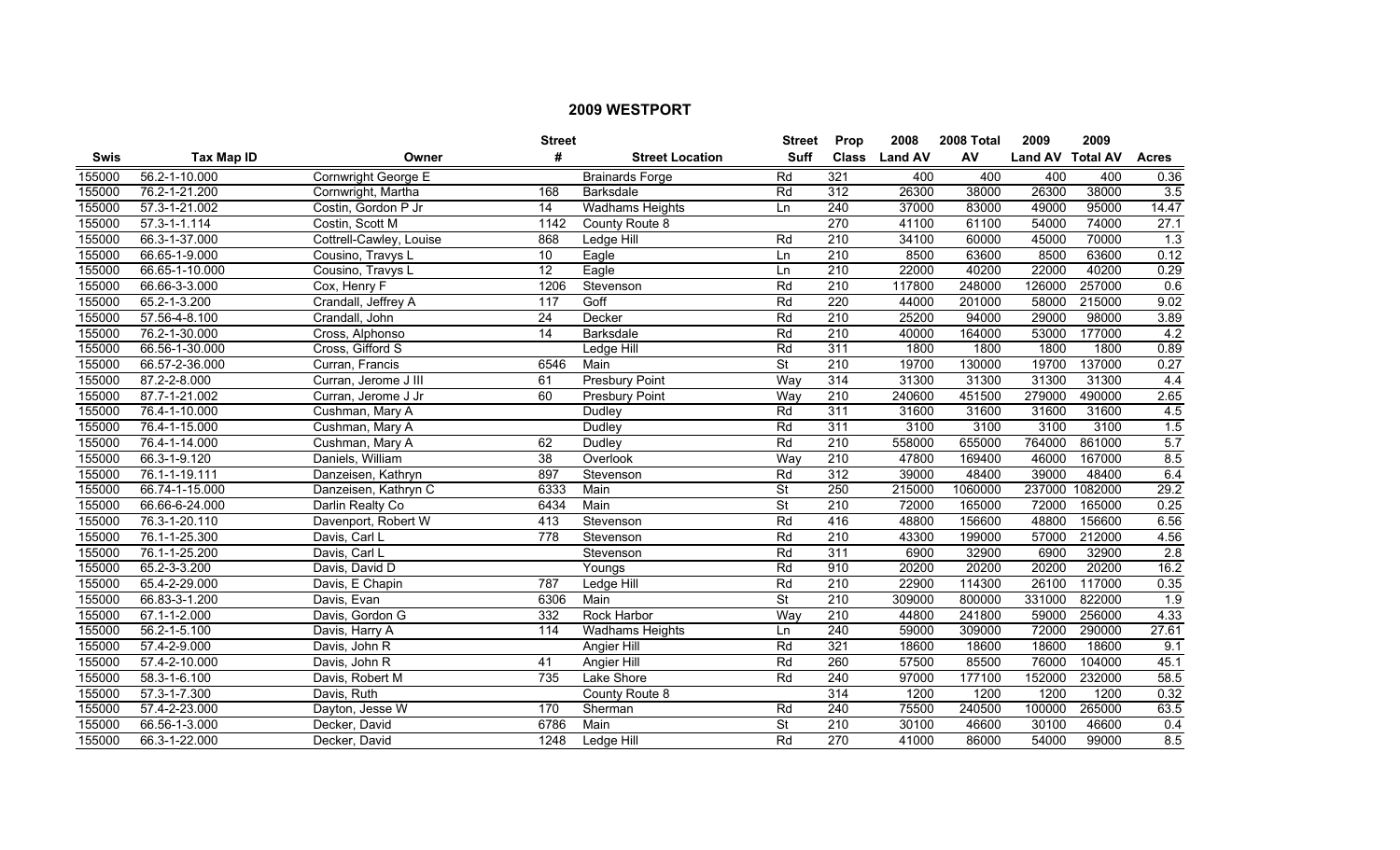|        |                |                      | <b>Street</b>   |                        | <b>Street</b>            | Prop             | 2008           | 2008 Total | 2009             | 2009   |                  |
|--------|----------------|----------------------|-----------------|------------------------|--------------------------|------------------|----------------|------------|------------------|--------|------------------|
| Swis   | Tax Map ID     | Owner                | #               | <b>Street Location</b> | <b>Suff</b>              | <b>Class</b>     | <b>Land AV</b> | AV         | Land AV Total AV |        | <b>Acres</b>     |
| 155000 | 66.3-1-17.300  | Decker, David        | 1247            | Ledge Hill             | Rd                       | $\overline{270}$ | 34300          | 39000      | 45000            | 49000  | $\overline{1.3}$ |
| 155000 | 66.75-1-8.000  | Decker, Gordon       | 62              | Worman                 | Ln                       | $\overline{210}$ | 284400         | 452500     | 313000           | 482000 | $\mathbf 1$      |
| 155000 | 66.74-2-6.001  | Decker, Gordon       |                 | Main                   | <b>St</b>                | 311              | 2400           | 2400       | 2400             | 2400   | 0.93             |
| 155000 | 65.2-2-2.000   | Decker, James        | 38              | Youngs                 | Rd                       | 210              | 34000          | 89200      | 45000            | 100000 | 1.5              |
| 155000 | 66.1-1-27.000  | Decker, James        | 6848            | Main                   | <b>St</b>                | 210              | 26100          | 68200      | 26100            | 68200  | 3.9              |
| 155000 | 76.4-1-38.000  | Decker, Michael E    |                 | <b>NYS Route 9N</b>    |                          | 105              | 37000          | 37000      | 37000            | 37000  | 42.4             |
| 155000 | 76.3-1-27.000  | Decker, Michael E    |                 | Stevenson              | Rd                       | 322              | 37000          | 37000      | 37000            | 37000  | 53.97            |
| 155000 | 76.3-1-25.000  | Decker, Michael E    | 272             | Stevenson              | Rd                       | $\overline{210}$ | 41000          | 114600     | 54000            | 127000 | 5.7              |
| 155000 | 66.3-1-23.000  | Decker, Ray A        | 1242            | Ledge Hill             | Rd                       | $\overline{210}$ | 25200          | 72100      | 31600            | 78000  | 0.6              |
| 155000 | 66.3-1-8.112   | DeGroff, Chris R     | 1023            | Ledge Hill             | Rd                       | 240              | 59000          | 162600     | 78000            | 181000 | 30.22            |
| 155000 | 66.65-1-15.003 | DeGroff, Ian         | $\overline{22}$ | Eagle                  | Ln                       | 210              | 75000          | 222000     | 75000            | 222000 | 1.1              |
| 155000 | 76.27-2-1.000  | DeGroff, Kurt        | 6226            | NYS Route 9N           |                          | $\overline{210}$ | 161000         | 255300     | 172000           | 267000 | 1.3              |
| 155000 | 57.4-2-30.111  | DeGroff, Lawrence    |                 | Halds                  | Rd                       | 322              | 27300          | 34000      | 27300            | 34000  | 31.75            |
| 155000 | 57.4-2-30.200  | DeGroff, Lawrence W  | 370             | Sherman                | Rd                       | $\overline{210}$ | 44000          | 198000     | 58000            | 212000 | 5.3              |
| 155000 | 66.57-2-34.000 | DeGroff, Mary E      | 3               | Harbour View           | Ter                      | $\overline{210}$ | 19200          | 77600      | 19200            | 77600  | 0.26             |
| 155000 | 66.66-6-25.000 | DeLaChapelle, Anne   | 6438            | Main                   | $\overline{\mathsf{St}}$ | 210              | 78000          | 249000     | 78000            | 249000 | 0.27             |
| 155000 | 57.3-1-1.112   | DeMoura, Daniel      | 9               | <b>Wadhams Heights</b> | Ln                       | 210              | 37200          | 87200      | 49000            | 99000  | 3.92             |
| 155000 | 76.4-1-26.000  | Denton, Albert O     | 53              | Loch Hame              | Way                      | 260              | 311900         | 350100     | 341000           | 379000 | 0.8              |
| 155000 | 66.50-2-8.000  | DesWert, Doris M     |                 | NYS Route 22           |                          | 311              | 15100          | 15100      | 15100            | 15100  | 0.5              |
| 155000 | 66.50-2-7.000  | DesWert, Doris M     | 80              | Champlain              | Ave                      | 415              | 95000          | 180000     | 95000            | 180000 | 1.4              |
| 155000 | 66.66-4-7.000  | DesWert, Wayne E     | 6447            | Main                   | St                       | 210              | 103000         | 320000     | 110000           | 327000 | 0.45             |
| 155000 | 66.66-6-9.130  | DesWert, Wayne E     |                 | Main                   | $\overline{\mathsf{St}}$ | 311              | 91800          | 91800      | 91800            | 91800  | 0.45             |
| 155000 | 66.66-6-10.000 | DesWert, Wayne E     |                 | Main                   | $\overline{\mathsf{St}}$ | 311              | 23100          | 23100      | 23100            | 23100  | 0.68             |
| 155000 | 66.56-1-25.000 | Deswert, Wayne E     | 6691            | Main                   | <b>St</b>                | 418              | 22500          | 246200     | 22500            | 246200 | 0.9              |
| 155000 | 87.2-2-5.000   | DeVarenne, Remy      | 49              | Fox Run                | Way                      | 260              | 349400         | 411500     | 349400           | 411500 | $\overline{2}$   |
| 155000 | 58.3-1-11.000  | Dickerson, Anne B    |                 | Lake Shore             | Rd                       | 311              | 26500          | 26500      | 26500            | 26500  | $\overline{2}$   |
| 155000 | 66.65-2-5.000  | Dickinson, Donald C  | $\overline{7}$  | Second                 | Ln                       | $\overline{210}$ | 104000         | 197400     | 111000           | 205000 | 0.5              |
| 155000 | 66.4-1-3.312   | Dieterich, Sem       | 1000            | Stevenson              | Rd                       | 322              |                |            | 33000            | 33000  | 25               |
| 155000 | 57.55-1-29.000 | Dinapoli, Joseph P   | 536             | Youngs                 | Rd                       | 210              | 24100          | 138700     | 27000            | 142000 | 1.51             |
| 155000 | 66.1-1-44.200  | Dodd, William H      | 6916            | <b>NYS Route 9N</b>    |                          | 240              | 62000          | 333000     | 82000            | 353000 | 24.52            |
| 155000 | 66.1-1-44.100  | Dodd, William H      | 6948            | NYS Route 9N           |                          | 210              | 40400          | 105500     | 53000            | 118000 | 8.58             |
| 155000 | 76.1-1-26.120  | Dodge, Arthur        |                 | Stevenson              | Rd                       | 322              | 35100          | 35100      | 35100            | 35100  | $\overline{13}$  |
| 155000 | 76.1-1-26.200  | Dodge, Arthur        |                 | Stevenson              | Rd                       | 910              | 36100          | 36100      | 36100            | 36100  | 54.8             |
| 155000 | 66.74-2-9.100  | Dodge, Arthur L      |                 | Sunny Side             | Way                      | 311              | 282400         | 282400     | 282400           | 282400 | $\overline{2.4}$ |
| 155000 | 66.66-2-7.200  | Dodge, Arthur L      | 30              | Harris                 | Ln                       | $\overline{210}$ | 133000         | 355000     | 142000           | 364000 | 0.7              |
| 155000 | 66.2-1-9.100   | Donaldson, Shirley J | 109             | Lake Shore             | Rd                       | $\overline{210}$ | 37100          | 57400      | 49000            | 69000  | 2.5              |
| 155000 | 76.1-1-17.200  | Dorsey, Stephen P    |                 | Mountain Spring        | Rd                       | 314              | 2700           | 2700       | 2700             | 2700   | 1.2              |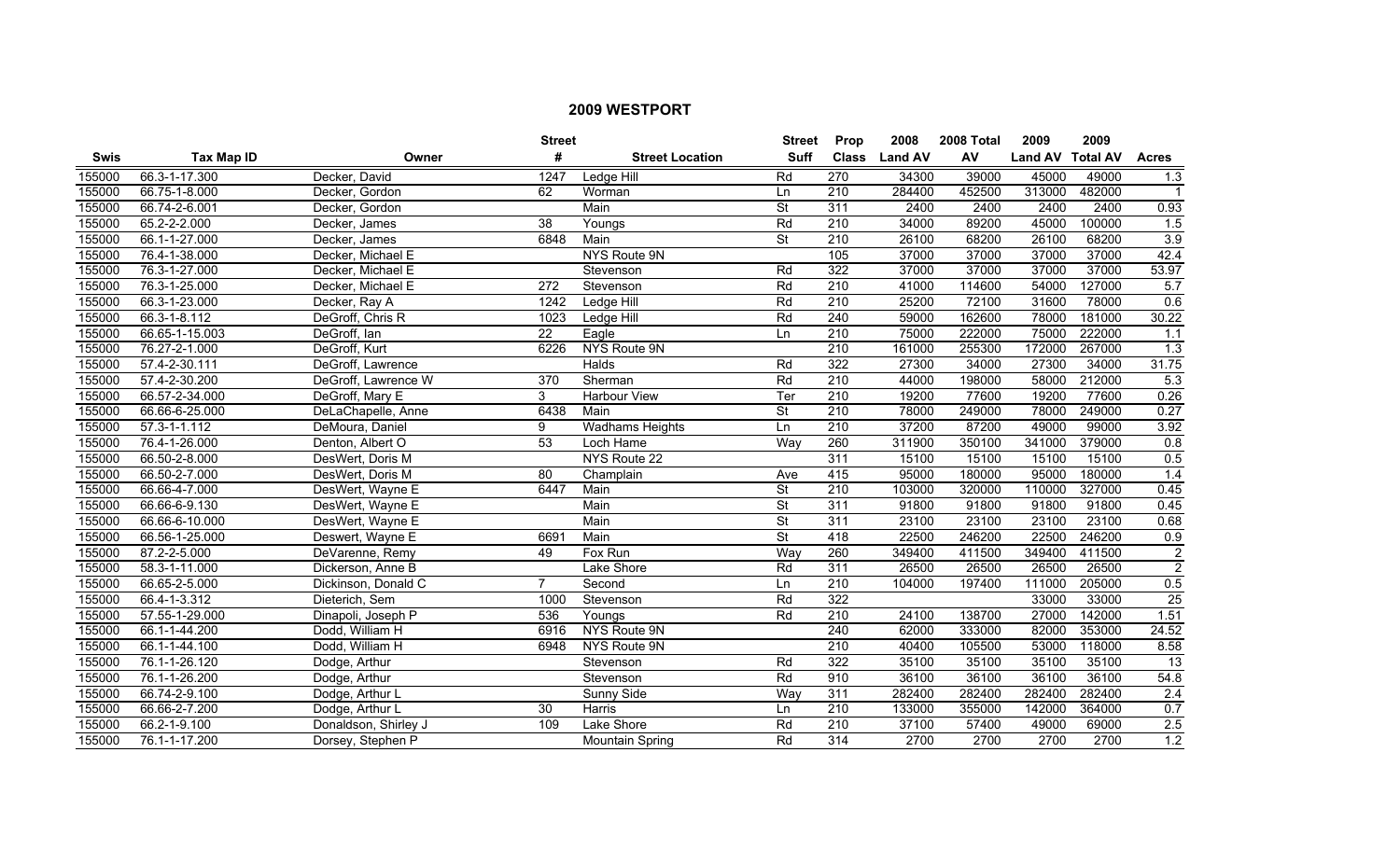|             |                    |                                    | <b>Street</b>   |                        | <b>Street</b>            | <b>Prop</b>      | 2008           | 2008 Total | 2009             | 2009   |                  |
|-------------|--------------------|------------------------------------|-----------------|------------------------|--------------------------|------------------|----------------|------------|------------------|--------|------------------|
| <b>Swis</b> | <b>Tax Map ID</b>  | Owner                              | #               | <b>Street Location</b> | <b>Suff</b>              | <b>Class</b>     | <b>Land AV</b> | AV         | Land AV Total AV |        | <b>Acres</b>     |
| 155000      | 76.1-1-17.100      | Dorsey, Stephen P                  | 1501            | Mountain Spring        | Rd                       | $\overline{210}$ | 39200          | 153300     | 51000            | 165000 | 3.2              |
| 155000      | 66.57-2-5.000      | Downs, Michael E                   | 6614            | Main                   | $\overline{\mathsf{St}}$ | $\overline{210}$ | 37300          | 121400     | 37300            | 121400 | 0.5              |
| 155000      | 57.4-1-1.300       | Doyle, John H                      | 48              | Meadow                 | Way                      | 240              | 82000          | 399000     | 114000           | 431000 | 46.39            |
| 155000      | 57.3-1-13.120      | Doyle, John H                      |                 | County Route 8         |                          | 105              | 48300          | 48300      | 48300            | 48300  | 40               |
| 155000      | 66.50-1-8.012      | Doyle, Laurel W                    | 105             | Champlain              | Ave                      | 210              | 24500          | 117400     | 28700            | 121000 | 0.4              |
| 155000      | 57.3-1-6.000       | Drummond, Brenda P                 | $\overline{71}$ | Taylor                 | Rd                       | 210              | 44000          | 137000     | 58000            | 170000 | 8                |
| 155000      | 65.2-1-11.200      | Duell, Stacey                      | 7467            | NYS Route 9N           |                          | 314              | 31200          | 31200      | 31200            | 31200  | $\overline{9}$   |
| 155000      | 66.74-2-12.100     | Duhigg, James                      | 5               | Worman                 | Ln                       | 210              | 157300         | 238600     | 168000           | 250000 | 1.04             |
| 155000      | 66.2-2-39.000      | Duncan, Lynda B                    | 98              | Cove                   | Way                      | 210              | 410000         | 750000     | 435000           | 775000 | 1.4              |
| 155000      | 76.3-1-14.000      | Dunlop, Adrian                     | 107             | Fish & Game            | Way                      | 240              | 66900          | 106100     | 89000            | 128000 | 40.46            |
| 155000      | 76.3-1-8.000       | Dunlop, Adrian                     |                 | Stevenson              | Rd                       | 314              | 4200           | 4200       | 4200             | 4200   | 5                |
| 155000      | 66.3-1-8.200       | Dunning, Bruce                     | 1037            | Ledge Hill             | Rd                       | 210              | 46000          | 260000     | 61000            | 275000 | 5.6              |
| 155000      | 66.83-2-1.000      | Duntley, Russell C                 | 6247            | Main                   | <b>St</b>                | 210              | 165500         | 259200     | 177000           | 271000 | 1.7              |
| 155000      | 66.57-3-10.012     | Ecker, Kelly L                     | 4               | <b>Harbour View</b>    | Ter                      | $\overline{210}$ | 21900          | 112000     | 21900            | 112000 | 0.3              |
| 155000      | 57.4-2-2.200       | <b>Eddy Foundation</b>             |                 | Merriam Forge          | Rd                       | 322              | 19500          | 19500      | 19500            | 19500  | 27               |
| 155000      | 58.3-1-9.300       | <b>Eddy Foundation</b>             |                 | Lake Shore             | Rd                       | 314              | 1800           | 1800       | 1800             | 1800   | 0.7              |
| 155000      | 57.4-2-17.000      | <b>Eddy Foundation</b>             |                 | <b>Halds</b>           | Rd                       | 910              | 31900          | 31900      | 31900            | 31900  | 45.55            |
| 155000      | 58.3-1-7.000       | <b>Eddy Foundation</b>             |                 | Lake Shore             | Rd                       | 321              | 30500          | 30500      | 30500            | 30500  | 32.3             |
| 155000      | 58.1-1-14.001      | <b>Eddy Foundation</b>             |                 | Lake Shore             | Rd                       | 321              | 59700          | 59700      | 59700            | 59700  | 54.2             |
| 155000      | 58.3-1-4.000       | Eddy, Elizabeth                    |                 | Lake Shore             | Rd                       | 322              | 27300          | 27300      | 27300            | 27300  | 11.5             |
| 155000      | 58.3-1-15.000      | Eddy, Elizabeth                    | 622             | Lake Shore             | Rd                       | 240              | 50000          | 221000     | 66000            | 237000 | 13.2             |
| 155000      | 67.1-1-5.000       | Eddy, Elizabeth                    |                 | Lake Shore             | Rd                       | 314              | 378100         | 378100     | 378100           | 378100 | 7.9              |
| 155000      | 76.2-1-5.004       | Elizabethtown Comm Hospital In     | 6097            | NYS Route 9N           |                          | 642              | 36900          | 199800     | 36900            | 199800 | 3.01             |
| 155000      | 76.2-1-45.000      | Ellenwood, Judson L                | 82              | Frisbie                | Way                      | 260              | 112800         | 171000     | 134000           | 192000 | 1.1              |
| 155000      | 66.58-2-28.000     | Else, Bradford C                   | $\overline{28}$ | Champlain              | Ave                      | 220              | 19600          | 130000     | 19600            | 130000 | 0.27             |
| 155000      | 57.2-2-1.000       | Esposito, Patrick A                |                 | Merriam Forge          | Rd                       | 105              | 306700         | 306700     | 306700           | 306700 | 465.4            |
| 155000      | $58.1 - 1 - 1.100$ | Esposito, Patrick A                |                 | Angier Hill            | Rd                       | 105              | 84600          | 84600      | 84600            | 84600  | 59.62            |
| 155000      | 66.2-1-23.000      | <b>Essex Co ARC Facilities Inc</b> | 50              | Bessboro               | Ln                       | 210              | 37800          | 167000     | 50000            | 179000 | 2.64             |
| 155000      | 66.66-1-2.000      | <b>Essex Co ARC Facilities Inc</b> | $\overline{4}$  | First                  | Ln                       | 210              | 105400         | 233200     | 113000           | 253000 | 0.5              |
| 155000      | 66.1-1-6.200       | <b>Essex Co ARC Facilities Inc</b> | 6994            | NYS Route 9N           |                          | 210              | 38100          | 179000     | 50000            | 181000 | 1.68             |
| 155000      | $57.3 - 1 - 1.115$ | <b>Essex County</b>                | 1205            | County Route 8         |                          | 695              | 24000          | 24000      | 24000            | 24000  | 8.36             |
| 155000      | 66.65-1-2.000      | <b>Essex County</b>                |                 | Main                   | $\overline{\mathsf{St}}$ | 311              | 3000           | 3000       | 3000             | 3000   | 0.2              |
| 155000      | 66.50-1-2.000      | <b>Essex County</b>                | 121             | Champlain              | Ave                      | 210              | 23700          | 101000     | 27900            | 105000 | 0.4              |
| 155000      | 66.57-1-3.000      | <b>Essex County</b>                | 3               | Sisco                  | St                       | 531              | 214000         | 790000     | 214000           | 790000 | 38.9             |
| 155000      | 66.57-1-4.000      | <b>Essex County</b>                |                 | Sisco                  | $\overline{\mathsf{St}}$ | 330              | 46000          | 46000      | 46000            | 46000  | 24.8             |
| 155000      | 66.2-1-24.000      | <b>Essex County Facilities Inc</b> | 55              | Bessboro               | Ln                       | $\overline{210}$ | 40000          | 167000     | 53000            | 180000 | 3.7              |
| 155000      | 66.57-3-1.000      | Estus, Glenn                       | $\overline{24}$ | <b>Harbour View</b>    | Ter                      | $\overline{210}$ | 22100          | 93900      | 22100            | 93900  | $\overline{0.3}$ |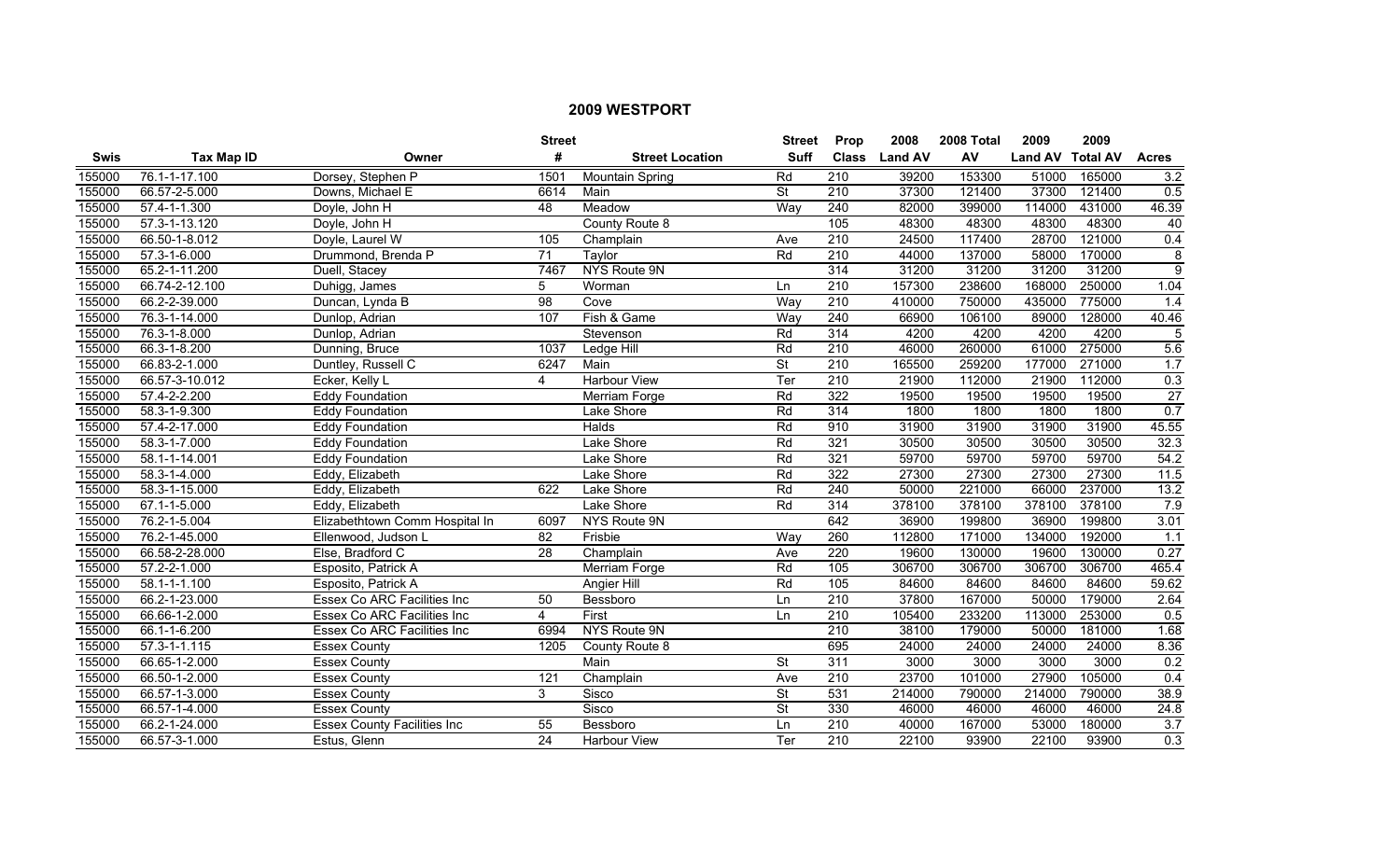|             |                    |                       | <b>Street</b>   |                        | <b>Street</b>            | <b>Prop</b>      | 2008           | 2008 Total | 2009             | 2009   |                  |
|-------------|--------------------|-----------------------|-----------------|------------------------|--------------------------|------------------|----------------|------------|------------------|--------|------------------|
| <b>Swis</b> | <b>Tax Map ID</b>  | Owner                 | #               | <b>Street Location</b> | <b>Suff</b>              | <b>Class</b>     | <b>Land AV</b> | AV         | Land AV Total AV |        | <b>Acres</b>     |
| 155000      | 66.56-1-16.000     | Estus, Homer          | 6657            | Main                   | $\overline{\mathsf{St}}$ | $\overline{210}$ | 29600          | 101500     | 29600            | 101500 | 0.4              |
| 155000      | 58.3-2-2.200       | Evens, Mark           |                 | Angier Hill            | Rd                       | 105              |                |            | 41000            | 103000 | 7.65             |
| 155000      | 58.3-2-4.000       | Evens, Mark           | 182             | Angier Hill            | Rd                       | 210              |                |            | 36000            | 110000 | 0.92             |
| 155000      | 58.1-1-2.300       | Evens, Ralph          | 49              | Valley                 | Way                      | 210              | 33400          | 74800      | 44000            | 85000  | 1.5              |
| 155000      | 58.1-1-2.100       | Evens, Ralph          | 257             | Angier Hill            | Rd                       | 105              | 452500         | 512600     | 452500           | 512600 | 459.5            |
| 155000      | $58.1 - 1 - 4.110$ | Evens, Ralph          |                 | Clark                  | Rd                       | 105              | 29900          | 29900      | 29900            | 29900  | 24.5             |
| 155000      | 58.1-1-4.200       | Evens, Ralph          |                 | Clark                  | Rd                       | 105              | 29900          | 29900      | 29900            | 29900  | $\overline{24}$  |
| 155000      | 58.3-2-2.100       | Evens, Ralph Jr       |                 | Angier Hill            | Rd                       | 105              |                |            | 119000           | 119000 | 76.1             |
| 155000      | 58.1-1-2.200       | Evens, William        | 39              | Valley                 | Way                      | 210              | 31600          | 72600      | 41000            | 82000  | $\overline{0.9}$ |
| 155000      | 57.55-1-10.000     | Fair, Karen           | 2576            | County Route 10        |                          | 443              | 8400           | 41900      | 8400             | 41900  | 0.1              |
| 155000      | 57.55-1-9.000      | Fair, Karen           | 2574            | County Route 10        |                          | 483              | 15600          | 69900      | 15600            | 69900  | 0.2              |
| 155000      | 57.4-2-29.000      | Fairbanks, Cynthia A  | 188             | Morrison               | Rd                       | 210              | 40700          | 93000      | 54000            | 106000 | 6.3              |
| 155000      | 87.1-1-13.000      | Farnsworth, Anita     | 16              | McConley               | Ln                       | $\overline{210}$ | 40200          | 127300     | 53000            | 140000 | 4.73             |
| 155000      | 66.2-2-31.000      | Farnsworth, Michael M | 182             | Lake Shore             | Rd                       | $\overline{210}$ | 38600          | 152600     | 51000            | 165000 | 2.7              |
| 155000      | 66.2-2-15.000      | Farnsworth, Peter B   | 107             | Field                  | Way                      | 260              | 166300         | 249900     | 196000           | 280000 | 0.4              |
| 155000      | 66.2-2-13.000      | Farnsworth, Peter B   |                 | Lake Shore             | Rd                       | 311              | 83500          | 83500      | 83500            | 83500  | 0.3              |
| 155000      | 66.2-2-14.000      | Farnsworth, Peter B   |                 | Lake Shore             | Rd                       | 311              | 194900         | 194900     | 194900           | 194900 | 0.5              |
| 155000      | 66.2-2-16.000      | Farnsworth, Peter B   |                 | Lake Shore             | Rd                       | 311              | 5200           | 5200       | 5200             | 5200   | 2.5              |
| 155000      | 66.2-1-8.000       | Farnsworth, Robert S  | 184             | Champlain              | Ave                      | 240              | 48800          | 137300     | 64000            | 152000 | 15.34            |
| 155000      | 65.2-3-2.000       | Fedigan, Michael F    | 7222            | NYS Route 9N           |                          | 312              | 65000          | 70100      | 65000            | 70100  | 43.9             |
| 155000      | 66.2-1-16.000      | Fee, Marian           | 61              | Lake Shore             | Rd                       | $\overline{210}$ | 39500          | 211400     | 52000            | 223000 | 1.3              |
| 155000      | 76.4-1-22.200      | Fellema, Peter        | 5794            | NYS Route 9N           |                          | 312              | 40700          | 103900     | 40700            | 103900 | 10.28            |
| 155000      | 66.66-4-8.000      | Ferenz, Adalbert      | 13              | Liberty                | $\overline{\mathsf{St}}$ | $\overline{210}$ | 59000          | 174000     | 71000            | 186000 | 0.2              |
| 155000      | 66.2-2-7.000       | Few, Ellen            | 300             | Lake Shore             | Rd                       | 210              | 42200          | 178400     | 56000            | 192000 | 4.4              |
| 155000      | 65.2-1-25.000      | Fielder, Mary M       |                 | Fitzgerald             | Rd                       | 322              | 36500          | 36500      | 36500            | 36500  | 38.6             |
| 155000      | 65.4-2-25.000      | Fielder, Mary M       | 743             | Ledge Hill             | Rd                       | 270              | 65000          | 123300     | 86000            | 144000 | 40               |
| 155000      | 65.2-1-45.000      | Fields, Dan J         | $\overline{24}$ | Goff                   | Rd                       | 210              | 44200          | 144100     | 58000            | 157000 | 8.1              |
| 155000      | 65.2-1-2.000       | Fields, Daniel        | $\overline{7}$  | Goff                   | Rd                       | 270              | 67100          | 87200      | 89000            | 109000 | 41.9             |
| 155000      | 65.2-1-18.000      | Fields, Raymond       | 7325            | NYS Route 9N           |                          | 210              | 42600          | 197500     | 56000            | 210000 | 3.3              |
| 155000      | 57.3-1-10.000      | Fields, Richard       | 1272            | County Route 8         |                          | 210              | 16000          | 53500      | 18100            | 55000  | 0.2              |
| 155000      | 65.2-1-46.000      | Fields, Richard       |                 | NYS Route 9N           |                          | 314              | 29200          | 29200      | 29200            | 29200  | 7.88             |
| 155000      | 65.2-2-5.000       | Fields, Richard       | 7336            | NYS Route 9N           |                          | 210              | 20500          | 59800      | 23700            | 63000  | 0.3              |
| 155000      | 65.4-2-6.000       | Fields, Richard       |                 | Ledge Hill             | Rd                       | 311              | 22500          | 22500      | 22500            | 22500  | 0.9              |
| 155000      | 66.65-2-3.220      | Fink, Nancy C         | 14              | Second                 | Ln                       | $\overline{210}$ | 165100         | 383900     | 177000           | 399000 | 1.14             |
| 155000      | 66.50-1-6.001      | Fish, Marshall        | 87              | Champlain              | Ave                      | $\overline{210}$ | 18500          | 115000     | 18500            | 115000 | 0.2              |
| 155000      | 65.4-2-2.000       | Fish, Marshall        | 420             | Ledge Hill             | Rd                       | $\overline{312}$ | 20200          | 24700      | 20200            | 24700  | 3                |
| 155000      | 66.1-1-42.000      | Fitzgerald, Mary L    | 250             | Fitzgerald             | Rd                       | $\overline{240}$ | 112000         | 176000     | 165000           | 229000 | 99.75            |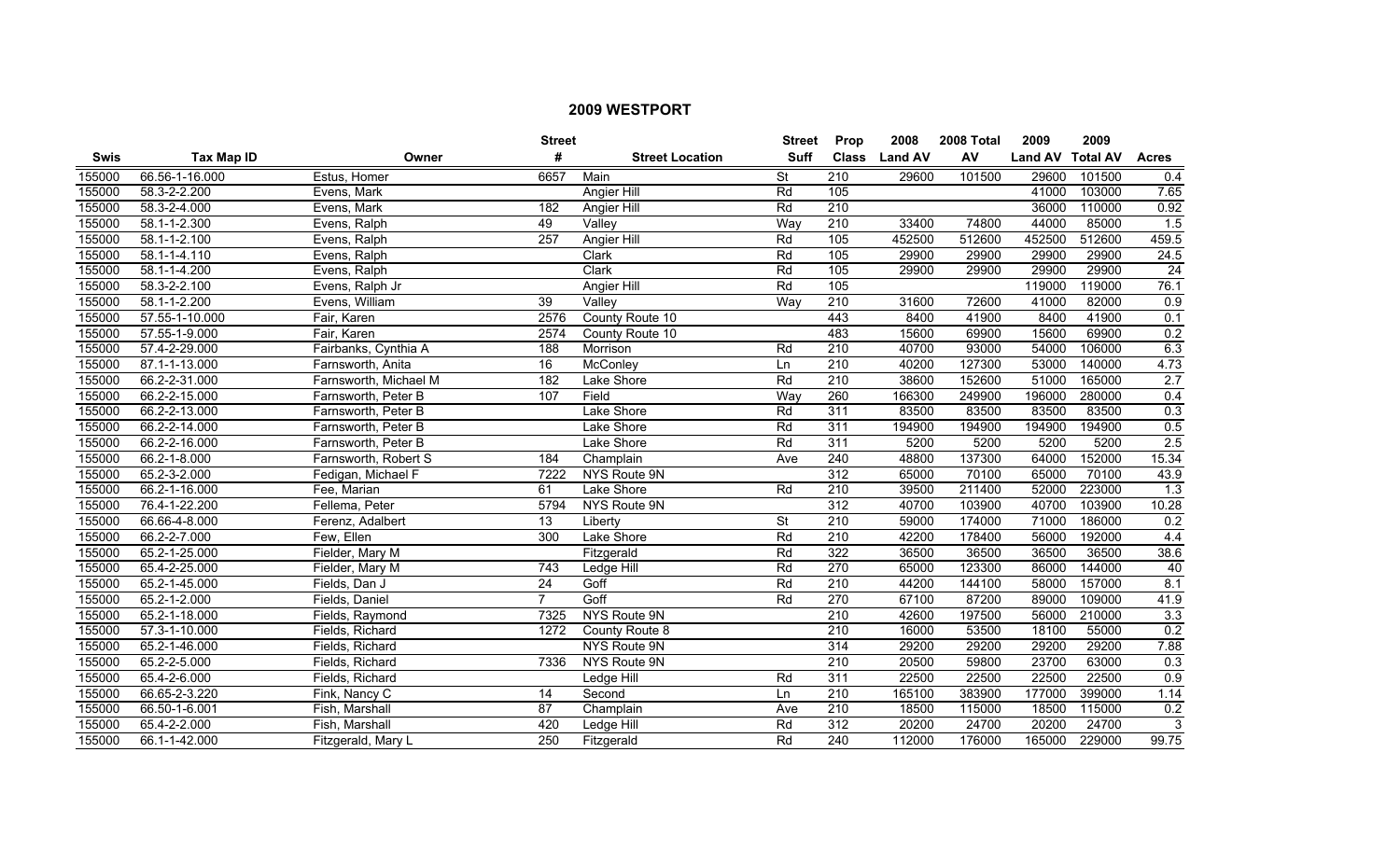|        |                           |                          | <b>Street</b>   |                        | <b>Street</b>            | Prop             | 2008           | 2008 Total | 2009             | 2009   |                  |
|--------|---------------------------|--------------------------|-----------------|------------------------|--------------------------|------------------|----------------|------------|------------------|--------|------------------|
| Swis   | <b>Tax Map ID</b>         | Owner                    | #               | <b>Street Location</b> | <b>Suff</b>              | <b>Class</b>     | <b>Land AV</b> | AV         | Land AV Total AV |        | <b>Acres</b>     |
| 155000 | 66.57-2-47.000            | Fleury, Christopher J    | 6582            | Main                   | $\overline{\mathsf{St}}$ | 210              | 16800          | 51300      | 16800            | 51300  | 0.29             |
| 155000 | 76.2-1-10.000             | Fleury, Kathryn          |                 | NYS Route 9N           |                          | 312              | 18500          | 21800      | 18500            | 21800  | 0.8              |
| 155000 | 66.56-1-17.000            | Floyd, Carl              | 6659            | Main                   | St                       | 210              | 37000          | 155000     | 37000            | 155000 | 0.5              |
| 155000 | 66.56-1-18.000            | Floyd, Carl              | 6663            | Main                   | <b>St</b>                | 210              | 37300          | 105500     | 37300            | 105500 | 0.5              |
| 155000 | 66.57-4-4.000             | Floyd, Harold            | 6639            | Main                   | <b>St</b>                | 210              | 34600          | 92000      | 34600            | 92000  |                  |
| 155000 | 67.1-1-7.000              | Flynn, James 1           | 355             | Rock Harbor            | Way                      | 210              | 190300         | 719600     | 255000           | 784000 | 8.69             |
| 155000 | 57.55-1-24.001            | Foley Matthew W          | 2531            | County Route 10        |                          | 240              | 30700          | 154500     | 35000            | 159000 | 10.7             |
| 155000 | 57.55-1-23.000            | Foley, Matthew W         |                 | NYS Route 22           |                          | 311              | 8500           | 8500       | 8500             | 8500   | 0.3              |
| 155000 | 57.55-1-22.000            | Foley, Matthew W         | 8               | Church                 | Ln                       | 874              | 36600          | 99800      | 36600            | 99800  | $\overline{2.7}$ |
| 155000 | 57.55-1-15.000            | Foley, Matthew W         |                 | Church                 | Ln                       | 311              | 1500           | 1500       | 1500             | 1500   | 0.1              |
| 155000 | 57.55-1-14.000            | Foley, Matthew W         | 776             | NYS Route 22           |                          | 210              | 11700          | 36300      | 13000            | 38000  | 0.2              |
| 155000 | 66.74-2-7.100             | Forcier, Gerald R        | 6398            | Main                   | <b>St</b>                | $\overline{210}$ | 304000         | 685000     | 325000           | 706000 | 3.83             |
| 155000 | 66.66-3-9.112             | Forcier, James           | 1192            | Stevenson              | Rd                       | $\overline{210}$ | 207000         | 480000     | 228000           | 501000 | 4.88             |
| 155000 | 66.66-3-9.111             | Forcier, James P         |                 | Washington             | <b>St</b>                | 311              | 30400          | 30400      | 30400            | 30400  | $\mathbf 1$      |
| 155000 | 56.4-1-14.000             | Forcier, Joseph          |                 | Boyle                  | Rd                       | 322              | 54400          | 54400      | 54400            | 54400  | 79.2             |
| 155000 | 66.1-1-2.220              | Ford-Johnston, Cynthia R |                 | NYS Route 9N           |                          | 322              | 35000          | 35000      | 35000            | 35000  | 10               |
| 155000 | 66.65-2-2.000             | Fox, Elizabeth           | 11              | First                  | Ln                       | 210              | 57400          | 105900     | 69000            | 118000 | 0.2              |
| 155000 | 66.66-2-14.000            | Fox, Elizabeth           | 1205            | Stevenson              | Rd                       | 210              | 141000         | 298000     | 151000           | 308000 | 0.8              |
| 155000 | $65.\overline{2-1-1.200}$ | Frawley, William M       |                 | NYS Route 9N           |                          | 311              | 16800          | 16800      | 16800            | 16800  | 0.66             |
| 155000 | 65.4-2-7.000              | French, Connie           | 561             | Ledge Hill             | Rd                       | 270              | 31700          | 51800      | 42000            | 62000  |                  |
| 155000 | 56.4-1-6.000              | Frey, Michael James J    | $\overline{97}$ | Youngs                 | Rd                       | 240              | 52400          | 143000     | 69000            | 159000 | 20.99            |
| 155000 | 65.2-3-1.000              | Frey, Michael James J    |                 | Youngs                 | Rd                       | 322              | 65600          | 65600      | 65600            | 65600  | 77.24            |
| 155000 | 57.2-2-4.000              | Frisbie, Richard         | 216             | Merriam Forge          | Rd                       | 240              | 58000          | 375000     | 77000            | 394000 | 18.1             |
| 155000 | 57.2-2-2.000              | Frisbie, Richard         |                 | Merriam Forge          | Rd                       | 321              | 63900          | 63900      | 63900            | 63900  | 80               |
| 155000 | 76.2-1-52.000             | Frisbie, Richard R       | 17              | Cerf                   | Way                      | $\overline{210}$ | 180700         | 233700     | 212000           | 265000 | 0.57             |
| 155000 | 76.2-1-57.120             | Frisbie, Ross            | 49              | Dudley                 | Rd                       | $\overline{240}$ | 45800          | 159200     | 60000            | 173000 | 11.1             |
| 155000 | 76.2-1-27.000             | Fritz, Richard E         | 94              | Barksdale              | Rd                       | $\overline{210}$ | 379000         | 556000     | 409000           | 597000 | $\overline{2.4}$ |
| 155000 | 76.3-1-22.000             | Frost, Elizabeth R       | 401             | Stevenson              | Rd                       | 210              | 34700          | 110400     | 45000            | 120000 | 1.2              |
| 155000 | 56.2-1-5.300              | Frost. Lisa              |                 | <b>Wadhams Heights</b> | Ln                       | 311              | 36000          | 36000      | 36000            | 36000  | 9.6              |
| 155000 | 66.57-2-45.000            | Frost, William W Sr      | 6576            | Main                   | $\overline{\mathsf{St}}$ | 210              | 16900          | 34700      | 16900            | 34700  | 0.65             |
| 155000 | 66.66-4-4.000             | Frum, Elizabeth A        | 6463            | Main                   | <b>St</b>                | 481              | 10500          | 80000      | 10500            | 80000  | 0.1              |
| 155000 | 66.66-3-6.000             | Frum, Elizabeth A        | $\overline{7}$  | Congress               | <b>St</b>                | 210              | 204000         | 480000     | 224000           | 505000 | 4.5              |
| 155000 | 66.66-6-21.000            | Fuerst, Elizabeth        |                 | Main                   | $\overline{\mathsf{St}}$ | 312              | 30000          | 30000      | 30000            | 30000  | 0.31             |
| 155000 | 66.66-6-20.000            | Fuerst, Elizabeth M      | 6426            | Main                   | $\overline{\mathsf{St}}$ | 210              | 55300          | 115000     | 66000            | 126000 | 0.19             |
| 155000 | 57.2-1-3.120              | Gage, Lewis              | 59              | Morrison               | Rd                       | $\overline{270}$ | 76500          | 91600      | 76500            | 91600  | 51.79            |
| 155000 | 66.57-2-12.000            | Garand, Maurice          | 50              | Sisco                  | St                       | $\overline{210}$ | 45000          | 114300     | 45000            | 114300 | 0.6              |
| 155000 | 66.57-2-13.200            | Garand, Maurice C        |                 | Sisco                  | $\overline{\mathsf{St}}$ | 311              | 15700          | 15700      | 15700            | 15700  | 0.62             |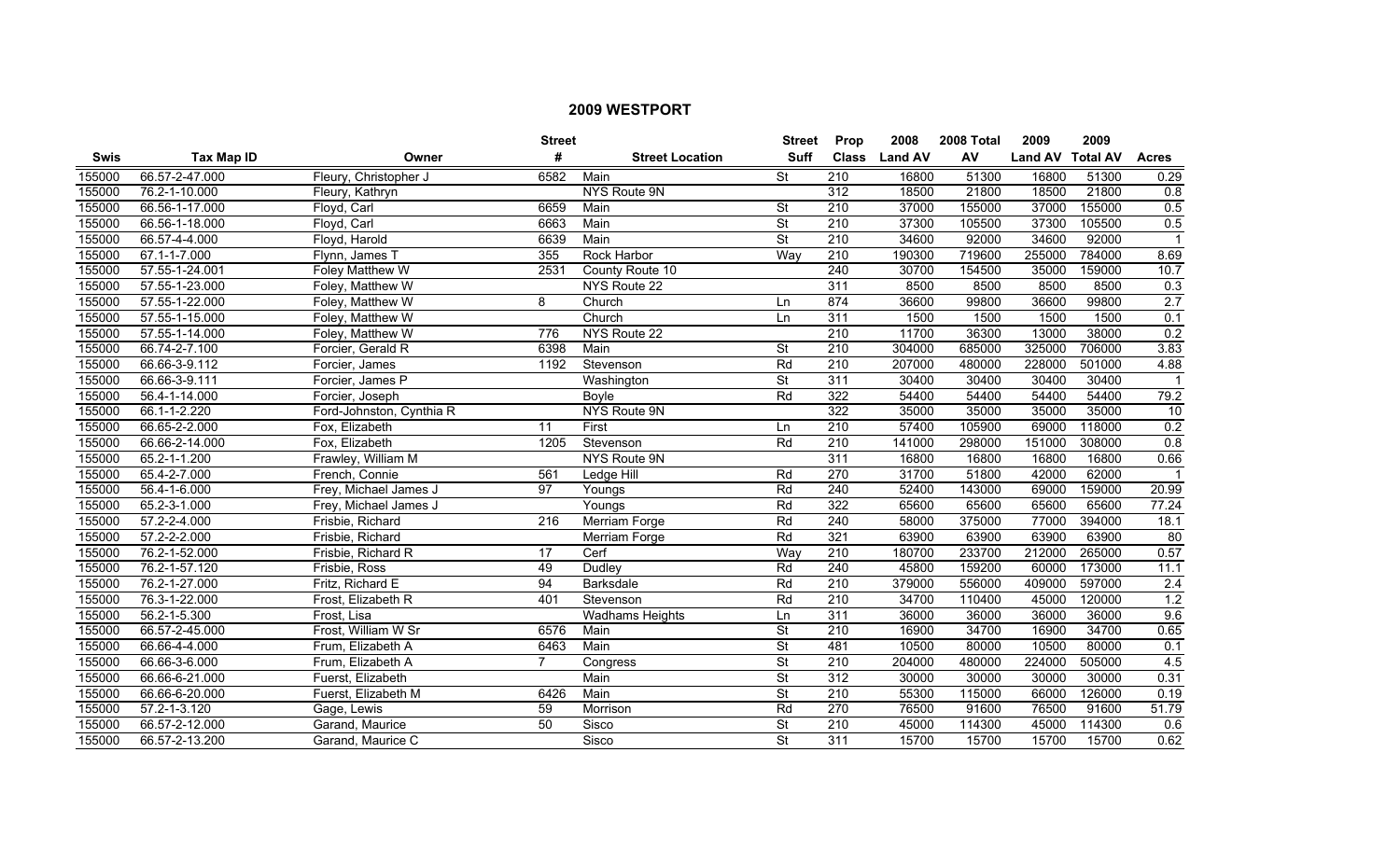|        |                   |                      | <b>Street</b>   |                        | <b>Street</b>            | <b>Prop</b>      | 2008           | 2008 Total | 2009             | 2009   |                  |
|--------|-------------------|----------------------|-----------------|------------------------|--------------------------|------------------|----------------|------------|------------------|--------|------------------|
| Swis   | <b>Tax Map ID</b> | Owner                | #               | <b>Street Location</b> | <b>Suff</b>              | <b>Class</b>     | <b>Land AV</b> | AV         | Land AV Total AV |        | <b>Acres</b>     |
| 155000 | 66.57-3-8.000     | Garcia, Julie A      |                 | <b>Harbour View</b>    | Ter                      | 311              | 12300          | 12300      | 12300            | 12300  | 0.26             |
| 155000 | 66.57-3-7.000     | Garcia, Julie A      | 18              | <b>Harbour View</b>    | Ter                      | $\overline{210}$ | 27900          | 140000     | 27900            | 140000 | 0.38             |
| 155000 | 66.57-1-13.100    | Garcia, Kevin T      |                 | Sisco                  | <b>St</b>                | 311              | 12500          | 12500      | 12500            | 12500  | 0.29             |
| 155000 | 66.57-1-12.000    | Garcia, Kevin T      | 83              | Sisco                  | <b>St</b>                | 210              | 32700          | 104200     | 32700            | 104200 | 0.44             |
| 155000 | 57.4-2-12.002     | Gardner, John        | 12              | Angier Hill            | Rd                       | 210              | 40400          | 122900     | 53000            | 135000 | 6                |
| 155000 | 76.4-1-6.000      | Gately, Brian        |                 | <b>NYS Route 9N</b>    |                          | 311              | 100            | 100        | 100              | 100    | 0.2              |
| 155000 | 76.2-1-57.200     | Gately, Brian        |                 | Napper                 | Rd                       | 314              | 11900          | 11900      | 11900            | 11900  | 5.8              |
| 155000 | 76.4-1-7.000      | Gately, Brian        | 5871            | NYS Route 9N           |                          | $\overline{210}$ | 32300          | 111100     | 42000            | 120000 | $\overline{0.9}$ |
| 155000 | 66.56-1-5.000     | Gates, Alvin         | 6756            | Main                   | $\overline{\mathsf{St}}$ | $\overline{210}$ | 16000          | 52200      | 16000            | 52200  | 0.59             |
| 155000 | 66.74-2-13.000    | Gay, Eric            | $\overline{38}$ | Worman                 | Ln                       | 210              | 50000          | 398000     | 60000            | 398000 | 2.01             |
| 155000 | 76.4-1-8.000      | Gereau, John         | 5880            | NYS Route 9N           |                          | 210              | 25400          | 116000     | 30700            | 121000 | 0.5              |
| 155000 | 76.1-1-6.000      | Getman Family Trust  | 1223            | <b>Mountain Spring</b> | Rd                       | 260              | 60500          | 130700     | 80000            | 150000 | 31.4             |
| 155000 | 76.2-1-44.000     | Giannuzzi, Sandra JM | 87              | Frisbie                | Way                      | $\overline{210}$ | 318000         | 401600     | 346000           | 430000 | 1.4              |
| 155000 | 66.66-4-13.000    | Gibbs Lauren P       |                 | Congress               | <b>St</b>                | 311              | 2700           | 2700       | 2700             | 2700   | 0.1              |
| 155000 | 66.66-4-14.000    | Gibbs Lauren P       |                 | Congress               | <b>St</b>                | $\overline{311}$ | 34000          | 34000      | 34000            | 34000  | 0.28             |
| 155000 | 66.66-4-10.200    | Gibbs, Lauren P      |                 | Liberty                | <b>St</b>                | 311              |                |            | 2500             | 2500   | 0.1              |
| 155000 | 76.2-1-22.000     | Gibbs, Louis A Jr    | 136             | <b>Barksdale</b>       | Rd                       | 280              | 270800         | 326300     | 297000           | 353000 | 0.93             |
| 155000 | 76.3-1-13.000     | Gibbs, Mary M        |                 | Stevenson              | Rd                       | 910              | 21100          | 21100      | 21100            | 21100  | 27.46            |
| 155000 | 76.3-1-12.100     | Gibbs, Roy           |                 | Stevenson              | Rd                       | 322              | 18900          | 18900      | 18900            | 18900  | 23.33            |
| 155000 | 66.3-1-20.000     | Gibbs, Roy A         |                 | Ledge Hill             | Rd                       | 311              | 5700           | 5700       | 5700             | 5700   | 2.8              |
| 155000 | 66.3-1-21.000     | Gibbs, Roy A         | 1258            | Ledge Hill             | Rd                       | 210              | 34500          | 101800     | 45000            | 112000 | $\overline{1.4}$ |
| 155000 | 76.3-1-12.200     | Gibbs, Scott A       | 547             | Stevenson              | Rd                       | 240              | 60000          | 135000     | 80000            | 155000 | 28.48            |
| 155000 | 57.55-1-12.000    | Gibson, Charles      | 773             | NYS Route 22           |                          | 210              | 5300           | 55400      | 6000             | 56000  | 0.1              |
| 155000 | 66.2-2-22.132     | Giles, Keith E       | 86              | <b>Furnace Point</b>   | Ln                       | $\overline{210}$ | 338000         | 726000     | 338000           | 740000 | 3.4              |
| 155000 | 66.57-2-13.110    | Glegg, Susan L       | 58              | Sisco                  | $\overline{\mathsf{St}}$ | 210              | 9600           | 107300     | 9600             | 107300 | 0.32             |
| 155000 | 66.57-2-13.120    | Glegg, Susan L       | $\overline{56}$ | Sisco                  | $\overline{\mathsf{St}}$ | $\overline{210}$ | 5700           | 5700       | 5600             | 5700   | 0.32             |
| 155000 | 65.2-1-37.300     | Goff, Robert R III   |                 | Goff                   | Rd                       | 240              | 45700          | 121700     | 60000            | 136000 | 12.8             |
| 155000 | 65.2-1-37.200     | Goff, Robert R Jr    | 175             | Goff                   | Rd                       | 210              | 41000          | 307000     | 54000            | 320000 | 8.5              |
| 155000 | 65.2-1-37.100     | Goff, Robert R Jr    |                 | Goff                   | Rd                       | 322              | 18000          | 18000      | 18000            | 18000  | 30               |
| 155000 | 57.55-1-2.000     | Gokey, Peter J       | 1479            | County Route 8         |                          | 210              | 38000          | 95000      | 43000            | 100000 | 1.4              |
| 155000 | 57.4-2-30.112     | Goldwasser, David M  | 41              | Halds                  | Rd                       | 240              | 140000         | 412000     | 202000           | 474000 | 103.5            |
| 155000 | 66.3-1-17.200     | Golembeck, David     |                 | Ledge Hill             | Rd                       | 311              | 8100           | 8100       | 8100             | 8100   | 0.2              |
| 155000 | 66.3-1-19.000     | Golembeck, David     | 1263            | Ledge Hill             | Rd                       | 210              | 25600          | 81700      | 32000            | 88000  | 0.6              |
| 155000 | 76.4-1-3.000      | Golojuch, Carolyn M  | 150             | Napper                 | Rd                       | $\overline{210}$ | 33800          | 182100     | 44000            | 192000 | 3.5              |
| 155000 | 76.3-1-20.120     | Goodroe, John W      | 434             | Stevenson              | Rd                       | 210              | 36200          | 96300      | 47000            | 109000 | 2.77             |
| 155000 | 66.66-6-27.000    | Goodroe, John W      | 6470            | Main                   | St                       | 482              | 18400          | 177600     | 18400            | 177600 | 0.1              |
| 155000 | 66.2-2-33.000     | Gorham, John P       | 53              | Cove                   | Way                      | 220              | 44900          | 206800     | 59000            | 220000 | 1.6              |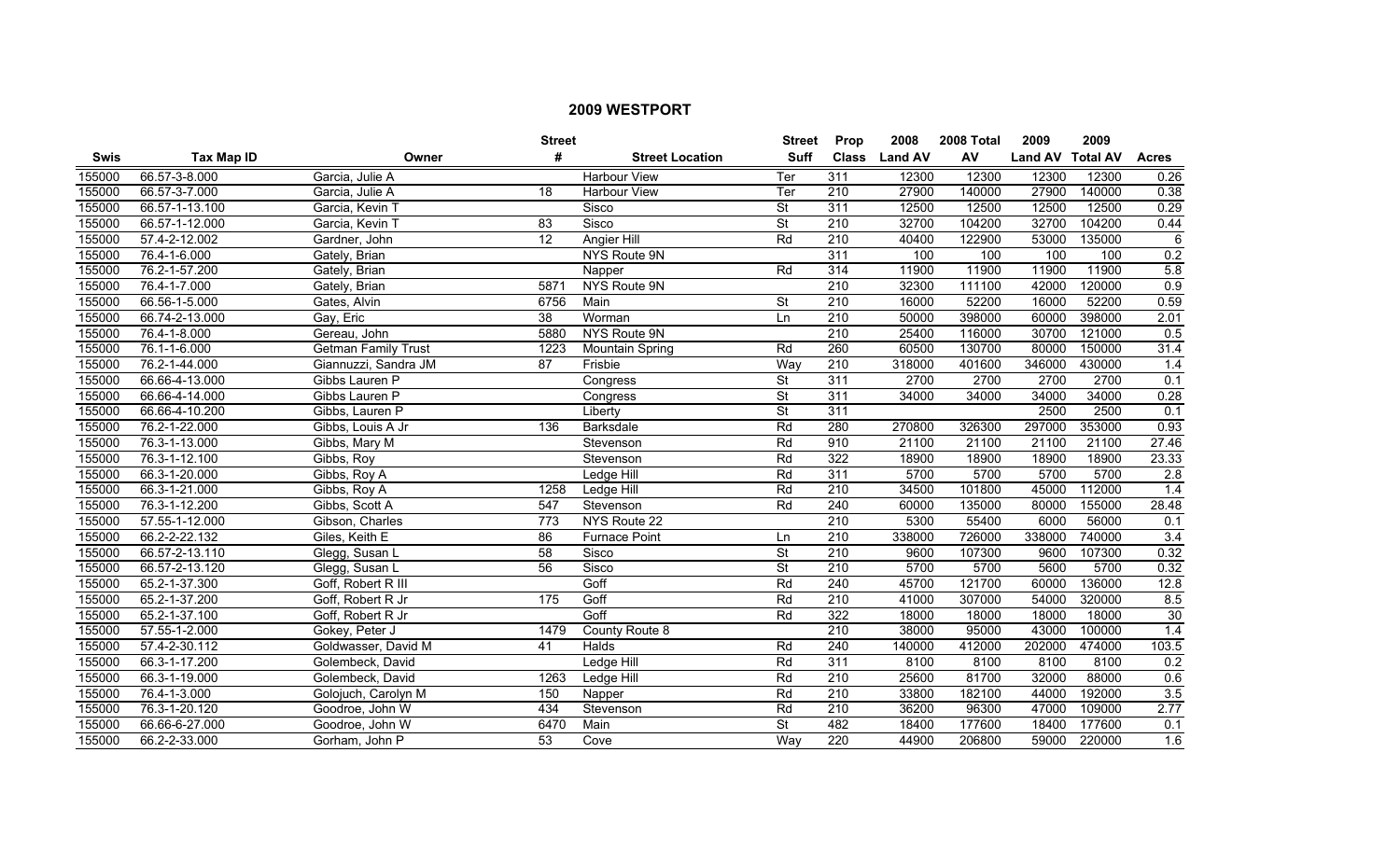|             |                   |                              | <b>Street</b>   |                        | <b>Street</b>            | <b>Prop</b>      | 2008           | <b>2008 Total</b> | 2009             | 2009   |                  |
|-------------|-------------------|------------------------------|-----------------|------------------------|--------------------------|------------------|----------------|-------------------|------------------|--------|------------------|
| <b>Swis</b> | <b>Tax Map ID</b> | Owner                        | #               | <b>Street Location</b> | <b>Suff</b>              | <b>Class</b>     | <b>Land AV</b> | AV                | Land AV Total AV |        | <b>Acres</b>     |
| 155000      | 66.50-2-3.000     | Gough, Barbara               | $\overline{12}$ | Lake Shore             | Rd                       | $\overline{210}$ | 10700          | 77300             | 11800            | 78000  | 0.1              |
| 155000      | 57.55-1-18.100    | Gough, Darlene K             | $\overline{19}$ | Church                 | Ln                       | $\overline{210}$ | 25700          | 121700            | 29000            | 125000 | 2.07             |
| 155000      | 66.50-2-5.000     | Gough, Helen E               | $\overline{4}$  | Lake Shore             | Rd                       | 270              | 268800         | 287600            | 296000           | 315000 | 2.3              |
| 155000      | 66.57-2-29.000    | Gough, Kelly                 | 23              | Harbour View           | Ter                      | 210              | 22400          | 76100             | 22400            | 76100  | 0.3              |
| 155000      | 66.57-2-16.200    | Gough, Reginald              |                 | Sisco                  | <b>St</b>                | 311              | 6700           | 6700              | 6700             | 6700   | 0.17             |
| 155000      | 66.57-2-16.100    | Gough, Reginald              | 12              | Chestnut               | Way                      | 210              | 12500          | 62700             | 12500            | 62700  | 0.17             |
| 155000      | 56.4-1-1.100      | Grady, Bruce R               |                 | County Route 8         |                          | 105              | 46000          | 46000             | 46000            | 46000  | 29.76            |
| 155000      | 56.4-1-17.000     | Grady, Bruce R               |                 | Boyle                  | Rd                       | 322              | 6300           | 6300              | 6300             | 6300   | 12.49            |
| 155000      | 56.4-1-16.000     | Grady, Bruce R               |                 | Boyle                  | Rd                       | 322              | 16900          | 16900             | 16900            | 16900  | 32.89            |
| 155000      | 66.66-1-1.100     | Grant, Christopher R         |                 | Front                  | St                       | $\overline{312}$ | 13700          | 35800             | 13700            | 35800  | 0.25             |
| 155000      | 87.2-1-4.000      | Grant, Michael J             |                 | <b>NYS Route 9N</b>    |                          | 910              | 72500          | 72500             | 72500            | 72500  | 69.58            |
| 155000      | 66.50-2-6.000     | Greenwald Robin L            | $\overline{2}$  | Lake Shore             | Rd                       | $\overline{210}$ | 299000         | 620000            | 326000           | 647000 | 1.67             |
| 155000      | 76.4-1-35.000     | <b>Gridley Associates LC</b> | $\overline{70}$ | Wash Board             | Way                      | 240              | 359000         | 519300            | 386000           | 546000 | 11.9             |
| 155000      | 57.3-1-24.200     | Griffin, Terry A             |                 | Cedar Mill             | Ln                       | 314              | 37400          | 37400             | 37400            | 37400  | 9.2              |
| 155000      | 76.2-1-36.000     | Grivakes, Lynn               | $\overline{12}$ | <b>Knotty Pine</b>     | Way                      | $\overline{210}$ | 399000         | 622000            | 410000           | 633000 | 8.3              |
| 155000      | 66.75-1-1.000     | Gronningsater, Arne H Jr     | 25              | Worman                 | Ln                       | 220              | 387000         | 570000            | 414000           | 597000 | $\overline{1.8}$ |
| 155000      | 66.2-2-22.121     | Grosse, Bruce M              |                 | Lake Shore             | Rd                       | 311              | 363000         | 363000            | 363000           | 363000 | 3                |
| 155000      | 57.4-2-14.000     | Grosskopf Joann              | 551             | Lake Shore             | Rd                       | 210              | 34500          | 112200            | 45000            | 154000 | $\mathbf{1}$     |
| 155000      | 76.1-1-31.000     | Gutierrez, Gaynelle          |                 | Stevenson              | Rd                       | 910              | 39000          | 39000             | 39000            | 39000  | 71.3             |
| 155000      | 76.1-1-28.000     | Gutierrez, Gaynelle          | 685             | Stevenson              | Rd                       | 240              | 77600          | 146800            | 86000            | 156000 | 46.7             |
| 155000      | 66.66-2-10.000    | Haberle, Albert J            | 1215            | Stevenson              | Rd                       | 210              | 167300         | 466800            | 179000           | 479000 | $\mathbf{1}$     |
| 155000      | 66.3-1-26.000     | Hagerty, Roger               |                 | <b>Mountain Spring</b> | Rd                       | 322              | 33600          | 33600             | 33600            | 33600  | 13.77            |
| 155000      | 66.58-2-11.000    | Hainer, George               | 10              | Marks                  | Rd                       | 411              | 16100          | 117000            | 16100            | 117000 | 0.3              |
| 155000      | 66.58-2-19.000    | Hainer, George               | 8               | Champlain              | Ave                      | $\overline{210}$ | 13000          | 32000             | 13000            | 32000  | 0.1              |
| 155000      | 66.58-1-12.000    | Hainer, George               | 6519            | Main                   | $\overline{\mathsf{St}}$ | 454              | 16800          | 133000            | 16800            | 133000 | 0.4              |
| 155000      | 66.66-2-2.000     | Hainer, George F             | 6513            | Main                   | St                       | 482              | 5700           | 84600             | 5700             | 84600  | 0.1              |
| 155000      | 76.4-1-22.120     | Hajeck, Karen                |                 | <b>NYS Route 9N</b>    |                          | 311              | 37600          | 37600             | 37600            | 37600  | 16.5             |
| 155000      | 66.66-3-7.000     | Hale, Anne                   | 3               | Congress               | $\overline{\mathsf{St}}$ | 210              | 178000         | 416000            | 190000           | 428000 | 2.4              |
| 155000      | 57.1-1-3.200      | Haley, Edward WM             | 192             | Eggleston              | Ln                       | 260              | 35500          | 99900             | 46000            | 110000 | 2.2              |
| 155000      | 66.2-2-10.000     | Hallowell, Daphne E          | 197             | Headlands              | Way                      | 210              | 463900         | 562500            | 473000           | 572000 | 2.1              |
| 155000      | 66.2-2-11.000     | Hallowell, Daphne E          | 201             | Headlands              | Way                      | 210              | 374000         | 420000            | 403000           | 449000 | $\overline{1.8}$ |
| 155000      | 66.2-2-8.000      | Hallowell, Daphne E          | 40              | Headlands              | Way                      | 250              | 64000          | 528000            | 85000            | 549000 | 16.2             |
| 155000      | 66.2-2-9.110      | Hallowell, Daphne E          | 130             | Headlands              | Way                      | 912              | 1317000        | 1335000           | 1317000 1335000  |        | 498              |
| 155000      | 66.2-2-12.000     | Hallowell, Daphne E          |                 | Lake Shore             | Rd                       | 912              | 3100           | 3100              | 3100             | 3100   | 1.5              |
| 155000      | 66.2-2-9.120      | Hallowell, Richard P III     | 147             | Headlands              | Way                      | $\overline{210}$ | 30000          | 220000            | 37000            | 227000 | 0.66             |
| 155000      | 66.58-2-29.000    | Hamilton Funeral Home Inc    | $\overline{32}$ | Champlain              | Ave                      | 471              | 15800          | 144000            | 15800            | 144000 | 0.3              |
| 155000      | 76.2-1-18.200     | Hamilton, Edith B            |                 | Barksdale              | Rd                       | 311              | 28100          | 28100             | 28100            | 28100  | $\overline{2.8}$ |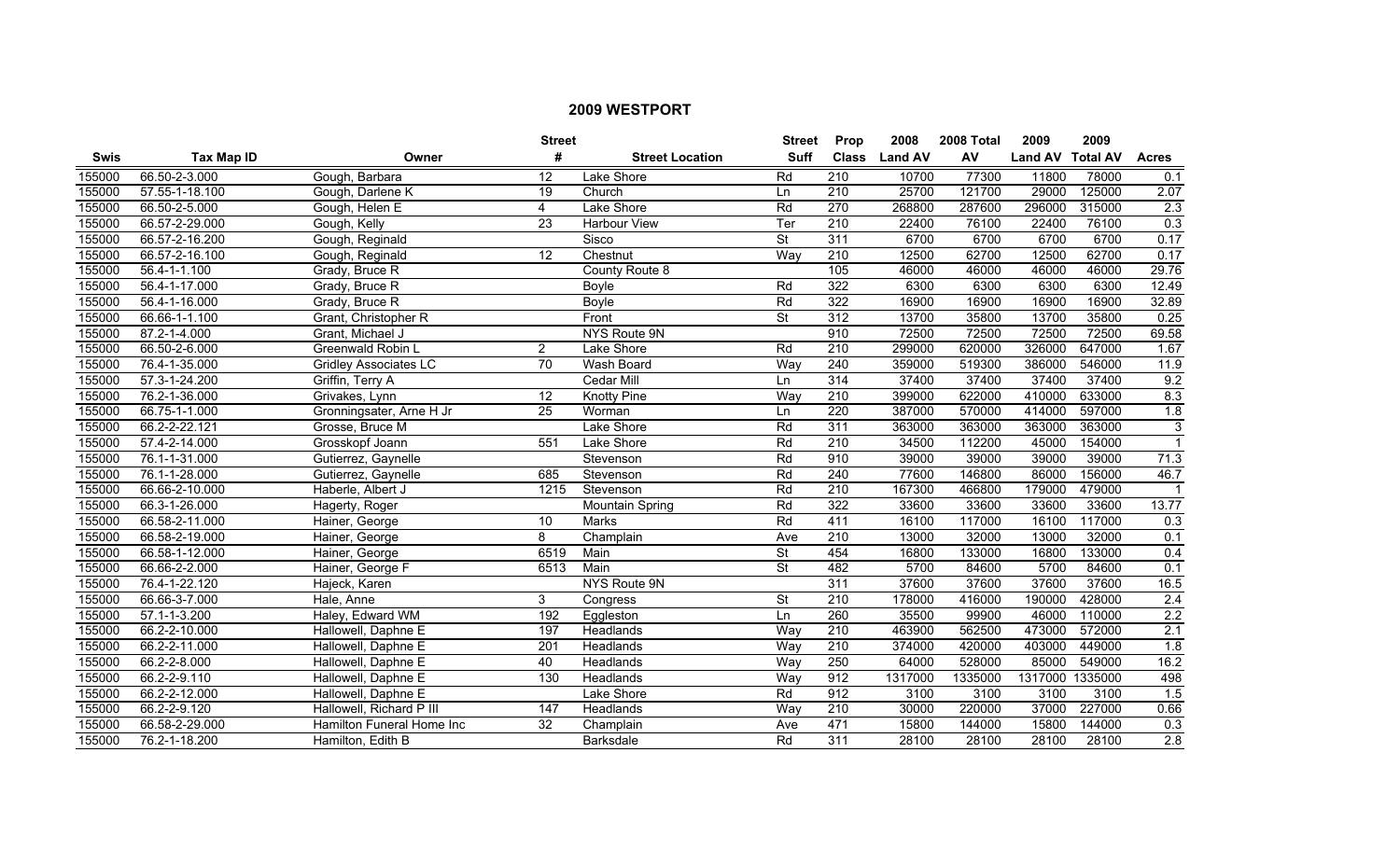|        |                   |                           | <b>Street</b>   |                        | <b>Street</b>            | <b>Prop</b>      | 2008           | 2008 Total | 2009             | 2009   |              |
|--------|-------------------|---------------------------|-----------------|------------------------|--------------------------|------------------|----------------|------------|------------------|--------|--------------|
| Swis   | <b>Tax Map ID</b> | Owner                     | #               | <b>Street Location</b> | <b>Suff</b>              | <b>Class</b>     | <b>Land AV</b> | AV         | Land AV Total AV |        | <b>Acres</b> |
| 155000 | 66.57-2-31.000    | Hansen, Gary N            | 17              | <b>Harbour View</b>    | Ter                      | $\overline{210}$ | 21900          | 121000     | 21900            | 121000 | 0.3          |
| 155000 | 66.56-1-9.000     | Harrington, Andrew K      | 6730            | Main                   | <b>St</b>                | 210              | 22400          | 75900      | 22400            | 75900  | 0.28         |
| 155000 | 66.56-1-36.000    | Harrington, Andrew K      |                 | Main                   | <b>St</b>                | 311              | 12600          | 12600      | 12600            | 12600  | 0.3          |
| 155000 | 57.56-4-3.000     | Harris, Alden F           | 788             | NYS Route 22           |                          | 220              | 15800          | 96700      | 18000            | 99000  | 0.4          |
| 155000 | 57.56-4-1.000     | Harris, Alden F           | 784             | NYS Route 22           |                          | 210              | 14900          | 66900      | 17000            | 69000  | 0.3          |
| 155000 | 57.56-4-7.000     | Harris, Alden F Sr        | 806             | NYS Route 22           |                          | 210              | 17600          | 92900      | 20000            | 95000  | 0.5          |
| 155000 | 57.3-1-22.001     | Hart, Daniel K            |                 | County Route 8         |                          | 311              | 28600          | 28600      | 28600            | 28600  | 12.6         |
| 155000 | 57.56-4-4.000     | Hart, Daniel K            | 792             | NYS Route 22           |                          | 210              | 24700          | 112700     | 28000            | 116000 | 1.1          |
| 155000 | 87.7-1-25.003     | Hartigan, John W          | $\overline{88}$ | Presbury Point         | Way                      | 280              | 454200         | 522000     | 526000           | 594000 | 2.3          |
| 155000 | 66.58-2-21.200    | Hartwell, David G         | 10              | Champlain              | Ave                      | 483              | 11700          | 165200     | 11700            | 165200 | 0.14         |
| 155000 | 66.1-1-43.200     | Haskins, Jane C           | 231             | Fitzgerald             | Rd                       | 210              | 26900          | 119000     | 37500            | 108000 | 1.07         |
| 155000 | 66.1-1-29.000     | Hathaway, Raymond A       | 6828            | Main                   | $\overline{\mathsf{St}}$ | 210              | 40700          | 99100      | 54000            | 112000 | 6            |
| 155000 | 57.56-1-5.000     | Hayes, Connie             | 2557            | County Route 10        |                          | $\overline{220}$ | 16600          | 138800     | 19000            | 141000 | 0.5          |
| 155000 | 65.2-1-30.000     | Heald, Frank E            | 119             | Fitzgerald             | Rd                       | $\overline{240}$ | 98700          | 247300     | 132000           | 280000 | 74.5         |
| 155000 | 66.2-2-28.000     | Heintz, Suzanne O         | 74              | Cove                   | Way                      | 260              | 36100          | 121600     | 47000            | 132000 | 1.8          |
| 155000 | 66.74-1-12.120    | Heller, Marian            | 10              | <b>Rolling Hill</b>    | Way                      | 210              | 133000         | 250000     | 142000           | 259000 | 1.58         |
| 155000 | 66.2-2-36.000     | Herbert, Arthur W Jr      | 60              | Cove                   | Way                      | 210              | 27000          | 114800     | 33400            | 121000 | 0.6          |
| 155000 | 66.2-2-34.000     | Herbert, Arthur W Jr      | 51              | Cove                   | Wav                      | 312              | 14500          | 23800      | 14500            | 23800  | 0.6          |
| 155000 | 66.2-2-35.000     | Herbert, Barbara K        |                 | Cove                   | Way                      | 311              | 289600         | 289600     | 289600           | 289600 | 2.9          |
| 155000 | 66.3-1-6.000      | Herrmann, James           |                 | Ledge Hill             | Rd                       | 910              | 14400          | 14400      | 14400            | 14400  | 17           |
| 155000 | 66.3-1-31.000     | Herrmann, James           | 1014            | Ledge Hill             | Rd                       | $\overline{240}$ | 100300         | 210200     | 134000           | 243000 | 75.3         |
| 155000 | 66.3-1-29.000     | Herrmann, James           |                 | Ledge Hill             | Rd                       | 322              | 90100          | 90100      | 90100            | 90100  | 155.8        |
| 155000 | 66.3-1-30.110     | Herrmann, James M         |                 | Ledge Hill             | Rd                       | 322              | 27300          | 27300      | 27300            | 27300  | 33.71        |
| 155000 | 87.7-1-12.001     | Hibbard, Alice K          | 47              | Presbury Point         | Way                      | 260              | 27700          | 150300     | 35100            | 157000 | 0.7          |
| 155000 | 66.1-1-2.210      | High Peaks Enterprise LLC | 7103            | NYS Route 9N           |                          | 312              | 52000          | 100000     | 52000            | 100000 | 58.84        |
| 155000 | 66.2-2-40.100     | Hing, Matthew J           | 39              | Cove                   | Way                      | $\overline{210}$ | 31500          | 33300      | 31500            | 85000  | 6.37         |
| 155000 | 87.7-1-26.002     | Hipps, Alan S             | $\overline{11}$ | Crest                  | Way                      | 260              | 201100         | 288000     | 240000           | 327000 | 0.4          |
| 155000 | 66.74-1-8.000     | Hipps, Alan S             | 6397            | Main                   | <b>St</b>                | 210              | 91200          | 177500     | 91000            | 178000 | 0.4          |
| 155000 | 76.1-1-19.200     | Hitt, Thomas              |                 | <b>Mountain Spring</b> | Rd                       | 314              | 500            | 500        | 500              | 500    | 0.4          |
| 155000 | 66.66-6-9.222     | Hoffman, Ulrich V         | 62              | Old Arsenal            | Rd                       | 210              | 173000         | 365000     | 185000           | 377000 | 0.88         |
| 155000 | 66.66-3-2.000     | Hoffmann, Donald          | 1202            | Stevenson              | Rd                       | 210              | 71000          | 167000     | 63000            | 159000 | 0.55         |
| 155000 | 66.66-6-28.000    | Hoffnagle, Keith J        | 6472            | Main                   | <b>St</b>                | 482              | 10700          | 214700     | 10700            | 214700 | 0.14         |
| 155000 | 66.4-1-11.000     | Holland, Sarah L          | 1097            | Stevenson              | Rd                       | $\overline{210}$ | 42100          | 66900      | 51000            | 76000  | 0.4          |
| 155000 | 66.66-2-13.000    | Holt, Augustus B Jr       | 1211            | Stevenson              | Rd                       | $\overline{210}$ | 63000          | 119000     | 76000            | 132000 | 0.5          |
| 155000 | 57.3-1-28.000     | Holzhauer, Ralph          | 388             | Sam Spear              | Rd                       | $\overline{240}$ | 45300          | 127200     | 64000            | 145000 | 10.3         |
| 155000 | 57.3-1-34.000     | Holzhauer, Ralph R        |                 | Sam Spear              | Rd                       | 105              | 50900          | 50900      | 50900            | 50900  | 50.8         |
| 155000 | 57.3-1-29.000     | Holzhauer, Ralph R        |                 | Sam Spear              | Rd                       | 322              | 23100          | 23100      | 23100            | 23100  | 22.37        |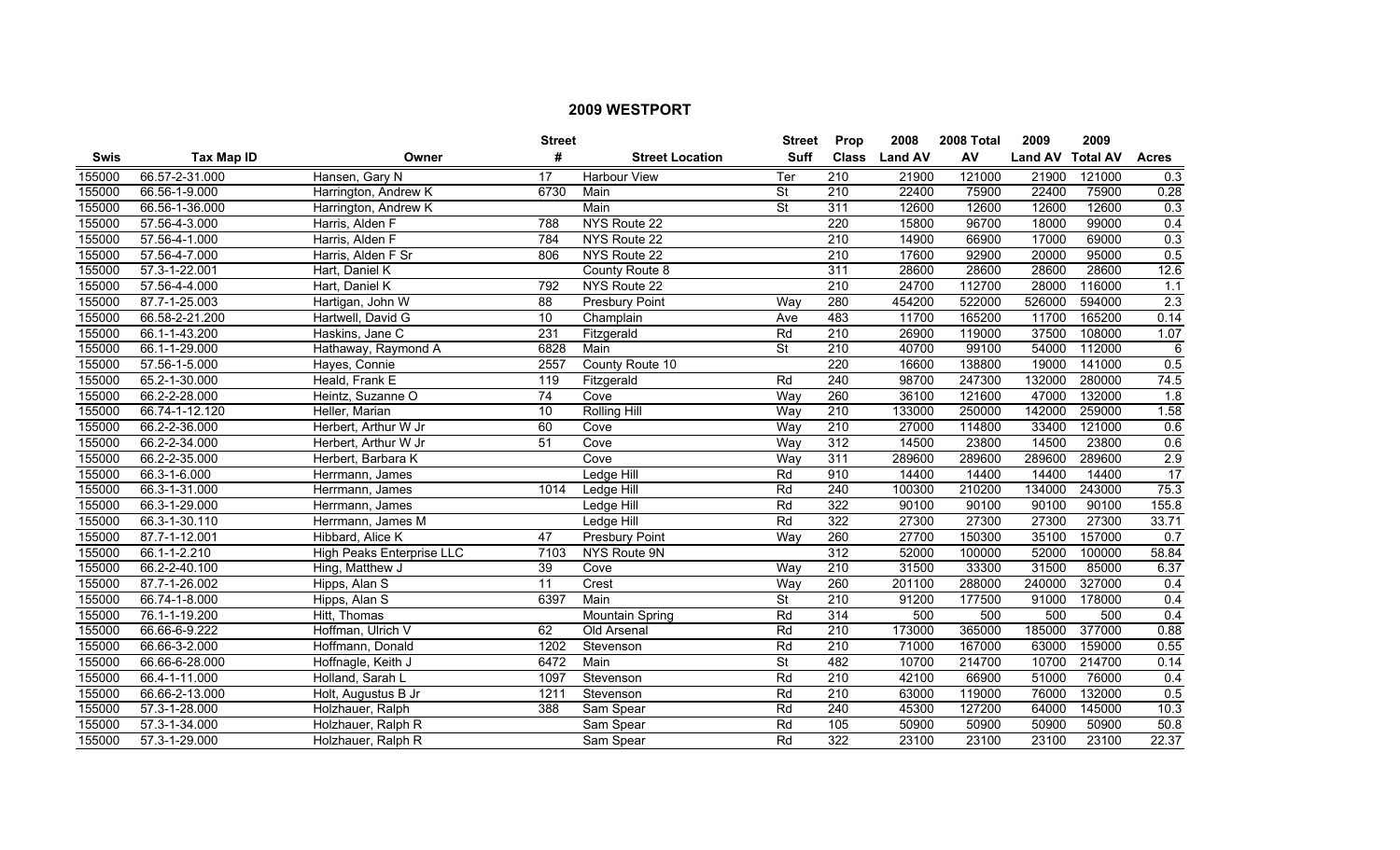|             |                |                             | <b>Street</b> |                        | <b>Street</b>            | <b>Prop</b>      | 2008           | 2008 Total | 2009             | 2009   |                  |
|-------------|----------------|-----------------------------|---------------|------------------------|--------------------------|------------------|----------------|------------|------------------|--------|------------------|
| <b>Swis</b> | Tax Map ID     | Owner                       | #             | <b>Street Location</b> | <b>Suff</b>              | <b>Class</b>     | <b>Land AV</b> | AV         | Land AV Total AV |        | <b>Acres</b>     |
| 155000      | 58.1-1-13.000  | Hommes, Henry H             | 1128          | Lake Shore             | Rd                       | $\overline{210}$ | 39500          | 134800     | 52000            | 147000 | 3.9              |
| 155000      | 87.7-1-18.002  | Honstein, Jeaninne S        | 116           | Presbury Point         | Way                      | $\overline{210}$ | 387000         | 417600     | 415000           | 446000 | 1.42             |
| 155000      | 66.56-1-4.039  | Hood. Melvin                | 6761          | Main                   | <b>St</b>                | 210              | 11300          | 12500      | 11300            | 12500  | 0.3              |
| 155000      | 76.3-1-7.000   | Horton, Anna KT             |               | Stevenson              | Rd                       | 322              | 14600          | 14600      | 14600            | 14600  | 17.5             |
| 155000      | 66.74-1-3.000  | Hoskins, Bruce              | 6417          | Main                   | <b>St</b>                | 210              | 69000          | 170000     | 83000            | 184000 | 0.24             |
| 155000      | 66.3-1-41.000  | <b>Hossington Cemetery</b>  | 823           | Ledge Hill             | Rd                       | 695              | 1800           | 1800       | 1800             | 1800   | 0.4              |
| 155000      | 66.1-1-38.046  | Houseal, Brian L            | 25            | Sam Spear              | Rd                       | 240              | 48000          | 202000     | 63000            | 217000 | 10.5             |
| 155000      | 76.1-1-16.000  | Howell, Geraldine D         | 1500          | Mountain Spring        | Rd                       | 240              | 43500          | 131600     | 57000            | 145000 | 12.5             |
| 155000      | 66.2-2-19.000  | Hoy, Thomas L               | 95            | <b>Furnace Point</b>   | Ln                       | 260              | 518000         | 709000     | 584000           | 775000 | 4.3              |
| 155000      | 66.65-2-4.000  | Huchro, Walter P            | 10            | First                  | Ln                       | $\overline{210}$ | 97000          | 328000     | 97000            | 328000 | 0.4              |
| 155000      | 66.58-1-2.012  | Hudson, Stephen             | 47            | Champlain              | Ave                      | 210              | 21100          | 147000     | 21100            | 147000 | 0.29             |
| 155000      | 87.2-1-1.100   | Huestis, Robert B           | 213           | Stevenson              | Rd                       | $\overline{210}$ | 16000          | 63600      | 18200            | 65000  | 0.4              |
| 155000      | 56.4-1-1.200   | Hulahan, Robert J           | 953           | County Route 8         |                          | 240              | 48000          | 190000     | 63000            | 212000 | 12.23            |
| 155000      | 66.2-1-30.115  | Ingram, Robert S            | 17            | Bessboro               | Ln                       | 210              | 35900          | 367000     | 47000            | 378000 | 5.8              |
| 155000      | 66.66-4-3.000  | Inn on the Library Lawn LLC | 1234          | Stevenson              | Rd                       | 418              | 28800          | 357700     | 28800            | 357700 | 0.11             |
| 155000      | 66.57-2-51.000 | Jade Mountain Inc           | 6588          | Main                   | <b>St</b>                | 484              | 17800          | 134800     | 17800            | 134800 | 0.48             |
| 155000      | 87.7-1-17.000  | Jadrossich, Edith L         | 126           | <b>Presbury Point</b>  | Way                      | 210              | 268600         | 364700     | 307000           | 403000 | 0.6              |
| 155000      | 87.7-1-19.002  | Jenkins, Kent E             | 70            | <b>Presbury Point</b>  | Wav                      | 260              | 259900         | 311700     | 298000           | 350000 | 0.86             |
| 155000      | 66.3-1-25.100  | Jensen Tree Farm Inc        |               | Ledge Hill             | Rd                       | 322              | 37800          | 37800      | 37800            | 37800  | 25.84            |
| 155000      | 66.2-1-27.001  | Jensen Tree Farm Inc        |               | Homeport               | Way                      | 311              | 41000          | 41000      | 41000            | 41000  | 3                |
| 155000      | 66.2-1-41.001  | Jensen Tree Farm Inc        |               | Homeport               | Way                      | 311              | 37500          | 37500      | 37500            | 37500  | 2.92             |
| 155000      | 76.2-1-66.000  | Jensen, Richard F           |               | Stevenson              | Rd                       | 322              | 14200          | 14200      | 14200            | 14200  | 10               |
| 155000      | 76.3-1-15.000  | Jensen, Richard F           |               | Stevenson              | Rd                       | 314              | 5900           | 5900       | 5900             | 5900   | $\overline{2.9}$ |
| 155000      | 76.3-1-17.000  | Jensen, Richard F           |               | Stevenson              | Rd                       | 314              | 5600           | 5600       | 5600             | 5600   | $\overline{2.7}$ |
| 155000      | 76.2-1-65.000  | Jensen, Richard F           |               | Napper                 | Rd                       | 330              | 1100           | 1100       | 1100             | 1100   | 0.2              |
| 155000      | 76.3-1-16.000  | Jensen, Richard F           | 553           | Stevenson              | Rd                       | 240              | 73900          | 145000     | 98000            | 169000 | 51.92            |
| 155000      | 66.1-1-31.000  | Jensen, Ruth                | 6776          | Main                   | $\overline{\mathsf{St}}$ | 240              | 51700          | 176200     | 68000            | 192000 | 16.5             |
| 155000      | 66.2-1-29.120  | Jerdo, Laurie A             | 4             | Homeport               | Way                      | 210              | 34300          | 94300      | 45000            | 105000 | 1.5              |
| 155000      | 57.56-1-12.000 | Jerdo, Louise               | 797           | NYS Route 22           |                          | 210              | 11000          | 68600      | 13000            | 71000  | 0.2              |
| 155000      | 66.57-2-3.000  | Johnson, Claude P           | 6624          | Main                   | $\overline{\mathsf{St}}$ | 220              | 21900          | 107900     | 21900            | 107900 | 0.3              |
| 155000      | 66.1-1-2.230   | Johnston, Gavin D           | 7125          | <b>NYS Route 9N</b>    |                          | 210              | 30000          | 102000     | 41000            | 113000 | 2.75             |
| 155000      | 57.4-2-2.110   | Johnston, William B         |               | <b>Merriam Forge</b>   | Rd                       | 321              | 20400          | 20400      | 20400            | 20400  | 10               |
| 155000      | 57.4-2-2.120   | Johnston, William B         | 171           | Merriam Forge          | Rd                       | 240              | 62000          | 254900     | 82000            | 274000 | 24               |
| 155000      | 66.66-6-13.000 | Jones, Elizabeth            | 40            | Old Arsenal            | Rd                       | 210              | 280200         | 885200     | 308000           | 913000 | 1.13             |
| 155000      | 66.66-8-2.000  | Jones, Elizabeth D          |               | Washington             | $\overline{\mathsf{St}}$ | 315              | 5700           | 5700       | 5700             | 5700   | 0.5              |
| 155000      | 66.66-6-23.000 | Jones, Elizabeth D          |               | Main                   | $\overline{\mathsf{St}}$ | $\overline{311}$ | 18900          | 18900      | 18900            | 18900  | 0.5              |
| 155000      | 66.66-6-9.110  | Jones, Elizabeth D          |               | Main                   | $\overline{\mathsf{St}}$ | $\overline{311}$ | 35800          | 35800      | 35800            | 35800  | 1.64             |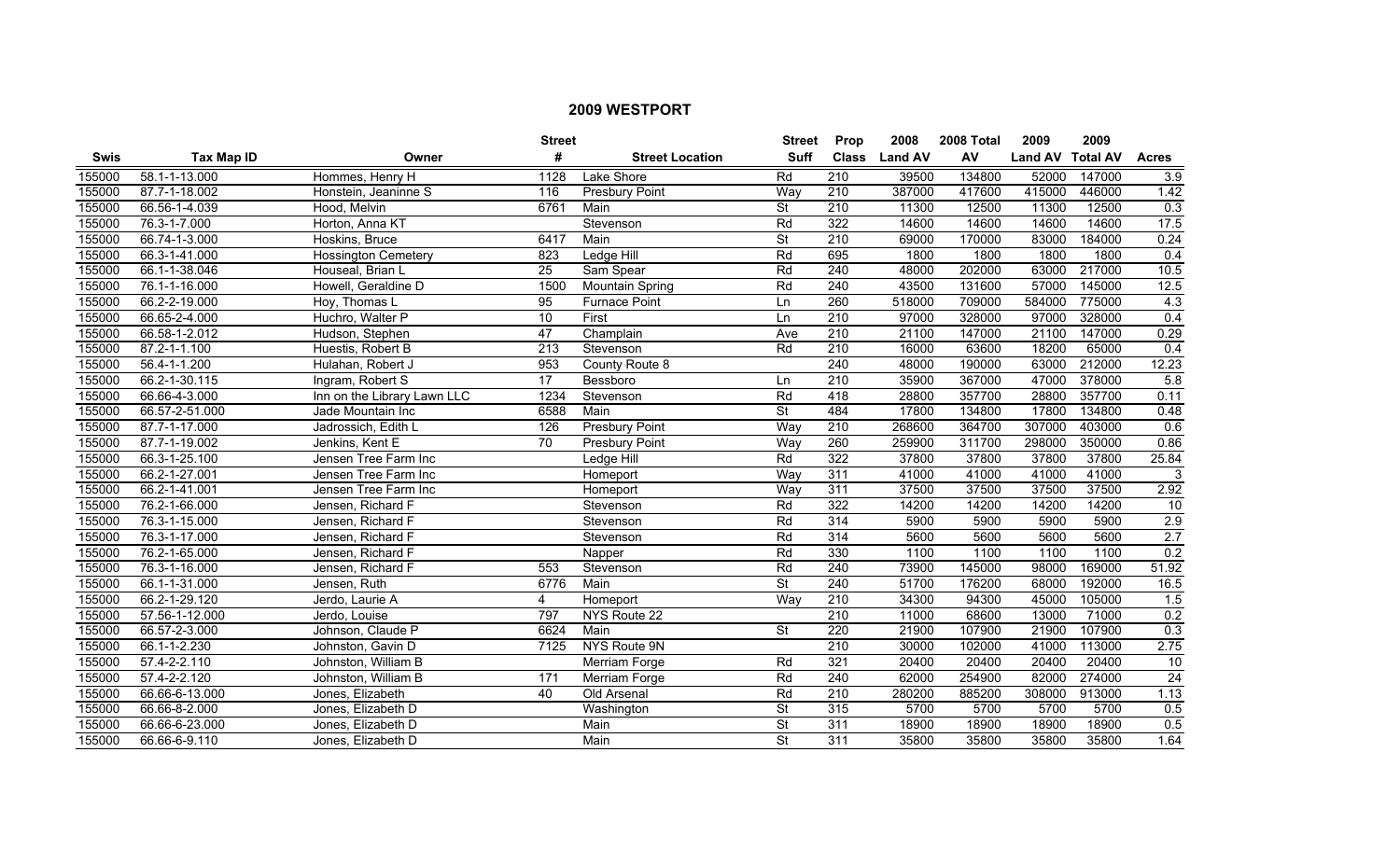|        |                    |                        | <b>Street</b>    |                        | <b>Street</b>            | <b>Prop</b>      | 2008           | 2008 Total | 2009             | 2009    |                  |
|--------|--------------------|------------------------|------------------|------------------------|--------------------------|------------------|----------------|------------|------------------|---------|------------------|
| Swis   | <b>Tax Map ID</b>  | Owner                  | #                | <b>Street Location</b> | <b>Suff</b>              | <b>Class</b>     | <b>Land AV</b> | AV         | Land AV Total AV |         | <b>Acres</b>     |
| 155000 | 57.3-1-25.100      | Jones, Ellis           | 116              | Decker                 | Rd                       | $\overline{240}$ | 85000          | 190000     | 127000           | 232000  | 62.8             |
| 155000 | 76.2-1-16.100      | Jones, Jeremy          | 452              | Dudley                 | Rd                       | 250              | 660000         | 1360000    | 866000           | 1566000 | 25.25            |
| 155000 | 57.1-1-5.120       | Kamrowski, Bruce       | 172              | Eggleston              | Ln                       | 240              | 62700          | 135400     | 92000            | 164000  | 35.13            |
| 155000 | 57.1-1-4.000       | Kamrowski, Bruce       |                  | Eggleston              | Ln                       | 312              | 17700          | 26500      | 17700            | 26500   | 0.7              |
| 155000 | 56.4-1-10.000      | Kaperonis, George      |                  | <b>Bovle</b>           | Rd                       | 910              | 35900          | 35900      | 35900            | 35900   | 37.4             |
| 155000 | $57.1 - 1 - 8.000$ | Kapper, Frederick P    |                  | County Route 10        |                          | 314              | 200            | 200        | 200              | 200     | 1.4              |
| 155000 | 57.1-1-9.000       | Kapper, Frederick P    | 2386             | County Route 10        |                          | 240              | 86000          | 241000     | 127000           | 282000  | 86.4             |
| 155000 | 57.1-1-7.220       | Kapper, Frederick P    |                  | County Route 10        |                          | 311              | 1500           | 1500       | 1500             | 1500    | 0.11             |
| 155000 | 66.2-2-20.002      | Kasriels, Waldemar     | $\overline{96}$  | <b>Furnace Point</b>   | Ln                       | 581              | 319000         | 795000     | 319000           | 795000  | 6.2              |
| 155000 | 76.1-1-14.000      | Katnick, Lois          | 1481             | Mountain Spring        | Rd                       | $\overline{210}$ | 35400          | 92600      | 46000            | 103000  | $\overline{2.3}$ |
| 155000 | 66.2-1-3.100       | Keech, Robert F        | 65               | Sherman                | Rd                       | 270              | 31400          | 41100      | 42000            | 51000   | 1.2              |
| 155000 | 66.66-2-12.000     | Keegan, Daniel T       | 10               | Orchard                | Ter                      | $\overline{210}$ | 69000          | 187000     | 83000            | 267000  | 0.3              |
| 155000 | 66.57-1-17.000     | Keith, Walter R        | 49               | Sisco                  | $\overline{\mathsf{St}}$ | $\overline{210}$ | 37500          | 94600      | 37500            | 94600   | 0.5              |
| 155000 | 66.57-2-48.000     | Kelley, William        | 6584             | Main                   | St                       | $\overline{210}$ | 16000          | 104000     | 16000            | 104000  | 0.22             |
| 155000 | 87.7-1-23.001      | Kelly, Elydia B        | $\overline{77}$  | <b>Presbury Point</b>  | Way                      | $\overline{210}$ | 42900          | 172900     | 56000            | 186000  | 5.2              |
| 155000 | 66.66-2-19.000     | Kendrick, Stephen G    | 15               | Orchard                | Ter                      | 210              | 94800          | 250600     | 95000            | 251000  | 0.4              |
| 155000 | 66.66-6-19.000     | Kennedy, Alan          |                  | Main                   | St                       | 311              | 15600          | 15600      | 15600            | 15600   | 0.28             |
| 155000 | 66.66-6-18.000     | Kennedy, Alan          | 6420             | Main                   | <b>St</b>                | 210              | 128500         | 222400     | 128000           | 222000  | 0.7              |
| 155000 | 57.55-1-20.000     | King, Cathy            |                  | Church                 | Ln                       | 312              | 16200          | 18500      | 16200            | 18500   | 0.6              |
| 155000 | 57.1-1-14.120      | King, Col George W     | 44               | Eggleston              | Ln                       | 240              | 143100         | 385500     | 224000           | 466000  | 101              |
| 155000 | 65.4-2-15.000      | King, Jamie L          | 634              | Ledge Hill             | Rd                       | 210              | 14700          | 39000      | 20000            | 44000   | 0.5              |
| 155000 | 66.83-2-3.000      | King, Kellie           | 6235             | NYS Route 9N           |                          | $\overline{210}$ | 75400          | 125000     | 75000            | 125000  | 0.4              |
| 155000 | 66.57-1-6.000      | King, Meredith         | 111              | Sisco                  | St                       | 210              | 84800          | 175300     | 84800            | 175300  | 9.62             |
| 155000 | 66.66-6-2.000      | King, Robert           | 5                | <b>Bridge View</b>     | Ln                       | $\overline{210}$ | 128000         | 290000     | 137000           | 299000  | 0.68             |
| 155000 | 66.58-2-5.000      | Kirejczyk Family Trust | 4                | Fire Fly               | Ln                       | $\overline{210}$ | 14400          | 103800     | 14400            | 103800  | 0.2              |
| 155000 | 66.2-2-5.000       | Kissam, William A Jr   | 231              | Lake Shore             | Rd                       | $\overline{210}$ | 38500          | 168000     | 51000            | 180000  | 2.87             |
| 155000 | 87.7-1-13.000      | Kling, Frederick       | 138              | <b>Presbury Point</b>  | Way                      | 260              | 230900         | 283700     | 270000           | 323000  | 0.6              |
| 155000 | 87.7-1-8.000       | Kling, Stefan A        |                  | NYS Route 9N           |                          | 311              | 231000         | 231000     | 231000           | 231000  | $\mathbf{1}$     |
| 155000 | 87.7-1-7.000       | Kling, Stefan A        |                  | NYS Route 9N           |                          | 311              | 231000         | 231000     | 231000           | 231000  | $\mathbf{1}$     |
| 155000 | 87.7-1-6.000       | Kling, Stefan A        |                  | NYS Route 9N           |                          | 311              | 68000          | 68000      | 68000            | 68000   | 0.5              |
| 155000 | 87.7-1-5.000       | Kling, Stefan A        | 152              | Presbury Point         | Way                      | 312              | 61000          | 67000      | 61000            | 67000   | 0.5              |
| 155000 | 66.65-1-1.028      | Kneller, Phillip       | 6563             | Main                   | $\overline{\mathsf{St}}$ | 210              | 67400          | 164100     | 67400            | 164100  | 0.9              |
| 155000 | 66.75-1-3.000      | Knowles, Philip D      | 47               | Worman                 | Ln                       | 260              | 278300         | 336700     | 306000           | 365000  | $\mathbf{1}$     |
| 155000 | 57.56-1-13.000     | Koechel, Debra J       | 801              | NYS Route 22           |                          | $\overline{210}$ | 14600          | 66300      | 17000            | 69000   | 0.3              |
| 155000 | 57.2-2-7.000       | Koenig, Juliana        | $\overline{240}$ | Merriam Forge          | Rd                       | $\overline{210}$ | 40000          | 108700     | 53000            | 121000  | 7.7              |
| 155000 | 57.2-2-8.000       | Koenig, Juliana        |                  | Merriam Forge          | Rd                       | 314              | 8500           | 8500       | 8500             | 8500    | $\overline{10}$  |
| 155000 | 57.2-1-4.000       | Koenig, Louis          |                  | Merriam Forge          | Rd                       | 311              | 1200           | 1200       | 1200             | 1200    | 0.5              |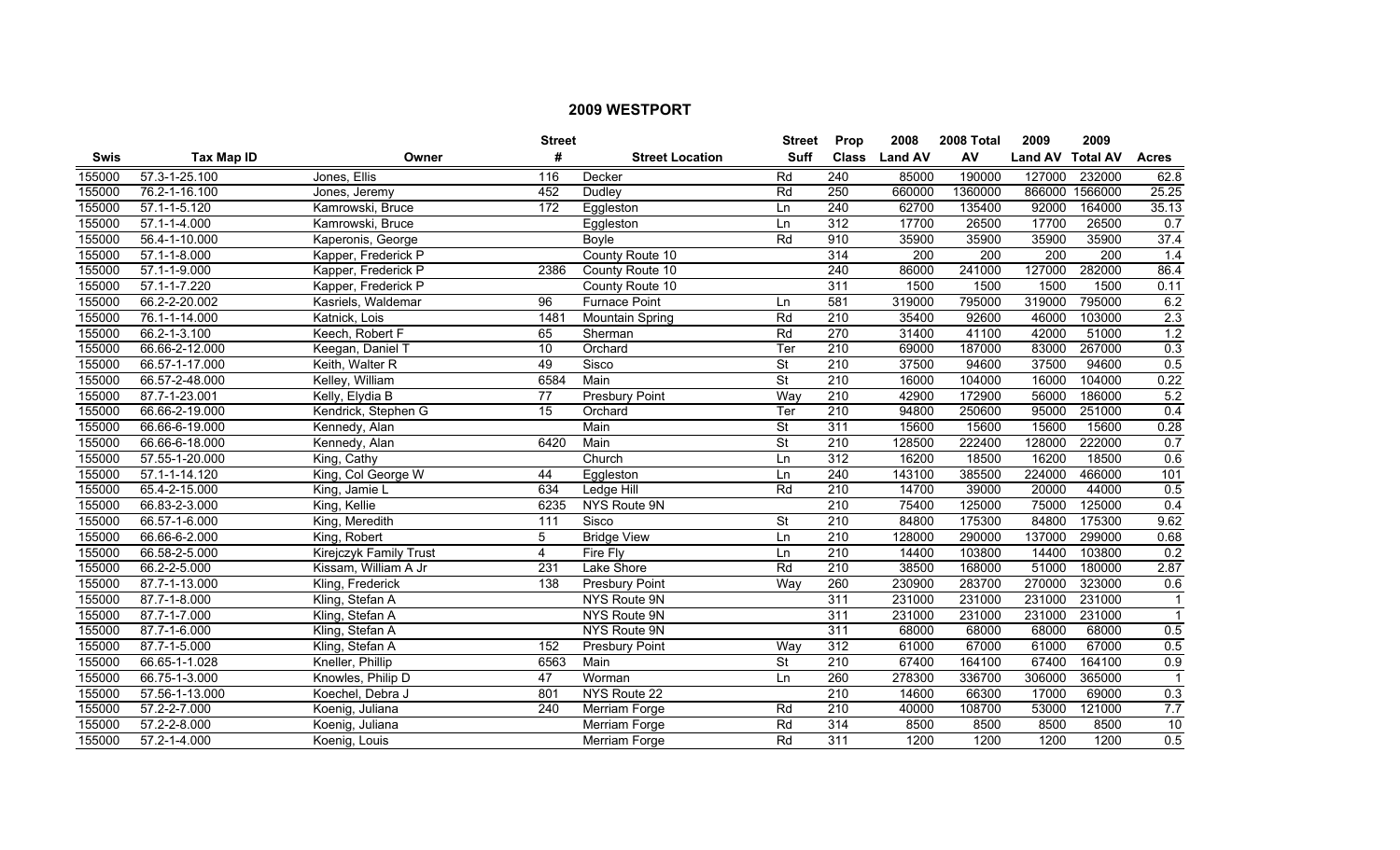|        |                           |                          | <b>Street</b>   |                        | <b>Street</b>            | Prop             | 2008           | 2008 Total | 2009             | 2009   |                |
|--------|---------------------------|--------------------------|-----------------|------------------------|--------------------------|------------------|----------------|------------|------------------|--------|----------------|
| Swis   | Tax Map ID                | Owner                    | #               | <b>Street Location</b> | <b>Suff</b>              | <b>Class</b>     | <b>Land AV</b> | AV         | Land AV Total AV |        | <b>Acres</b>   |
| 155000 | 87.7-1-4.039              | Kohen, Willard J         | 48              | <b>Presbury Point</b>  | Way                      | 260              | 141100         | 200100     | 171000           | 230000 | 0.22           |
| 155000 | 66.66-2-7.100             | Kohler, Richard E        | $\overline{20}$ | Harris                 | <b>Ln</b>                | $\overline{210}$ | 163000         | 415000     | 174000           | 426000 |                |
| 155000 | 66.66-6-1.000             | Kohler, Thomas D         | 3               | <b>Bridge View</b>     | Ln                       | 210              | 75500          | 188900     | 76000            | 190000 | 0.26           |
| 155000 | 65.2-2-1.000              | Koller, Erma             | 42              | Youngs                 | Rd                       | 270              | 23700          | 38000      | 30100            | 44000  | 0.6            |
| 155000 | 66.74-1-11.001            | Kroeplin, Claire         | 13              | <b>Morning Hill</b>    | Way                      | 210              | 82700          | 214500     | 83000            | 215000 | 4.4            |
| 155000 | 66.2-1-34.210             | Kroeplin, Edward         | 255             | NYS Route 22           |                          | 240              | 42000          | 74300      | 55000            | 87000  | 14.84          |
| 155000 | 66.58-1-10.200            | Kroeplin, Elizabeth      | 6530            | Main                   | <b>St</b>                | 312              | 12900          | 52000      | 12900            | 52000  | 0.69           |
| 155000 | 66.58-1-9.000             | Kroeplin, Elizabeth      | 17              | Champlain              | Ave                      | 280              | 19500          | 140000     | 19500            | 140000 | 0.3            |
| 155000 | 87.1-1-12.000             | Kulyk, Jan               | 103             | Stevenson              | Rd                       | $\overline{210}$ | 33600          | 64500      | 44000            | 74000  | $\overline{2}$ |
| 155000 | 66.3-1-36.000             | LaHendro, William        | 884             | Ledge Hill             | Rd                       | 210              | 35300          | 98100      | 46000            | 108000 | $\overline{2}$ |
| 155000 | 66.3-1-2.112              | LaHendro, William J      |                 | Ledge Hill             | Rd                       | 311              | 6300           | 6300       | 6300             | 6300   | 0.83           |
| 155000 | 66.58-2-1.000             | Lake Champlain Boat Site | 72              | Champlain              | Ave                      | 961              | 436700         | 474700     | 436700           | 474700 | 3.2            |
| 155000 | 76.27-3-2.000             | LaLanne, Charles         | 106             | Cold Spring            | Way                      | 260              | 129600         | 167600     | 109000           | 148000 | 0.1            |
| 155000 | 76.2-1-18.112             | LaLanne, Charlie         |                 | Barksdale              | Rd                       | 322              | 52000          | 52000      | 52000            | 52000  | 11.55          |
| 155000 | 66.57-2-20.000            | Lally, John M            | 10              | Vaughan                | Way                      | $\overline{210}$ | 44500          | 87400      | 44500            | 87400  | 0.59           |
| 155000 | 57.56-1-1.000             | Lambert, Stanley G       | 803             | NYS Route 22           |                          | 210              | 20100          | 58600      | 23000            | 62000  | 0.6            |
| 155000 | 66.2-1-10.000             | LaMotte, Dwayne          | 113             | Lake Shore             | Rd                       | 210              | 25300          | 113900     | 32700            | 121000 | 0.7            |
| 155000 | 66.50-2-2.000             | LaMountain, Diane E      | 8               | Lake Shore             | Rd                       | 210              | 20200          | 83000      | 22700            | 85000  | 0.24           |
| 155000 | 87.2-2-11.000             | Lane, Robert             | 5389            | NYS Route 9N           |                          | 240              | 332000         | 388000     | 208000           | 295000 | 27.4           |
| 155000 | 66.57-2-37.000            | Lanoye, Craig A          | 6548            | Main                   | $\overline{\mathsf{St}}$ | $\overline{210}$ | 40000          | 145000     | 40000            | 162000 | 0.54           |
| 155000 | 66.1-1-6.100              | LaPine, Ernest           | 6999            | NYS Route 9N           |                          | 240              | 115300         | 204200     | 169000           | 257000 | 89.1           |
| 155000 | 66.1-1-40.000             | LaPine, Ernest           |                 | NYS Route 9N           |                          | 314              | 4100           | 4100       | 4100             | 4100   | $\overline{2}$ |
| 155000 | 57.3-1-1.300              | LaRock, Donald           | 1161            | County Route 8         |                          | 210              | 40000          | 181000     | 53000            | 194000 | 3.2            |
| 155000 | 66.3-1-5.000              | LaRose, Leo              |                 | Ledge Hill             | Rd                       | 322              | 22100          | 22100      | 22100            | 22100  | 23.45          |
| 155000 | 66.57-2-39.000            | LaRose, Leo              | 6556            | Main                   | $\overline{\mathsf{St}}$ | 210              | 29800          | 129000     | 29800            | 129000 | 0.4            |
| 155000 | $65.\overline{4-2-8.000}$ | LaRose, Louis            | 494             | Ledge Hill             | Rd                       | $\overline{210}$ | 38100          | 78400      | 50000            | 90000  | 4.8            |
| 155000 | 66.57-1-11.000            | LaRose, Muriel           |                 | Sisco                  | $\overline{\mathsf{St}}$ | 311              | 7000           | 7000       | 7000             | 7000   | 0.18           |
| 155000 | 66.57-1-5.011             | LaRose, Muriel           | 85              | Sisco                  | <b>St</b>                | 240              | 75800          | 103000     | 75800            | 103000 | 32.72          |
| 155000 | 66.66-2-21.000            | Lartaud, David           | 39              | Harris                 | <b>Ln</b>                | 210              | 30500          | 91100      | 37000            | 98000  | 0.1            |
| 155000 | 66.66-2-20.000            | Lartaud, David           |                 | <b>Harris</b>          | Ln                       | 311              | 20200          | 20200      | 20200            | 20200  | 0.5            |
| 155000 | 65.2-1-44.000             | Lasagne, John T          |                 | Goff                   | Rd                       | 910              | 9300           | 9300       | 9300             | 9300   | 9.85           |
| 155000 | 87.7-1-22.003             | Lasker, Joel M           | 106             | <b>Presbury Point</b>  | Way                      | 260              | 379000         | 489200     | 409000           | 519000 | 1.5            |
| 155000 | 76.2-1-19.000             | Lawrence Germain Co      | 48              | Cold Spring            | Way                      | 280              | 385000         | 625000     | 406000           | 646000 | 7.98           |
| 155000 | 66.3-1-39.002             | Lawrence, Barry E        | 828             | Ledge Hill             | Rd                       | $\overline{210}$ | 44400          | 150300     | 59000            | 164000 | 8              |
| 155000 | 66.57-2-7.000             | Lawrence, Eleanor D      | 30              | Sisco                  | $\overline{\mathsf{St}}$ | 210              | 32700          | 127300     | 32700            | 127300 | 0.44           |
| 155000 | 66.50-1-4.001             | Lawrence, Kenneth        | 91              | Champlain              | Ave                      | $\overline{210}$ | 24000          | 106800     | 28200            | 111000 | 0.4            |
| 155000 | 66.56-1-1.000             | Lawrence, Rachel M       |                 | Main                   | $\overline{\mathsf{St}}$ | 311              | 2100           | 2100       | 2100             | 2100   | $\mathbf{1}$   |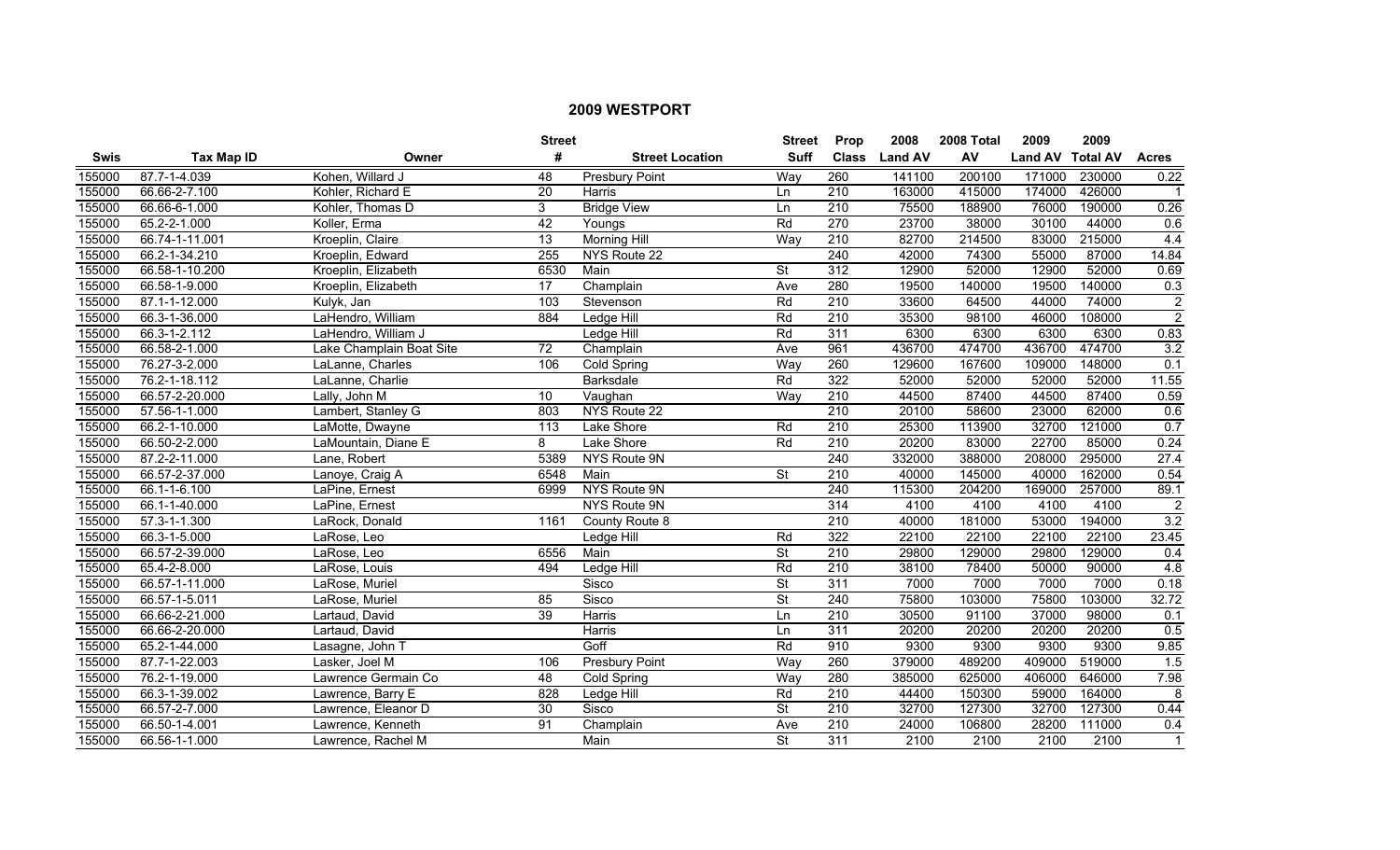|             |                        |                        | <b>Street</b>   |                        | <b>Street</b>            | Prop             | 2008           | 2008 Total | 2009             | 2009   |                  |
|-------------|------------------------|------------------------|-----------------|------------------------|--------------------------|------------------|----------------|------------|------------------|--------|------------------|
| <b>Swis</b> | <b>Tax Map ID</b>      | Owner                  | #               | <b>Street Location</b> | <b>Suff</b>              | <b>Class</b>     | <b>Land AV</b> | AV         | Land AV Total AV |        | <b>Acres</b>     |
| 155000      | 66.50-1-3.000          | Lease John III         | 117             | Champlain              | Ave                      | $\overline{210}$ | 18300          | 100200     | 20400            | 102000 | 0.2              |
| 155000      | 57.3-1-7.120           | Lease, John            | 1271            | County Route 8         |                          | $\overline{210}$ | 35900          | 63900      | 47000            | 75000  | 3.58             |
| 155000      | 57.55-1-8.100          | Lease, John            | 2570            | County Route 10        |                          | 483              | 26600          | 128700     | 26600            | 128700 | 0.3              |
| 155000      | 66.57-2-46.000         | Lease, John            | 6580            | Main                   | <b>St</b>                | $\overline{210}$ | 34500          | 90000      | 34500            | 90000  | 0.46             |
| 155000      | 66.57-1-2.000          | Lease, John            | 21              | Sisco                  | <b>St</b>                | 210              | 20500          | 195000     | 20500            | 195000 | 0.28             |
| 155000      | 66.65-1-23.000         | Lease, John            | 11              | Eagle                  | Ln                       | 210              | 14800          | 65600      | 14800            | 65600  | 0.2              |
| 155000      | 66.2-1-31.000          | Lease, John J III      | 89              | Bessboro               | <b>Ln</b>                | 230              | 39200          | 105000     | 51000            | 98000  | 1.3              |
| 155000      | 66.66-2-4.000          | Lee Park               |                 | Main                   | $\overline{\mathsf{St}}$ | 963              | 381100         | 426000     | 381100           | 426000 | 35.8             |
| 155000      | 67.1-1-1.000           | Lee Trust              | 254             | Lee                    | Way                      | 250              | 2570000        | 3400000    | 2776000 3606000  |        | 470              |
| 155000      | 66.2-2-1.000           | Lee Trust              | 224             | Lake Shore             | Rd                       | 250              | 176000         | 602000     | 236000           | 662000 | 186.9            |
| 155000      | 57.4-2-32.000          | Lee Trust              |                 | Lake Shore             | Rd                       | 322              | 155700         | 155700     | 155700           | 155700 | 183.8            |
| 155000      | 87.7-1-27.000          | Leffert, Deborah A     | 3               | Crest                  | Way                      | 260              | 220500         | 270700     | 256000           | 306000 | 0.6              |
| 155000      | 56.4-1-11.000          | Legacy, Clifton        | 89              | Boyle                  | Rd                       | $\overline{240}$ | 52000          | 124000     | 69000            | 141000 | 18.2             |
| 155000      | 57.3-1-33.120          | Leichter, Franz        |                 | NYS Route 22           |                          | 311              | 41900          | 41900      | 41900            | 41900  | 9.55             |
| 155000      | 57.3-1-14.100          | Leichter, Franz S      | 693             | NYS Route 22           |                          | 240              | 160300         | 283700     | 255000           | 378000 | $\overline{118}$ |
| 155000      | 65.2-1-1.120           | Leida, Guy A           | 7583            | NYS Route 9N           |                          | 260              | 41400          | 107300     | 54000            | 119000 | 16               |
| 155000      | 66.57-3-11.000         | Lelbach, William       | 6536            | Main                   | <b>St</b>                | 210              | 22000          | 114000     | 22000            | 114000 | 0.3              |
| 155000      | 76.2-1-8.000           | Lerman, Roy S          |                 | NYS Route 9N           |                          | 105              | 82000          | 82000      | 82000            | 82000  | 63               |
| 155000      | 76.2-1-55.111          | Lerman, Roy S          | 205             | Dudley                 | Rd                       | 117              | 193000         | 535000     | 193000           | 535000 | 105.5            |
| 155000      | 76.2-1-70.000          | Lerman, Roy S          |                 | Dudley                 | Rd                       | 314              | 33000          | 33000      | 33000            | 33000  | 9.12             |
| 155000      | 650.-9999-760.700/1881 | Level 3 Communications |                 | <b>Outside Plant</b>   |                          | 836              | $\Omega$       | 769058     | $\mathbf{0}$     | 776708 | $\Omega$         |
| 155000      | 66.2-2-22.131          | Lever, George G        | $\overline{74}$ | <b>Furnace Point</b>   | <b>Ln</b>                | 311              | 285000         | 285000     | 285000           | 285000 | 2.7              |
| 155000      | 66.3-1-24.000          | Lew, Madeline          | 1158            | Ledge Hill             | Rd                       | $\overline{210}$ | 33700          | 89700      | 44000            | 100000 | 1.7              |
| 155000      | 58.3-1-3.000           | Lewis Family Farm Inc  |                 | Lake Shore             | Rd                       | 322              | 24800          | 24800      | 24800            | 24800  | 29.3             |
| 155000      | 58.3-1-2.120           | Lewis Family Farm Inc  |                 | Angier Hill            | Rd                       | 322              | 48800          | 48800      | 48800            | 48800  | 57.7             |
| 155000      | 66.56-1-33.000         | Lewis, Hazel           | 6767            | Main                   | <b>St</b>                | $\overline{210}$ | 26900          | 76100      | 26900            | 76100  | 0.36             |
| 155000      | 66.66-2-1.000          | Lewis, Lawrence        |                 | Front                  | St                       | 311              | 27800          | 27800      | 27800            | 27800  | 2.07             |
| 155000      | 66.1-1-13.000          | Lewis, Vernon          | 277             | Sam Spear              | Rd                       | 210              | 37900          | 131600     | 50000            | 143000 | 2.9              |
| 155000      | 66.4-1-2.000           | Linder, Daniel         |                 | Stevenson              | Rd                       | 321              | 39900          | 39900      | 39900            | 39900  | 11.3             |
| 155000      | 66.65-2-3.210          | Linder, Daniel         | 20              | First                  | Ln                       | 210              | 76000          | 440000     | 76000            | 440000 | 3.82             |
| 155000      | 56.2-1-5.200           | Lippert Jena           |                 | <b>Wadhams Heights</b> | Ln                       | 311              | 34000          | 34000      | 34000            | 34000  | 9.6              |
| 155000      | 57.55-1-16.000         | Liversidge, Ellen B    | 778             | NYS Route 22           |                          | 210              | 18200          | 70200      | 21000            | 73000  | 0.5              |
| 155000      | 76.4-1-27.000          | <b>Lizfam LLC</b>      | 50              | Loch Hame              | Way                      | 260              | 275400         | 353100     | 313000           | 391000 | 0.7              |
| 155000      | 66.50-1-5.003          | Lobdell, Keith L       | 107             | Champlain              | Ave                      | 210              | 24900          | 99000      | 30200            | 89000  | 0.5              |
| 155000      | 66.2-1-34.111          | Lobdell, Lyn R         | 220             | NYS Route 22           |                          | 220              | 43400          | 280000     | 57000            | 293000 | 2.04             |
| 155000      | 66.2-1-30.111          | Lobdell, Lyn R         |                 | NYS Route 22           |                          | 311              | 36100          | 36100      | 36100            | 36100  | 14.65            |
| 155000      | 87.2-1-7.100           | Logan, Ronald R        | 100             | Stevenson              | Rd                       | 210              | 35000          | 107200     | 46000            | 118000 | 1.5              |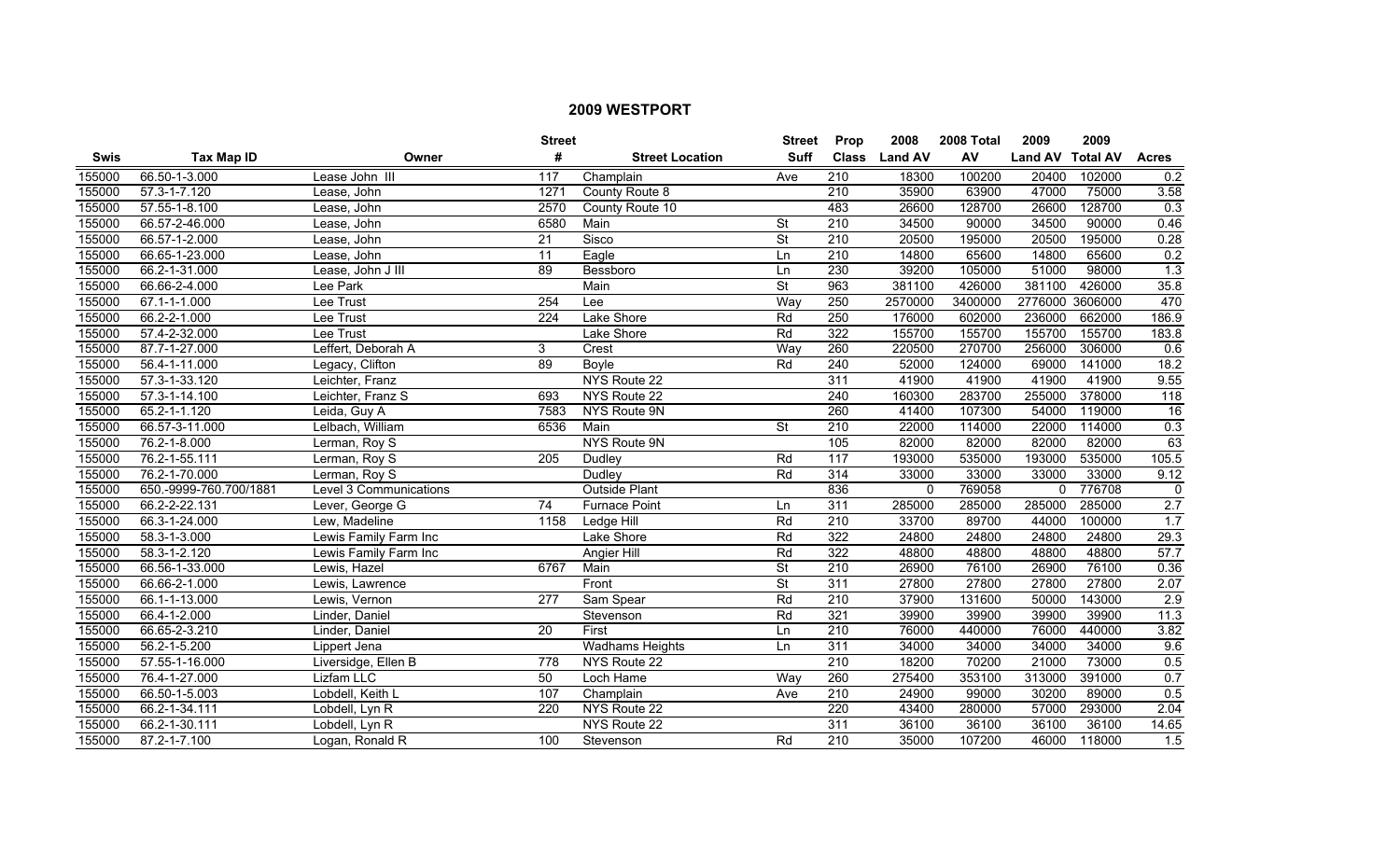|        |                   |                            | <b>Street</b>   |                        | <b>Street</b>            | Prop             | 2008           | 2008 Total | 2009             | 2009   |                  |
|--------|-------------------|----------------------------|-----------------|------------------------|--------------------------|------------------|----------------|------------|------------------|--------|------------------|
| Swis   | <b>Tax Map ID</b> | Owner                      | #               | <b>Street Location</b> | Suff                     | <b>Class</b>     | <b>Land AV</b> | AV         | Land AV Total AV |        | <b>Acres</b>     |
| 155000 | 66.65-1-7.000     | Lonergan, Thomas           | 6595            | Main                   | $\overline{\mathsf{St}}$ | 220              | 36900          | 83000      | 36900            | 83000  | 0.49             |
| 155000 | 57.55-1-19.000    | Looby, Charie              | 23              | Church                 | Ln                       | $\overline{210}$ | 23100          | 108200     | 26000            | 111000 | $\overline{0.9}$ |
| 155000 | 66.2-1-14.000     | Lopez, Dr Robert           | $\overline{77}$ | Lake Shore             | Rd                       | 240              | 54000          | 187000     | 71000            | 204000 | 16.76            |
| 155000 | 66.2-1-25.038     | Lopez, Robert A            |                 | Lake Shore             | Rd                       | 314              | 5700           | 5700       | 5700             | 5700   | 2.75             |
| 155000 | 66.57-2-18.000    | Luciano Gloria A           | 7               | Chestnut               | Way                      | 210              | 37400          | 112800     | 37400            | 112800 | 0.5              |
| 155000 | 86.2-2-4.200      | Lyme Adk Timberlands I LLC |                 | McConlev               | Ln                       | 912              | 190000         | 190000     | 190000           | 190000 | 244.07           |
| 155000 | 86.2-2-4.100      | Lyme Adk Timberlands I LLC |                 | McConley               | Ln                       | 910              | 1000           | 1000       | 1000             | 1000   | 1.15             |
| 155000 | 65.4-2-31.200     | Lyme Adk Timberlands I LLC |                 | McMahon                | Rd                       | 912              | 82000          | 82000      | 82000            | 82000  | 91.67            |
| 155000 | 86.2-2-2.000      | Lyme Adk Timberlands I LLC |                 | Mountain Spring        | Rd                       | 912              | 2400           | 2400       | 2400             | 2400   | 4.5              |
| 155000 | 65.4-2-31.100     | Lyme Adk Timberlands I LLC |                 | McMahon                | Rd                       | 912              | 32300          | 32300      | 32300            | 32300  | 35.89            |
| 155000 | 87.1-1-18.000     | Lyme Adk Timberlands I LLC |                 | McConley               | Ln                       | 912              | 55300          | 55300      | 55300            | 55300  | 106.3            |
| 155000 | 87.1-1-6.000      | Lyme Adk Timberlands I LLC |                 | McConley               | Ln                       | 912              | 19000          | 19000      | 19000            | 19000  | 36.2             |
| 155000 | 87.1-1-5.000      | Lyme Adk Timberlands I LLC |                 | McConley               | Ln                       | 912              | 81200          | 81200      | 81200            | 81200  | 152.2            |
| 155000 | 87.1-1-4.000      | Lyme Adk Timberlands I LLC |                 | McConley               | Ln                       | 912              | 47200          | 47200      | 47200            | 47200  | 88.5             |
| 155000 | 87.1-1-3.000      | Lyme Adk Timberlands I LLC |                 | McConley               | Ln                       | 912              | 79100          | 79100      | 79100            | 79100  | 148.2            |
| 155000 | 87.1-1-2.000      | Lyme Adk Timberlands I LLC |                 | McConley               | Ln                       | 912              | 77300          | 77300      | 77300            | 77300  | $\overline{148}$ |
| 155000 | 87.1-1-1.000      | Lyme Adk Timberlands I LLC |                 | McConlev               | Ln                       | 912              | 93500          | 98300      | 93500            | 98500  | 168.1            |
| 155000 | 86.2-2-8.000      | Lyme Adk Timberlands I LLC |                 | <b>Mountain Spring</b> | Rd                       | 912              | 52500          | 52500      | 52500            | 52500  | 105              |
| 155000 | 86.2-2-6.000      | Lyme Adk Timberlands I LLC |                 | McConley               | Ln                       | 912              | 30200          | 30200      | 30200            | 30200  | 60               |
| 155000 | 86.2-2-5.000      | Lyme Adk Timberlands I LLC |                 | McConley               | Ln                       | 912              | 76700          | 76700      | 76700            | 76700  | 150              |
| 155000 | 86.2-2-3.000      | Lyme Adk Timberlands I LLC |                 | Mountain Spring        | Rd                       | 912              | 86000          | 86000      | 86000            | 86000  | 169.5            |
| 155000 | 86.2-2-1.000      | Lyme Adk Timberlands I LLC |                 | Mountain Spring        | Rd                       | 912              | 44300          | 44300      | 44300            | 44300  | 86.2             |
| 155000 | 76.3-1-34.000     | Lyme Adk Timberlands I LLC |                 | McConley               | Ln                       | 912              | 26300          | 26300      | 26300            | 26300  | 48.7             |
| 155000 | 76.3-1-6.000      | Lyme Adk Timberlands I LLC |                 | Stevenson              | Rd                       | 912              | 75700          | 75700      | 75700            | 75700  | 142.14           |
| 155000 | 65.2-1-40.000     | Lyme Adk Timberlands I LLC |                 | Ledge Hill             | Rd                       | 912              | 52900          | 67300      | 52900            | 67300  | 90               |
| 155000 | 65.2-1-41.000     | Lyme Adk Timberlands I LLC |                 | Fitzgerald             | Rd                       | 912              | 39200          | 39200      | 39200            | 39200  | 76.2             |
| 155000 | 65.4-2-4.000      | Lyme Adk Timberlands I LLC |                 | Ledge Hill             | Rd                       | 912              | 55200          | 55200      | 55200            | 55200  | 102.2            |
| 155000 | 65.4-2-5.000      | Lyme Adk Timberlands I LLC |                 | Ledge Hill             | Rd                       | 912              | 77100          | 77100      | 77100            | 77100  | 143.4            |
| 155000 | 65.4-2-13.000     | Lyme Adk Timberlands I LLC |                 | Ledge Hill             | Rd                       | 912              | 31800          | 31800      | 31800            | 31800  | 59.3             |
| 155000 | 65.4-2-14.000     | Lyme Adk Timberlands I LLC |                 | Ledge Hill             | Rd                       | 912              | 42800          | 42800      | 42800            | 42800  | 80.8             |
| 155000 | 65.4-2-32.000     | Lyme Adk Timberlands I LLC |                 | Ledge Hill             | Rd                       | 912              | 45400          | 45400      | 45400            | 45400  | 84.2             |
| 155000 | 65.4-2-34.000     | Lyme Adk Timberlands I LLC |                 | Ledge Hill             | Rd                       | 912              | 85900          | 85900      | 85900            | 85900  | 159.4            |
| 155000 | 65.4-2-35.000     | Lyme Adk Timberlands I LLC |                 | Ledge Hill             | Rd                       | 912              | 86300          | 86300      | 86300            | 86300  | 160.3            |
| 155000 | 65.4-2-37.000     | Lyme Adk Timberlands I LLC |                 | Ledge Hill             | Rd                       | 912              | 2800           | 2800       | 2800             | 2800   | 6.1              |
| 155000 | 65.4-2-38.000     | Lyme Adk Timberlands I LLC |                 | Ledge Hill             | Rd                       | 912              | 24600          | 24600      | 24600            | 24600  | 58               |
| 155000 | 66.3-1-3.000      | Lyme Adk Timberlands I LLC |                 | Ledge Hill             | Rd                       | 910              | 36800          | 36800      | 36800            | 36800  | 66.8             |
| 155000 | 66.3-1-32.000     | Lyme Adk Timberlands I LLC |                 | Ledge Hill             | Rd                       | 912              | 154800         | 167900     | 154800           | 167900 | 278.9            |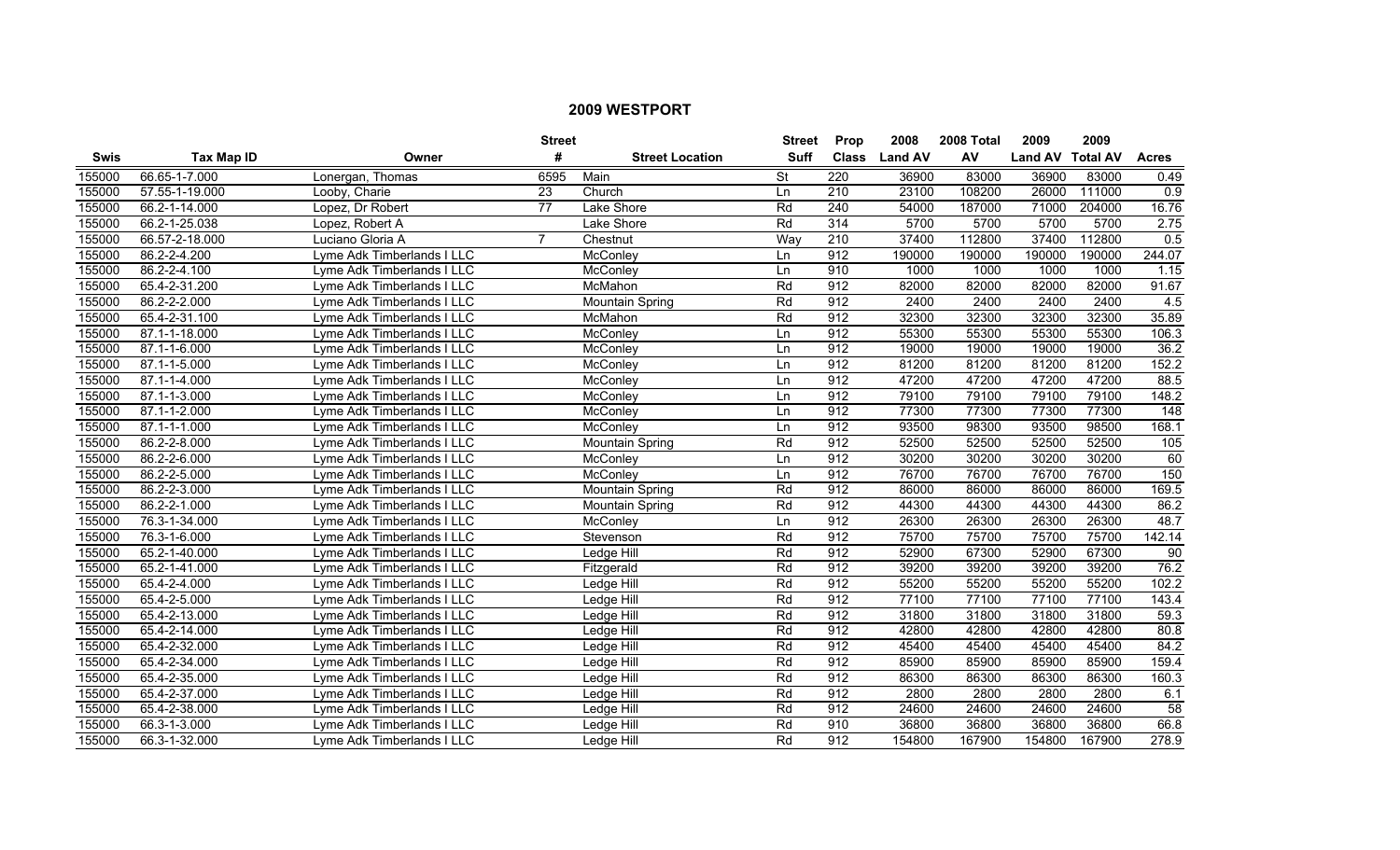|        |                   |                            | <b>Street</b> |                        | <b>Street</b>            | <b>Prop</b>      | 2008           | 2008 Total | 2009             | 2009           |              |
|--------|-------------------|----------------------------|---------------|------------------------|--------------------------|------------------|----------------|------------|------------------|----------------|--------------|
| Swis   | <b>Tax Map ID</b> | Owner                      | #             | <b>Street Location</b> | <b>Suff</b>              | <b>Class</b>     | <b>Land AV</b> | AV         | Land AV Total AV |                | <b>Acres</b> |
| 155000 | 75.2-2-1.000      | Lyme Adk Timberlands I LLC |               | Mountain Spring        | Rd                       | 912              | 98900          | 98900      | 98900            | 98900          | 197.4        |
| 155000 | 75.2-2-2.000      | Lyme Adk Timberlands I LLC |               | Mountain Spring        | Rd                       | 912              | 267200         | 353800     | 267200           | 353800         | 367.2        |
| 155000 | 75.2-2-3.000      | Lyme Adk Timberlands I LLC |               | Mountain Spring        | Rd                       | 912              | 188800         | 188800     | 188800           | 188800         | 362.2        |
| 155000 | 75.2-2-4.000      | Lyme Adk Timberlands I LLC |               | <b>Mountain Spring</b> | Rd                       | 912              | 173400         | 173400     | 173400           | 173400         | 324.9        |
| 155000 | 75.2-2-5.000      | Lyme Adk Timberlands I LLC |               | <b>Mountain Spring</b> | Rd                       | 912              | 85500          | 85500      | 85500            | 85500          | 159.4        |
| 155000 | 75.2-2-6.000      | Lyme Adk Timberlands I LLC |               | <b>Mountain Spring</b> | Rd                       | 912              | 86700          | 102100     | 86700            | 102100         | 160.1        |
| 155000 | 75.2-2-7.000      | Lyme Adk Timberlands I LLC |               | <b>Mountain Spring</b> | Rd                       | 912              | 94100          | 94100      | 94100            | 94100          | 172.2        |
| 155000 | 65.4-2-36.000     | Lyme Adk Timberlands I LLC |               | Ledge Hill             | Rd                       | 912              | 78800          | 78800      | 78800            | 78800          | 158          |
| 155000 | 75.4-2-1.000      | Lyme Adk Timberlands I LLC |               | <b>Mountain Spring</b> | Rd                       | 912              | 86000          | 86000      | 86000            | 86000          | 165.3        |
| 155000 | 76.1-1-37.000     | Lyme Adk Timberlands I LLC |               | <b>Mountain Spring</b> | Rd                       | 912              | 190100         | 204500     | 190100           | 204500         | 344.62       |
| 155000 | 76.1-1-36.000     | Lyme Adk Timberlands I LLC |               | <b>Mountain Spring</b> | Rd                       | 912              | 96000          | 96000      | 96000            | 96000          | 179.43       |
| 155000 | 76.1-1-5.000      | Lyme Adk Timberlands I LLC |               | Mountain Spring        | Rd                       | 912              | 35900          | 35900      | 35900            | 35900          | 67.2         |
| 155000 | 75.4-2-11.000     | Lyme Adk Timberlands I LLC |               | Mountain Spring        | Rd                       | 912              | 39700          | 39700      | 39700            | 39700          | 73.8         |
| 155000 | 75.4-2-10.000     | Lyme Adk Timberlands I LLC |               | Mountain Spring        | Rd                       | 912              | 80500          | 80500      | 80500            | 80500          | 157.3        |
| 155000 | 75.4-2-9.000      | Lyme Adk Timberlands I LLC |               | Mountain Spring        | Rd                       | 912              | 41000          | 41000      | 41000            | 41000          | 76.6         |
| 155000 | 75.4-2-8.000      | Lyme Adk Timberlands I LLC |               | Mountain Spring        | Rd                       | 912              | 76400          | 76400      | 76400            | 76400          | 153.3        |
| 155000 | 76.3-1-2.000      | Lyme Adk Timberlands I LLC |               | McConley               | Ln                       | 912              | 35900          | 35900      | 35900            | 35900          | 66.6         |
| 155000 | 76.3-1-3.000      | Lyme Adk Timberlands I LLC |               | McConley               | Ln                       | 912              | 50700          | 50700      | 50700            | 50700          | 94.4         |
| 155000 | 75.4-2-6.000      | Lyme Adk Timberlands I LLC |               | Mountain Spring        | Rd                       | 912              | 219200         | 237200     | 219200           | 237200         | 335.9        |
| 155000 | 75.4-2-5.000      | Lyme Adk Timberlands I LLC |               | <b>Mountain Spring</b> | Rd                       | 912              | 131300         | 131300     | 131300           | 131300         | 248.8        |
| 155000 | 76.3-1-5.000      | Lyme Adk Timberlands I LLC |               | Stevenson              | Rd                       | 912              | 94000          | 94000      | 94000            | 94000          | 174.59       |
| 155000 | 75.4-2-4.000      | Lyme Adk Timberlands I LLC |               | Mountain Spring        | Rd                       | 912              | 82500          | 82500      | 82500            | 82500          | 157.3        |
| 155000 | 75.4-2-3.000      | Lyme Adk Timberlands I LLC |               | <b>Mountain Spring</b> | Rd                       | 912              | 76800          | 76800      | 76800            | 76800          | 163.8        |
| 155000 | 76.3-1-4.000      | Lyme Adk Timberlands I LLC |               | McConley               | Ln                       | 912              | 106800         | 106800     | 106800           | 106800         | 198.2        |
| 155000 | 76.3-1-1.000      | Lyme Adk Timberlands I LLC |               | McConley               | Ln                       | 912              | 90500          | 101900     | 90500            | 101900         | 159.5        |
| 155000 | 66.56-1-19.000    | Lynch, Michael L           | 6665          | Main                   | $\overline{\mathsf{St}}$ | 210              | 37400          | 112900     | 37400            | 112900         | 0.5          |
| 155000 | 66.57-2-42.000    | MacDonough, William        | 6568          | Main                   | $\overline{\mathsf{St}}$ | 210              | 29700          | 111400     | 29700            | 111400         | 0.4          |
| 155000 | 76.2-1-32.000     | Maclean, Daniel            | 29            | <b>Knotty Pine</b>     | Way                      | 210              | 331900         | 481100     | 335000           | 497000         | 1.2          |
| 155000 | 76.2-1-29.200     | Maclean, Daniel            |               | <b>Barksdale</b>       | Rd                       | 314              | 32500          | 32500      | 32500            | 32500          | 4.9          |
| 155000 | 76.2-1-33.000     | Maclean, Hildi S           | 30            | <b>Knotty Pine</b>     | Way                      | 210              | 466000         | 1600000    |                  | 530000 1611000 | 4.4          |
| 155000 | 66.66-6-6.000     | Maffey, George E           | 11            | Washington             | $\overline{\mathsf{St}}$ | 210              | 99000          | 373000     | 99000            | 373000         | 0.4          |
| 155000 | 66.3-1-25.200     | Magoon, Jonathan R         | 1166          | Ledge Hill             | Rd                       | 240              | 54600          | 223000     | 72000            | 240000         | 21.92        |
| 155000 | 66.57-2-4.000     | Magu, Bharat               | 6622          | Main                   | $\overline{\mathsf{St}}$ | 210              | 52000          | 185000     | 52000            | 185000         | 0.7          |
| 155000 | 66.66-6-4.000     | Mahoney, Ann               | 11            | Bay Breeze             | Way                      | 210              | 70000          | 180000     | 70000            | 180000         | 0.7          |
| 155000 | 66.66-6-5.100     | Mahoney, Ann               |               | Washington             | St                       | 311              | 18800          | 18800      | 18800            | 18800          | 0.2          |
| 155000 | 66.66-6-5.200     | Mahoney, Paul              | 13            | <b>Bay Breeze</b>      | Way                      | $\overline{210}$ | 80500          | 192800     | 81000            | 194000         | 0.3          |
| 155000 | 76.2-1-35.000     | <b>Malloy Family Trust</b> | 14            | <b>Knotty Pine</b>     | Way                      | 250              | 471000         | 817000     | 485000           | 831000         | 2.77         |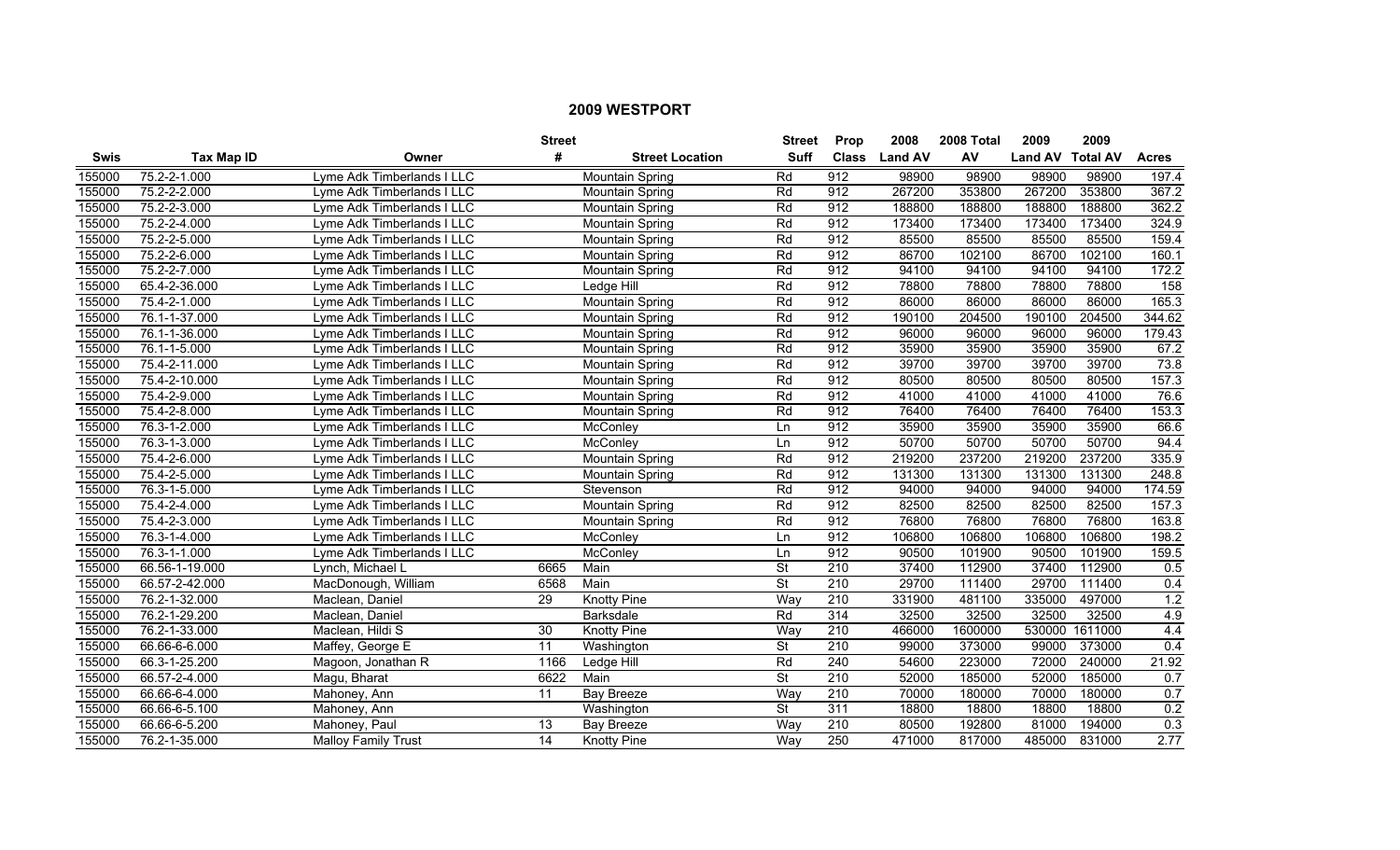|             |                    |                          | <b>Street</b>    |                        | <b>Street</b>            | <b>Prop</b>      | 2008           | 2008 Total | 2009             | 2009   |                  |
|-------------|--------------------|--------------------------|------------------|------------------------|--------------------------|------------------|----------------|------------|------------------|--------|------------------|
| <b>Swis</b> | Tax Map ID         | Owner                    | #                | <b>Street Location</b> | <b>Suff</b>              | <b>Class</b>     | <b>Land AV</b> | AV         | Land AV Total AV |        | <b>Acres</b>     |
| 155000      | 66.65-1-17.027     | Malone, Steve            | 6567             | Main                   | $\overline{\mathsf{St}}$ | $\overline{210}$ | 75500          | 136600     | 75500            | 136600 | $\mathbf{1}$     |
| 155000      | 87.2-2-7.100       | Mann, Brian P            | 5471             | NYS Route 9N           |                          | 210              | 43000          | 246000     | 57000            | 260000 | 4.1              |
| 155000      | 87.2-2-3.110       | Mann, Brian P            |                  | <b>NYS Route 9N</b>    |                          | 322              | 95000          | 95000      | 95000            | 95000  | 78.58            |
| 155000      | 66.58-2-25.000     | Mann, Grant T            | $\overline{18}$  | Champlain              | Ave                      | 210              | 22100          | 84100      | 22100            | 84100  | 0.3              |
| 155000      | 56.4-1-3.220       | Manon, Charles           | 199              | <b>Boyle</b>           | Rd                       | 210              | 29500          | 137000     | 37700            | 145000 | 0.77             |
| 155000      | 76.4-1-22.111      | Maratta, Eugene 1        | 5797             | <b>NYS Route 9N</b>    |                          | 240              | 45000          | 175000     | 68000            | 198000 | 17.8             |
| 155000      | 57.3-1-9.000       | Marble, Timothy          | 1305             | County Route 8         |                          | 210              | 33300          | 85300      | 43000            | 95000  | 0.9              |
| 155000      | 76.2-1-67.000      | Marcus, Margot           |                  | Dudley                 | Rd                       | 311              | 100000         | 100000     | 100000           | 100000 | $\overline{0.3}$ |
| 155000      | 76.2-1-68.000      | Marcus, Margot           |                  | Dudley                 | Rd                       | $\overline{311}$ | 30100          | 30100      | 30100            | 30100  | 0.6              |
| 155000      | 76.2-1-55.114      | Marcus, Margot F         | 252              | Dudley                 | Rd                       | 322              | 43700          | 43700      | 43700            | 43700  | 28.13            |
| 155000      | 76.2-1-55.200      | Marcus, Margot F         | $\overline{218}$ | Dudley                 | Rd                       | 312              | 23900          | 61500      | 23900            | 61500  | 1.88             |
| 155000      | 57.55-1-1.000      | Margono Franz            | 1443             | County Route 8         |                          | 240              | 57000          | 165000     | 65000            | 173000 | 24.28            |
| 155000      | 66.2-1-34.112      | Markwica, Donald J       | $\overline{242}$ | NYS Route 22           |                          | 210              | 35100          | 195000     | 46000            | 205000 | 5.42             |
| 155000      | 66.66-2-22.000     | Maron, Christopher J     | $\overline{36}$  | Harris                 | Ln                       | 210              | 91000          | 173000     | 91000            | 173000 | 0.4              |
| 155000      | 66.57-2-41.000     | Mars, Aaron              | 6564             | Main                   | $\overline{\mathsf{St}}$ | $\overline{210}$ | 54000          | 133300     | 54000            | 133300 | 0.72             |
| 155000      | 76.4-1-42.002      | Marsh, Charles           | 110              | Napper                 | Rd                       | 210              | 35800          | 114800     | 47000            | 126000 | $\overline{2}$   |
| 155000      | 76.3-1-21.002      | Marsh, Theodore          | 408              | Stevenson              | Rd                       | 210              | 39100          | 137000     | 51000            | 148000 | 3.47             |
| 155000      | 87.7-1-24.001      | Marvin, Angel M          | 8                | Crest                  | Wav                      | 260              | 74200          | 85500      | 74200            | 85500  | 0.4              |
| 155000      | 87.7-1-28.000      | Marvin, Walter S Jr      | $\overline{7}$   | Crest                  | Way                      | 260              | 263600         | 328600     | 297000           | 362000 | 0.8              |
| 155000      | 66.66-6-33.000     | Masle, Lawrence C        | 14               | <b>Bay Breeze</b>      | Way                      | 210              | 84500          | 194400     | 85000            | 195000 | 0.23             |
| 155000      | 57.1-1-7.210       | Mastandrea, Joseph A     | 134              | Eggleston              | Ln                       | 312              | 103000         | 143000     | 103000           | 143000 | 105.5            |
| 155000      | 65.4-2-9.000       | Mauran, Irving H         | 538              | Ledge Hill             | Rd                       | 270              | 47800          | 105500     | 63000            | 120000 | 19               |
| 155000      | 65.2-1-38.000      | McCasland, Susan R       |                  | Goff                   | Rd                       | 314              | 21300          | 21300      | 21300            | 21300  | 6.8              |
| 155000      | 65.2-1-3.100       | McCasland, Virginia C    |                  | Goff                   | Rd                       | 910              | 32400          | 32400      | 32400            | 32400  | 40.28            |
| 155000      | 65.2-1-39.100      | McCasland, Virginia C    | 58               | Goff                   | Rd                       | 240              | 58200          | 163000     | 77000            | 181000 | 26.6             |
| 155000      | 66.58-2-2.000      | McClellan, Donna J       | $\overline{54}$  | Champlain              | Ave                      | $\overline{210}$ | 52000          | 157000     | 52000            | 157000 | 0.7              |
| 155000      | 76.3-1-33.000      | McConley, John           |                  | McConley               | Ln                       | 910              | 58200          | 58200      | 58200            | 58200  | 68.52            |
| 155000      | 76.2-1-16.200      | McCormick, Daniel        | 454              | Dudley                 | Rd                       | 210              | 34800          | 243500     | 34800            | 243500 | 1.15             |
| 155000      | 57.3-1-11.000      | McCracken, Laura         | 1304             | County Route 8         |                          | 210              | 43000          | 142000     | 57000            | 156000 | 9.3              |
| 155000      | 76.1-1-3.000       | McCutcheon, William T Jr |                  | Mountain Spring        | Rd                       | 314              | 3300           | 3300       | 3300             | 3300   | 4.8              |
| 155000      | 76.1-1-4.000       | McCutcheon, William T Jr |                  | Mountain Spring        | Rd                       | 910              | 54300          | 54300      | 54300            | 54300  | 90.7             |
| 155000      | 76.4-1-33.034      | McCutcheon, William T Jr | 49               | <b>Wash Board</b>      | Way                      | 280              | 339100         | 407500     | 300000           | 388000 | 2.8              |
| 155000      | 76.4-1-36.200      | McCutcheon, William T Jr |                  | NYS Route 9N           |                          | 311              | 421000         | 421000     | 295000           | 295000 | 10.1             |
| 155000      | 66.66-2-17.000     | McGarrahan Family Trust  | 9                | Orchard                | Ter                      | 210              | 60000          | 190000     | 72000            | 202000 | 0.2              |
| 155000      | $66.3 - 1 - 2.120$ | McGee, Glenda            |                  | Ledge Hill             | Rd                       | 322              | 93700          | 93700      | 93700            | 93700  | 95               |
| 155000      | 66.2-2-24.200      | McGee, Robert F Jr       | 116              | Lake Shore             | Rd                       | $\overline{210}$ | 23800          | 107700     | 23800            | 107700 | $\mathbf{1}$     |
| 155000      | 57.3-1-15.100      | McGoldrick, Robert M     | 735              | NYS Route 22           |                          | 240              | 52900          | 153300     | 70000            | 170000 | 16.09            |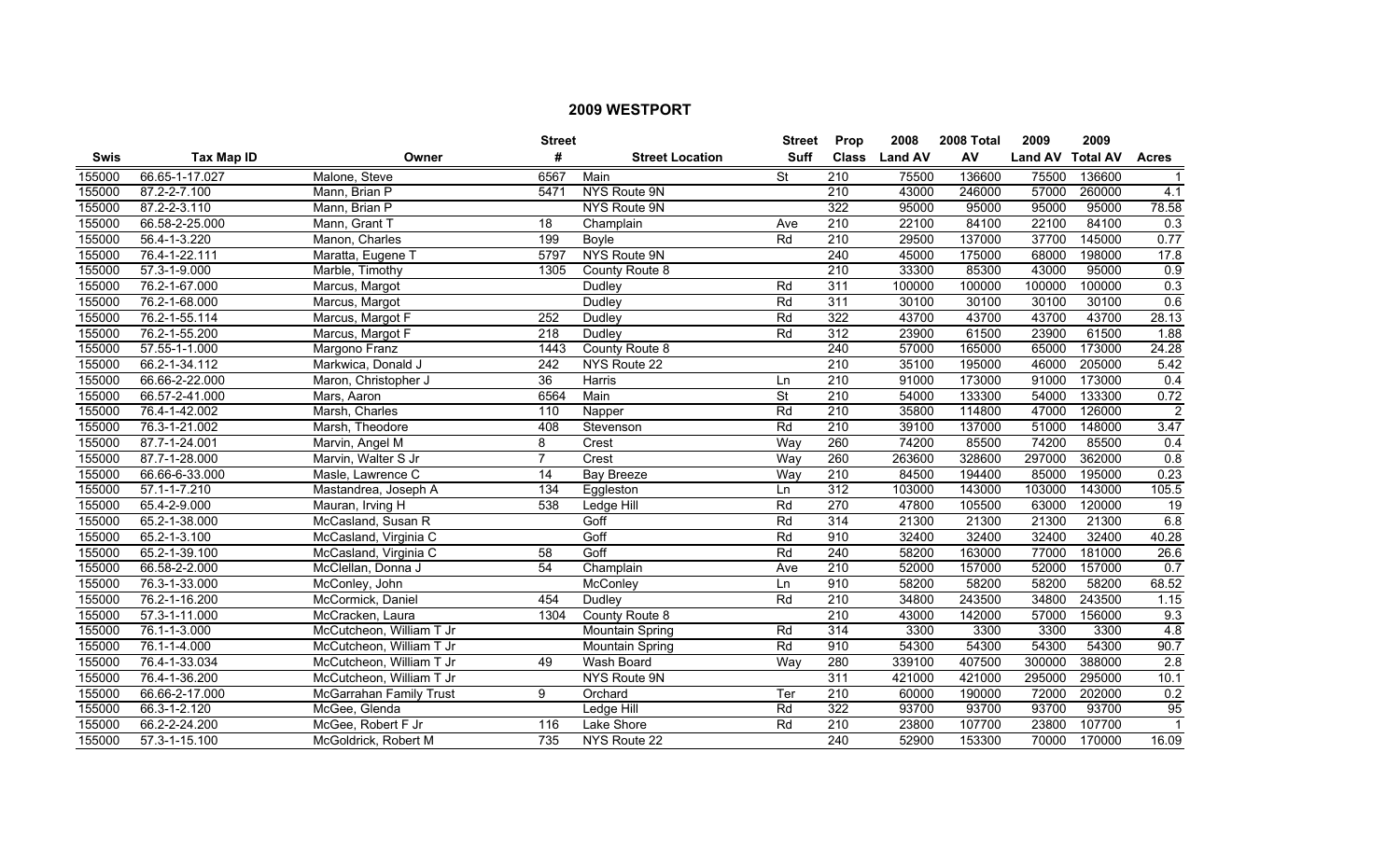|             |                   |                        | <b>Street</b>   |                        | <b>Street</b>            | <b>Prop</b>      | 2008           | 2008 Total | 2009             | 2009    |                  |
|-------------|-------------------|------------------------|-----------------|------------------------|--------------------------|------------------|----------------|------------|------------------|---------|------------------|
| <b>Swis</b> | <b>Tax Map ID</b> | Owner                  | #               | <b>Street Location</b> | <b>Suff</b>              | <b>Class</b>     | <b>Land AV</b> | AV         | Land AV Total AV |         | <b>Acres</b>     |
| 155000      | 76.3-1-20.110/2   | McKee, Donald          | 417             | Stevenson              | Rd                       | 270              | 106            | 14400      | 106              | 14400   | 0.01             |
| 155000      | 65.2-1-12.100     | McKinley, Schelling    |                 | Goff                   | Rd                       | 322              | 39400          | 39400      | 39400            | 39400   | 23.1             |
| 155000      | 66.3-1-16.044     | McKinley, Thomas H     | 934             | Ledge Hill             | Rd                       | 240              | 54000          | 286000     | 71000            | 303000  | 17               |
| 155000      | 66.66-4-9.000     | McKnight, Thomas A     | 9               | Liberty                | $\overline{\mathsf{St}}$ | 210              | 30900          | 105000     | 37000            | 112000  | 0.08             |
| 155000      | 76.2-1-63.000     | McLaughlin, Kim        |                 | Napper                 | Rd                       | 322              | 16100          | 16100      | 16100            | 16100   | 14.1             |
| 155000      | 76.2-1-64.000     | McLaughlin, Kim        |                 | Stevenson              | Rd                       | 105              | 3800           | 3800       | 3800             | 3800    | 3.5              |
| 155000      | 76.4-1-34.042     | McLaughlin, Kim        |                 | Stevenson              | Rd                       | 105              | 97200          | 97200      | 97200            | 97200   | 106.95           |
| 155000      | 76.4-1-2.110      | McLaughlin, Kim        | 143             | Napper                 | Rd                       | 112              | 330000         | 574000     | 330000           | 574000  | 348.38           |
| 155000      | 76.27-3-1.000     | McMahon, James B       | 106             | <b>Cold Spring</b>     | Way                      | 260              | 168000         | 205000     | 171000           | 217000  | 0.5              |
| 155000      | 76.2-1-17.200     | McNamara, David A      | $\overline{72}$ | Cold Spring            | Way                      | 250              | 574000         | 950000     | 685000           | 1135000 | 12.9             |
| 155000      | 65.2-1-22.000     | McWilliam, John H      |                 | NYS Route 9N           |                          | 311              | 18800          | 18800      | 18800            | 18800   | 0.7              |
| 155000      | 66.1-1-33.000     | McWilliam, John H      | 299             | Fitzgerald             | Rd                       | $\overline{210}$ | 31300          | 137500     | 39800            | 146000  | 0.8              |
| 155000      | 66.66-6-3.100     | <b>ME Church</b>       | 6486            | Main                   | $\overline{\mathsf{St}}$ | 620              | 47700          | 428700     | 47700            | 428700  | 0.7              |
| 155000      | 66.2-1-4.000      | Mead, Daniel C         | 35              | Sherman                | Rd                       | 210              | 45000          | 181000     | 59000            | 195000  | 8                |
| 155000      | 66.57-3-6.000     | Meaker, James A        | 20              | Harbour View           | Ter                      | 210              | 44800          | 154400     | 44800            | 154400  | 0.6              |
| 155000      | 66.57-3-2.000     | Meaker, Margaret G     |                 | Sisco                  | $\overline{\mathsf{St}}$ | 311              | 13800          | 13800      | 13800            | 13800   | 0.3              |
| 155000      | 66.74-2-15.000    | Mehr, Peter J          | 6352            | Main                   | <b>St</b>                | 210              | 134900         | 236800     | 144000           | 246000  | 0.76             |
| 155000      | 66.75-1-5.000     | Mehr, Peter J          |                 | Worman                 | Ln                       | 311              | 31600          | 31600      | 31600            | 31600   | $\overline{1.3}$ |
| 155000      | 66.74-2-14.000    | Mehr, Peter J          |                 | NYS Route 9N           |                          | 311              | 28700          | 28700      | 28700            | 28700   | $\overline{2.4}$ |
| 155000      | 66.2-1-40.000     | Mendl, Thomas J        |                 | Sherman                | Rd                       | $\overline{311}$ | 2900           | 2900       | 2900             | 2900    | 3.22             |
| 155000      | 66.2-1-39.000     | Mendl, Thomas J        |                 | Sherman                | Rd                       | 311              | 2900           | 2900       | 2900             | 2900    | 3.24             |
| 155000      | 66.2-1-38.000     | Mendl, Thomas J        |                 | Sherman                | Rd                       | $\overline{311}$ | 2900           | 2900       | 2900             | 2900    | 3.22             |
| 155000      | 66.2-1-37.000     | Mendl, Thomas J        |                 | Sherman                | Rd                       | $\overline{311}$ | 2900           | 2900       | 2900             | 2900    | 3.22             |
| 155000      | 66.2-1-2.122      | Mendl, Thomas J        |                 | Sherman                | Rd                       | 322              | 97000          | 97000      | 97000            | 97000   | 110.1            |
| 155000      | 76.2-1-12.000     | Mental Health Assoc in | 6096            | NYS Route 9N           |                          | 691              | 37400          | 254800     | 37400            | 254800  | 0.9              |
| 155000      | 76.2-1-11.000     | Mental Health Assoc in |                 | NYS Route 9N           |                          | 330              | 31900          | 31900      | 31900            | 31900   | 10.2             |
| 155000      | 66.2-1-33.000     | Mero, Reginald         | 206             | Champlain              | Ave                      | $\overline{210}$ | 38600          | 164200     | 51000            | 176000  | 2.2              |
| 155000      | 66.3-1-9.111      | Merrill, Leo           | 43              | Overlook               | Way                      | 260              | 49600          | 67500      | 66000            | 83000   | 25.29            |
| 155000      | 86.2-2-7.000      | Merton, Holly L.       | 221             | Colby                  | Wav                      | 240              | 91200          | 136500     | 122000           | 167000  | 84.2             |
| 155000      | 57.3-1-27.100     | Miele, John 1          | 463             | NYS Route 22           |                          | 240              | 98500          | 195100     | 152000           | 248000  | 71.2             |
| 155000      | 57.1-1-14.110     | Miemis, Juris          |                 | Eggleston              | Ln.                      | 105              | 29500          | 29500      | 29500            | 29500   | 22.78            |
| 155000      | 57.3-1-13.110     | Miemis, Juris          | 1353            | County Route 8         |                          | 240              | 78300          | 279300     | 122000           | 323000  | 38.41            |
| 155000      | 57.1-1-11.000     | Misarski, Bruce A      | 929             | NYS Route 22           |                          | 210              | 35800          | 121000     | 47000            | 132000  | $\overline{1.6}$ |
| 155000      | 56.2-1-1.000      | Mitchell, Gerald A     | 488             | <b>Brainards Forge</b> | Rd                       | 240              | 47000          | 163800     | 47000            | 164000  | 11.13            |
| 155000      | 66.57-2-49.000    | Mitchell, Sandra       | 6585            | Main                   | $\overline{\mathsf{St}}$ | $\overline{210}$ | 8000           | 74000      | 8000             | 74000   | 0.1              |
| 155000      | 66.50-2-4.000     | Mobil Oil Corp         | 20              | Lake Shore             | Rd                       | 447              | 75400          | 100600     | 75400            | 100600  | 4.4              |
| 155000      | 66.2-1-29.112     | Monks, Richard A       | 38              | Homeport               | Way                      | $\overline{210}$ | 40000          | 163400     | 53000            | 176000  | 5.95             |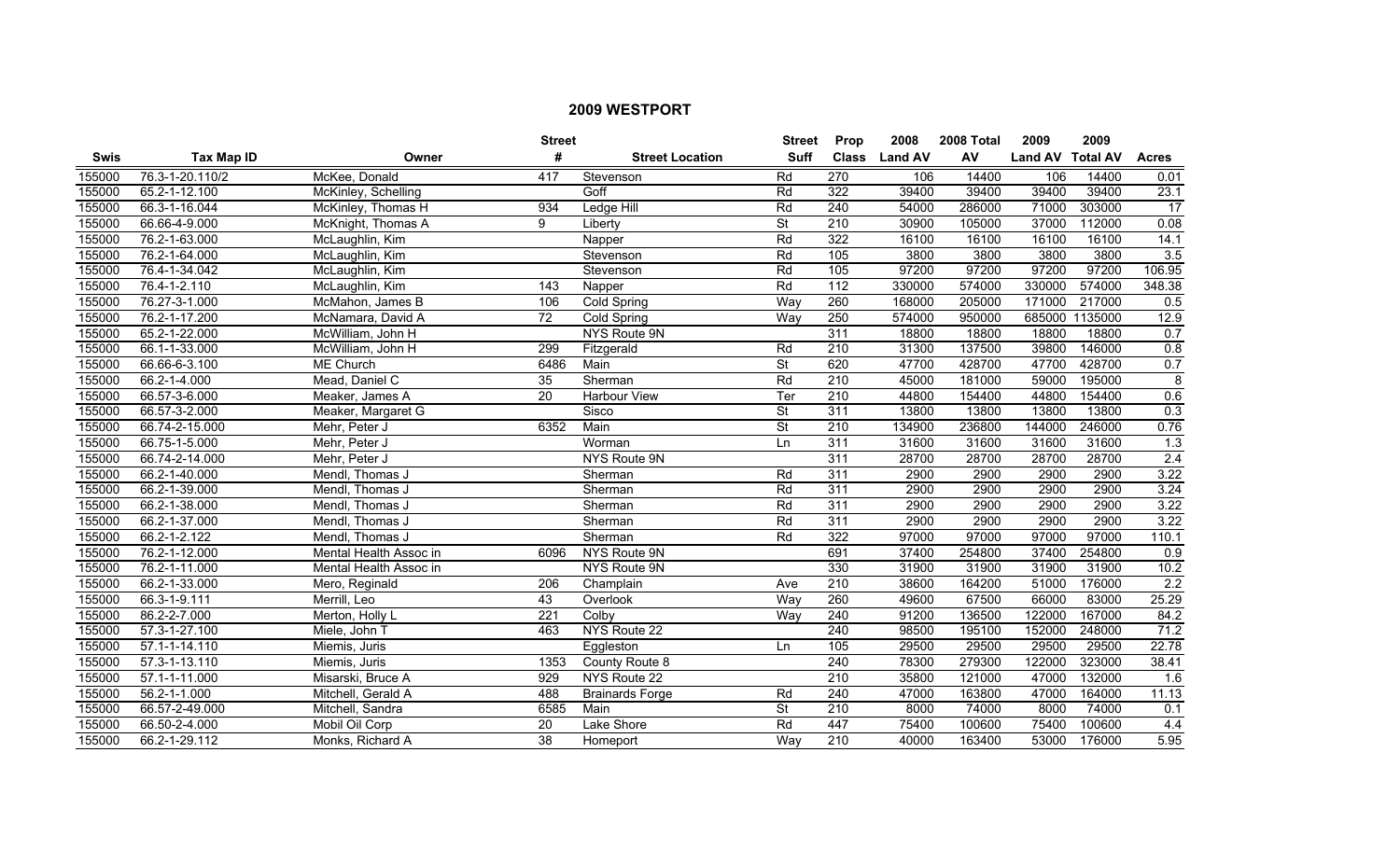|             |                        |                                | <b>Street</b>  |                            | <b>Street</b>            | <b>Prop</b>      | 2008           | 2008 Total | 2009             | 2009    |                      |
|-------------|------------------------|--------------------------------|----------------|----------------------------|--------------------------|------------------|----------------|------------|------------------|---------|----------------------|
| <b>Swis</b> | Tax Map ID             | Owner                          | #              | <b>Street Location</b>     | <b>Suff</b>              | <b>Class</b>     | <b>Land AV</b> | AV         | Land AV Total AV |         | <b>Acres</b>         |
| 155000      | 66.56-1-8.000          | Montville, Dorothy             | 6736           | Main                       | St                       | $\overline{210}$ | 15500          | 69200      | 15500            | 69200   | 0.4                  |
| 155000      | 76.1-1-15.200          | Monty, James                   |                | <b>Mountain Spring</b>     | Rd                       | 322              | 63200          | 63200      | 63200            | 63200   | 41.25                |
| 155000      | 57.3-1-17.000          | Moore, Clorinda                | 718            | NYS Route 22               |                          | 210              | 33200          | 85400      | 44000            | 96000   | $\blacktriangleleft$ |
| 155000      | 57.56-1-8.000          | Moore, Clorinda                | 787            | NYS Route 22               |                          | 280              | 19100          | 100700     | 22000            | 104000  | 0.61                 |
| 155000      | 57.56-1-6.000          | Moore, Clorinda A              | 2565           | County Route 10            |                          | 210              | 38600          | 211500     | 44000            | 217000  | 1.6                  |
| 155000      | 87.7-1-1.000           | Moore, Greg                    |                | NYS Route 9N               |                          | 314              | 28600          | 28600      | 28600            | 28600   | 3.11                 |
| 155000      | 87.1-1-15.000          | Moore, Gregory                 | 59             | Stevenson                  | Rd                       | 240              | 52000          | 144000     | 69000            | 161000  | 21.6                 |
| 155000      | 65.2-1-13.000          | Moore, Hildegard               | 7426           | NYS Route 9N               |                          | 662              | 73900          | 257500     | 73900            | 257500  | 13.8                 |
| 155000      | 66.2-1-30.114          | Moore, Joseph                  | 29             | Bessboro                   | Ln                       | $\overline{210}$ | 38900          | 137200     | 51000            | 149000  | 3.54                 |
| 155000      | 66.58-1-3.000          | Moore, Judith M                | 117            | Sisco                      | St                       | 210              | 12300          | 90000      | 12300            | 90000   | 0.17                 |
| 155000      | 87.2-2-7.200           | Mormon Church Latter Day       | 5470           | NYS Route 9N               |                          | 620              | 53500          | 329500     | 53500            | 329500  | 5.1                  |
| 155000      | 87.7-1-10.001          | Morris, Michael O              | 52             | <b>Presbury Point</b>      | Way                      | 260              | 281700         | 322500     | 304000           | 345000  | 0.42                 |
| 155000      | 87.7-1-2.001           | Morris, Michael O              | 50             | <b>Presbury Point</b>      | Way                      | 260              | 184900         | 227600     | 219000           | 262000  | 0.56                 |
| 155000      | 66.1-1-18.000          | Morris, Roland                 |                | NYS Route 22               |                          | $\overline{311}$ | 5200           | 5200       | 5200             | 5200    | 8.1                  |
| 155000      | 66.1-1-19.000          | Morris, Roland                 | 88             | Pheasant                   | Way                      | 240              | 317000         | 1180000    | 385000           | 1250000 | 245.1                |
| 155000      | 66.66-4-10.100         | Morse, Hazel                   | $\overline{7}$ | Liberty                    | St                       | 210              |                |            | 91000            | 193000  | 0.4                  |
| 155000      | 57.56-1-11.000         | Morse, Katherine S             |                | NYS Route 22               |                          | 210              | 16300          | 76400      | 19000            | 79000   | 0.4                  |
| 155000      | 76.3-1-20.110/1        | Moulton, Edward                | 416            | Stevenson                  | Rd                       | 270              | $\Omega$       | 13100      | $\Omega$         | 13100   | 0.01                 |
| 155000      | 66.56-1-13.000         | <b>Mountain Properties LLC</b> | 6708           | Main                       | <b>St</b>                | 485              | 66000          | 585000     | 66000            | 585000  | 4.6                  |
| 155000      | 66.65-1-12.000         | Mountain Properties LLC        | 16             | Eagle                      | Ln                       | $\overline{210}$ | 22400          | 66600      | 22400            | 66600   | 0.3                  |
| 155000      | 65.2-1-17.000          | Mt Associates LLC              | 7341           | NYS Route 9N               |                          | 432              | 30000          | 190000     | 30000            | 190000  | 0.53                 |
| 155000      | 57.3-1-27.200          | Mudie, Paul J                  | 497            | NYS Route 22               |                          | 210              | 34800          | 88500      | 46000            | 99000   | $\overline{2}$       |
| 155000      | 66.58-2-13.000         | Mullen, Thomas F               | 6508           | Main                       | $\overline{\mathsf{St}}$ | $\overline{210}$ | 7100           | 47900      | 7100             | 47900   | 0.1                  |
| 155000      | 57.56-1-14.000         | Muller, James                  |                | County Route 10            |                          | $\overline{314}$ | 500            | 500        | 500              | 500     | 0.02                 |
| 155000      | 66.1-1-28.000          | Mullin, Mary B                 |                | NYS Route 9N               |                          | 311              | 15200          | 15200      | 15200            | 15200   |                      |
| 155000      | 76.1-1-34.000          | Munson, Mark A                 | 51             | Fish & Game                | Way                      | 270              | 61100          | 82300      | 61100            | 82300   | 57.4                 |
| 155000      | 58.1-1-1.200           | Murcray, David                 | 410            | Angier Hill                | Rd                       | 210              | 34600          | 104800     | 45000            | 115000  | 1.38                 |
| 155000      | 57.55-1-21.000         | Murphy, Lauren H               | $\overline{2}$ | Church                     | Ln                       | 280              | 4200           | 60000      | 5000             | 61000   | 0.1                  |
| 155000      | 66.1-1-21.000          | Napper, Harold                 | 104            | Sam Spear                  | Rd                       | 210              | 38600          | 136000     | 51000            | 148000  | 3.3                  |
| 155000      | 66.57-2-2.000          | Napper, James W                | 6628           | Main                       | $\overline{\mathsf{St}}$ | 210              | 29700          | 105300     | 29700            | 105300  | 0.4                  |
| 155000      | 66.57-2-10.000         | Napper, John R                 | 40             | Sisco                      | $\overline{\mathsf{St}}$ | 210              | 22100          | 87800      | 22100            | 87800   | 0.3                  |
| 155000      | 66.57-2-27.000         | Nasner, Beulah P               | 88             | Sisco                      | <b>St</b>                | 220              | 14400          | 84300      | 14400            | 84300   | 0.2                  |
| 155000      | 650.-9999-132.350/1881 | <b>National Grid</b>           |                | <b>Total Electric Dist</b> |                          | 884              | $\mathbf{0}$   | 637097     | $\mathbf 0$      | 750777  | $\mathbf{0}$         |
| 155000      | 650.-9999-132.350/1882 | National Grid                  |                | <b>Total Electric Dist</b> |                          | 884              | 0              | 9724       | 0                | 11459   | $\mathbf{0}$         |
| 155000      | 650.-9999-132.350/1883 | <b>National Grid</b>           |                | <b>Total Electric Dist</b> |                          | 884              | $\mathbf{0}$   | 1643       | $\mathbf 0$      | 1936    | 0.01                 |
| 155000      | 650.-9999-132.350/1884 | <b>National Grid</b>           |                | <b>Total Electric Dist</b> |                          | 884              | $\Omega$       | 8541       | $\mathbf 0$      | 10065   | 0                    |
| 155000      | 66.2-2-9.200           | Nature Conservancy The         |                | Lake Shore                 | Rd                       | 323              | 14200          | 14200      | 14200            | 14200   | 4.5                  |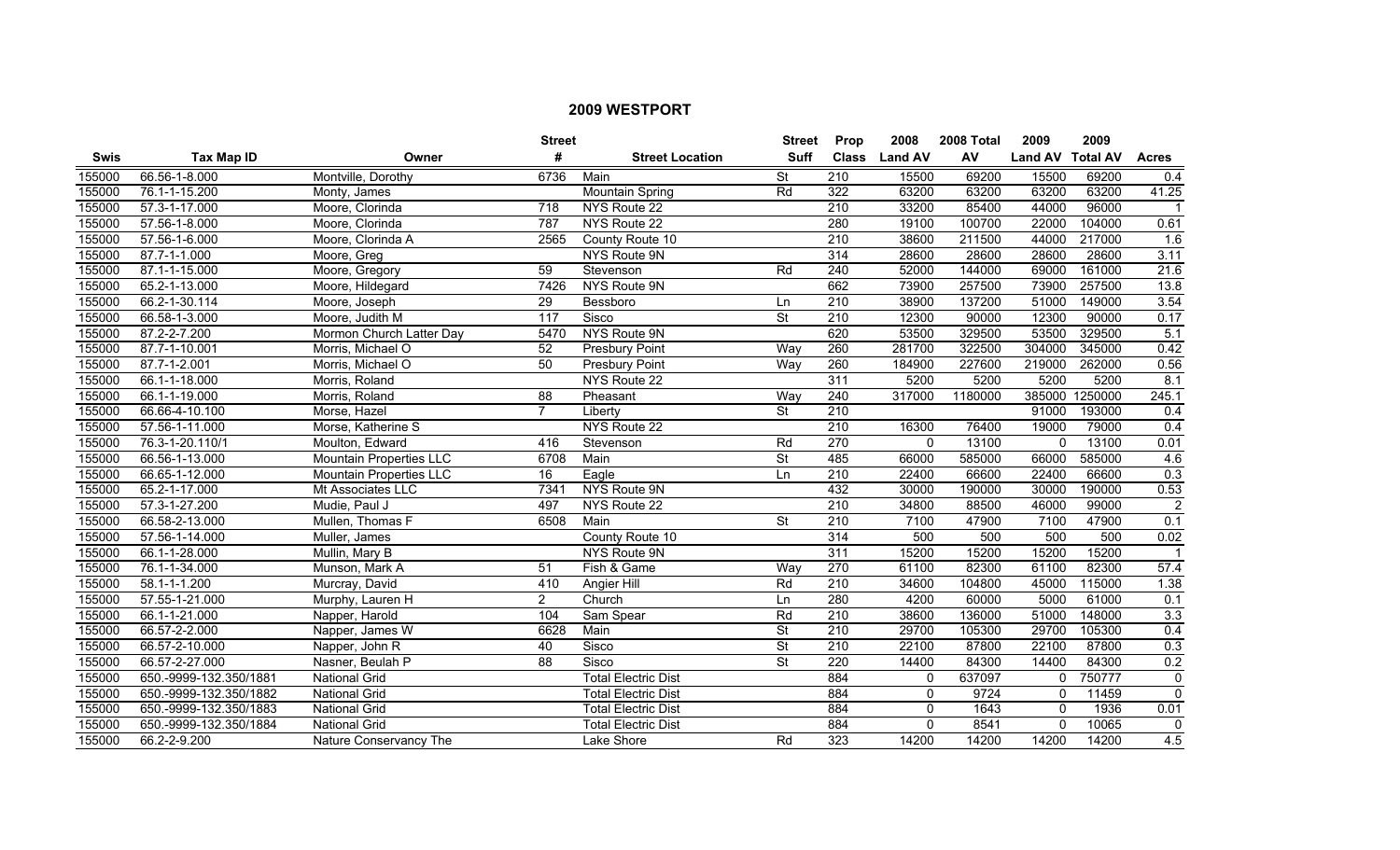|        |                            |                              | <b>Street</b> |                           | <b>Street</b>            | Prop             | 2008           | 2008 Total | 2009             | 2009      |                 |
|--------|----------------------------|------------------------------|---------------|---------------------------|--------------------------|------------------|----------------|------------|------------------|-----------|-----------------|
| Swis   | <b>Tax Map ID</b>          | Owner                        | #             | <b>Street Location</b>    | <b>Suff</b>              | <b>Class</b>     | <b>Land AV</b> | AV         | Land AV Total AV |           | <b>Acres</b>    |
| 155000 | 66.57-2-43.000             | Nesbitt, Joelle E            | 6570          | Main                      | St                       | $\overline{210}$ | 22100          | 96900      | 22100            | 96900     | 0.3             |
| 155000 | 87.2-1-5.000               | Neshat, Shirin               |               | NYS Route 9N              |                          | 314              | 1900           | 1900       | 1900             | 1900      | $\mathbf{1}$    |
| 155000 | 87.2-2-10.000              | Neshat, Shirin               | 5390          | NYS Route 9N              |                          | 210              | 517000         | 670000     | 517000           | 700000    | 5.2             |
| 155000 | 66.2-1-22.000              | Netwall, Frances W Jr        | 183           | Champlain                 | Ave                      | 312              | 24100          | 55200      | 24100            | 55200     | $\overline{2}$  |
| 155000 | 66.66-6-29.200             | Noonan, Monique              | 6474          | Main                      | $\overline{\mathsf{St}}$ | 485              | 22000          | 95000      | 22000            | 95000     | 0.06            |
| 155000 | 66.2-1-19.000              | <b>North Country SPCA</b>    | 23            | Lake Shore                | Rd                       | 694              | 31800          | 87200      | 31800            | 87200     | 1.2             |
| 155000 | 66.2-2-21.001              | Northwest Bay Nbhd Assoc Inc |               | Lake Shore                | Rd                       | 311              | 7300           | 7300       | 7300             | 7300      | 3.5             |
| 155000 | 66.57-2-30.000             | Norvis, Barbara N            | 19            | Harbour View              | Ter                      | 210              | 14800          | 61700      | 14800            | 61700     | 0.2             |
| 155000 | 650.-9999-131.600/1013     | <b>NYSEG Corp</b>            |               | <b>Transmission Line</b>  |                          | 882              | $\mathbf 0$    | 468        | $\mathbf 0$      | 518       | $\mathbf 0$     |
| 155000 | 650.-9999-131.600/1011     | NYSEG Corp                   |               | <b>Transmission Line</b>  |                          | 882              | $\mathbf 0$    | 7853       | $\mathbf 0$      | 8698      | $\mathbf 0$     |
| 155000 | 650.-9999-131.600/1003     | <b>NYSEG Corp</b>            |               | Republic Steel-Brook Tran |                          | 882              | $\Omega$       | 130489     | $\mathbf{0}$     | 149354    | $\overline{0}$  |
| 155000 | 650.-9999-131.600/1001     | <b>NYSEG Corp</b>            |               | Republic Steel-Brook Tran |                          | 882              | $\mathbf{0}$   | 2191381    |                  | 0 2508192 | $\Omega$        |
| 155000 | 65.2-1-32.000              | OBrien, Philip J             |               | NYS Route 9N              |                          | 322              | 39800          | 39800      | 39800            | 39800     | 67.2            |
| 155000 | 57.3-1-4.000               | October Farm LLC             | 247           | Youngs                    | Rd                       | 210              | 35100          | 122900     | 46000            | 133000    | 1.1             |
| 155000 | 57.3-1-38.000              | October Farm LLC             |               | Youngs                    | Rd                       | 312              | 63400          | 68000      | 63400            | 68000     | 55.2            |
| 155000 | 57.3-1-5.000               | October Farm LLC             | 328           | Youngs                    | Rd                       | 116              | 111800         | 393400     | 111800           | 393400    | 104.3           |
| 155000 | 57.3-1-12.000              | October Farm LLC             |               | County Route 8            |                          | 105              | 36200          | 36200      | 36200            | 36200     | $\overline{20}$ |
| 155000 | 57.3-1-13.200              | October Farm LLC             |               | County Route 8            |                          | 105              | 93400          | 93400      | 93400            | 93400     | 83.74           |
| 155000 | 57.3-1-14.200              | October Farm LLC             |               | Youngs                    | Rd                       | 105              | 29900          | 29900      | 29900            | 29900     | $\overline{25}$ |
| 155000 | 57.3-1-33.200              | October Farm LLC             |               | NYS Route 22              |                          | $\frac{105}{2}$  | 166100         | 238000     | 166100           | 238000    | 117.56          |
| 155000 | 57.3-1-36.000              | October Farm LLC             |               | Youngs                    | Rd                       | 105              | 27800          | 27800      | 27800            | 27800     | 25              |
| 155000 | 57.3-1-37.000              | October Farm LLC             | 298           | Youngs                    | Rd                       | 120              | 247000         | 590000     | 247000           | 590000    | 240.3           |
| 155000 | 56.4-1-3.100               | October Farm LLC             |               | County Route 8            |                          | 910              | 116200         | 116200     | 116200           | 116200    | 137.1           |
| 155000 | 57.3-1-2.000               | October Farm LLC             |               | Taylor                    | Rd                       | 321              | 28600          | 28600      | 28600            | 28600     | 14              |
| 155000 | 57.3-1-35.000              | October Farm LLC             |               | Youngs                    | Rd                       | 910              | 16000          | 16000      | 16000            | 16000     | 17              |
| 155000 | 66.1-1-9.000               | October Farm LLC             |               | NYS Route 9N              |                          | 910              | 32400          | 32400      | 32400            | 32400     | 50              |
| 155000 | 66.1-1-12.200              | October Farm LLC             |               | Sam Spear                 | Rd                       | 910              | 57600          | 57600      | 57600            | 57600     | 95              |
| 155000 | 66.1-1-8.200               | October Farm LLC             |               | Sam Spear                 | Rd                       | 910              | 40300          | 40300      | 40300            | 40300     | 65.56           |
| 155000 | 66.66-2-23.000             | Ofner, Ronald M              | 34            | Harris                    | <b>Ln</b>                | 210              | 80000          | 200000     | 80000            | 200000    | 0.4             |
| 155000 | 66.74-1-7.000              | OKeefe Kevin                 | 6401          | Main                      | $\overline{\mathsf{St}}$ | 210              | 130000         | 303000     | 139000           | 303000    | 0.7             |
| 155000 | $\overline{58.3}$ -1-9.100 | Open Space Conservancy Inc   |               | Lake Shore                | Rd                       | 322              | 64100          | 64100      | 64100            | 64100     | 46.83           |
| 155000 | 66.66-3-10.100             | Page, Nancy                  | 1193          | Stevenson                 | Rd                       | 210              | 164000         | 404000     | 135000           | 375000    | 1.1             |
| 155000 | 66.65-2-3.100              | Page, Nancy                  |               | Washington                | $\overline{\mathsf{St}}$ | 311              | 33300          | 33300      | 33300            | 33300     | 1.93            |
| 155000 | 57.4-1-5.200               | Palmer Lawrence S            | 182           | Decker                    | Rd                       | $\overline{210}$ | 31300          | 132000     | 40000            | 134000    | 0.82            |
| 155000 | 66.57-2-17.000             | Palmer Mary C                | 3             | Chestnut                  | Way                      | $\overline{210}$ | 37500          | 81200      | 37500            | 81200     | 0.5             |
| 155000 | 66.57-2-50.000             | Palmer, Mary                 | 3             | Eagle                     | Ln                       | 210              | 7000           | 65300      | 7000             | 65300     | 0.1             |
| 155000 | 66.57-1-15.000             | Palmer, Mary C               | 63            | Sisco                     | <b>St</b>                | $\overline{210}$ | 14500          | 88900      | 14500            | 88900     | 0.2             |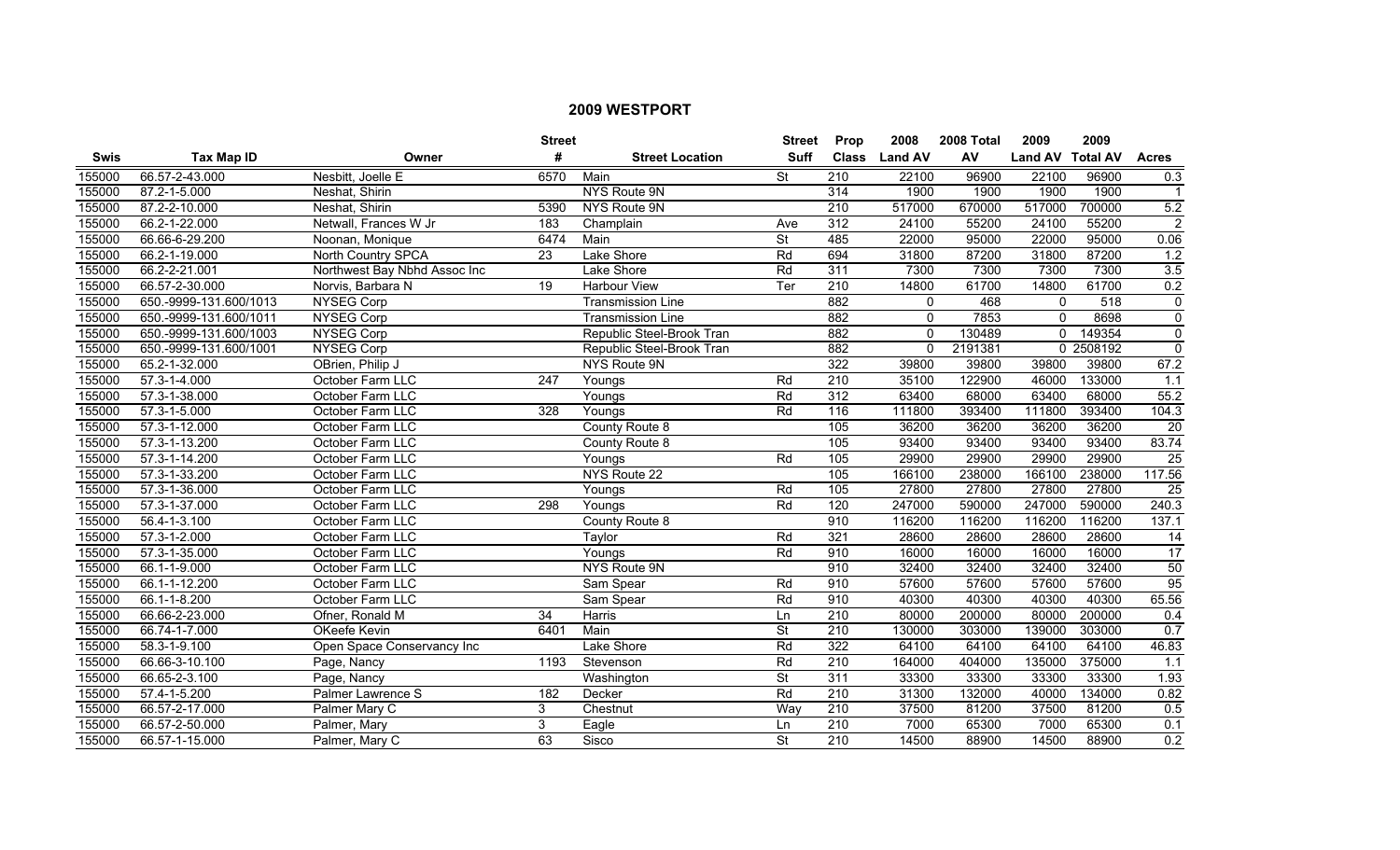|        |                |                      | <b>Street</b>   |                        | <b>Street</b>            | <b>Prop</b>      | 2008           | 2008 Total | 2009             | 2009   |                  |
|--------|----------------|----------------------|-----------------|------------------------|--------------------------|------------------|----------------|------------|------------------|--------|------------------|
| Swis   | Tax Map ID     | Owner                | #               | <b>Street Location</b> | <b>Suff</b>              | <b>Class</b>     | <b>Land AV</b> | AV         | Land AV Total AV |        | <b>Acres</b>     |
| 155000 | 66.57-1-16.000 | Palmer, Mary C       |                 | Sisco                  | St                       | 311              | 4800           | 4800       | 4800             | 4800   | 0.1              |
| 155000 | 66.2-1-30.112  | Palmer, William      | 79              | Bessboro               | Ln.                      | 322              | 51000          | 51000      | 51000            | 51000  | 38.47            |
| 155000 | 65.2-3-3.100   | Palone, Kathy J      |                 | NYS Route 9N           |                          | 322              | 24000          | 24000      | 24000            | 24000  | 18.8             |
| 155000 | 57.4-2-27.000  | Pangburn, John       |                 | Sherman                | Rd                       | 321              | 1600           | 1600       | 1600             | 1600   | 1.2              |
| 155000 | 57.3-1-20.001  | Pangburn, John       |                 | Morrison               | Rd                       | 105              | 24700          | 24700      | 24700            | 24700  | 5.4              |
| 155000 | 57.4-2-28.000  | Pangburn, John       | 369             | Sherman                | Rd                       | 240              | 75100          | 194600     | 100000           | 219000 | 39.5             |
| 155000 | 66.57-3-4.000  | Paquette, Michelle M | 104             | Sisco                  | <b>St</b>                | 210              | 43200          | 151600     | 43200            | 151600 | 0.58             |
| 155000 | 56.2-1-7.000   | Paquette, Mildred R  | 54              | McMurtry               | Ln                       | 240              | 75000          | 220000     | 100000           | 245000 | 36.3             |
| 155000 | 66.57-2-9.000  | Paquette, Richard    | 36              | Sisco                  | $\overline{\mathsf{St}}$ | 210              | 29700          | 98500      | 29700            | 98500  | 0.4              |
| 155000 | 76.27-2-3.000  | Pastore, Thomas      | 458             | Dudley                 | Rd                       | $\overline{210}$ | 41800          | 183100     | 50000            | 192000 | 2.3              |
| 155000 | 87.7-1-3.004   | Peabody, Edward L    | 59              | Fox Run                | Way                      | $\overline{210}$ | 388000         | 760000     | 400000           | 780000 | $\overline{2}$   |
| 155000 | 66.75-1-4.000  | Pepin, Arthur D      | 59              | Worman                 | Ln                       | 210              | 407000         | 780000     | 440000           | 813000 | 1.4              |
| 155000 | 66.4-1-7.000   | Pepin, Polly         | 1052            | Stevenson              | Rd                       | 552              | 46000          | 145800     | 46000            | 145800 | 11.6             |
| 155000 | 76.2-1-46.000  | Peralta, Brian D     | $\overline{78}$ | Frisbie                | Way                      | 280              | 439600         | 639600     | 454000           | 654000 | $\overline{2.6}$ |
| 155000 | 76.2-1-47.100  | Peralta, George E    | 68              | Frisbie                | Way                      | 260              | 293500         | 323100     | 330000           | 360000 | 1.8              |
| 155000 | 87.7-1-9.000   | Persell, Charles B   | 150             | <b>Presbury Point</b>  | Way                      | 210              | 259000         | 414000     | 298000           | 453000 | 0.73             |
| 155000 | 87.7-1-11.003  | Persell, William D   | 142             | <b>Presbury Point</b>  | Way                      | 260              | 372600         | 435800     | 393000           | 456000 | 2.19             |
| 155000 | 76.27-1-1.000  | Pettit, Ayra S       | 6209            | NYS Route 9N           |                          | 210              | 80000          | 155000     | 80000            | 155000 | 0.9              |
| 155000 | 66.1-1-22.000  | Pfund, Charles       | $\overline{26}$ | Sam Spear              | Rd                       | 210              | 37500          | 177000     | 48000            | 187000 | 0.9              |
| 155000 | 66.1-1-23.000  | Pfund, Charles       |                 | Sam Spear              | Rd                       | 314              | 1900           | 1900       | 1900             | 1900   | $\overline{0.9}$ |
| 155000 | 66.1-1-24.000  | Pfund, Charles S     |                 | Sam Spear              | Rd                       | 314              | 4500           | 4500       | 4500             | 4500   | 2.19             |
| 155000 | 66.57-4-3.000  | Phillips, Bruce      | 6643            | Main                   | $\overline{\mathsf{St}}$ | $\overline{210}$ | 82900          | 158300     | 82900            | 158300 | 6.7              |
| 155000 | 65.4-2-26.000  | Phillips, Bruce      |                 | Ledge Hill             | Rd                       | $\overline{314}$ | 17200          | 17200      | 17200            | 17200  | 20               |
| 155000 | 65.2-1-33.000  | Phillips, Bruce      |                 | Fitzgerald             | Rd                       | 322              | 64500          | 64500      | 64500            | 64500  | 86.5             |
| 155000 | 65.2-1-23.000  | Phillips, Bruce      |                 | Fitzgerald             | Rd                       | 322              | 17200          | 17200      | 17200            | 17200  | 24.1             |
| 155000 | 76.1-1-26.110  | Phillips, Cheryl L   | 827             | Stevenson              | Rd                       | 280              | 49900          | 258000     | 66000            | 274000 | 13.21            |
| 155000 | 66.66-2-8.000  | Phillips, Llewellyn  | $\overline{2}$  | Merrihew               | Ln                       | 210              | 171000         | 423000     | 183000           | 435000 | 1.6              |
| 155000 | 76.4-1-24.000  | Phuriphan, Thomas T  | 43              | Loch Hame              | Way                      | 260              | 349200         | 535300     | 370000           | 556000 | 1.5              |
| 155000 | 66.57-3-5.000  | Piasecki, Edward J   | 106             | Sisco                  | $\overline{\mathsf{St}}$ | 210              | 22200          | 112700     | 22200            | 112700 | 0.3              |
| 155000 | 66.2-1-9.200   | Pierce, Fred         |                 | Lake Shore             | Rd                       | 314              | 2800           | 2800       | 2800             | 2800   | 1.3              |
| 155000 | 66.2-1-11.000  | Pierce, Fred B       | 103             | Lake Shore             | Rd                       | 270              | 21500          | 49600      | 25700            | 53000  | 0.4              |
| 155000 | 56.4-1-3.212   | Pierce, John A       | 229             | <b>Boyle</b>           | Rd                       | 270              | 53600          | 81400      | 77000            | 94000  | 30.5             |
| 155000 | 56.4-1-3.211   | Pierce, John A       | 285             | Boyle                  | Rd                       | $\frac{11}{2}$   | 144000         | 240000     | 144000           | 240000 | 117              |
| 155000 | 56.4-1-13.000  | Pierce, William E    |                 | <b>Bovle</b>           | Rd                       | 910              | 84000          | 84000      | 84000            | 84000  | 99.34            |
| 155000 | 66.3-1-25.400  | Pillsbury, John F    |                 | Ledge Hill             | Rd                       | 322              | 37400          | 37400      | 37400            | 37400  | 21.74            |
| 155000 | 66.3-1-25.300  | Pillsbury, John F    |                 | Ledge Hill             | Rd                       | 322              | 54300          | 54300      | 54300            | 54300  | 69.76            |
| 155000 | 66.58-2-24.000 | Pillsbury, John F    | 16              | Champlain              | Ave                      | $\overline{210}$ | 7700           | 81800      | 7700             | 81800  | 0.1              |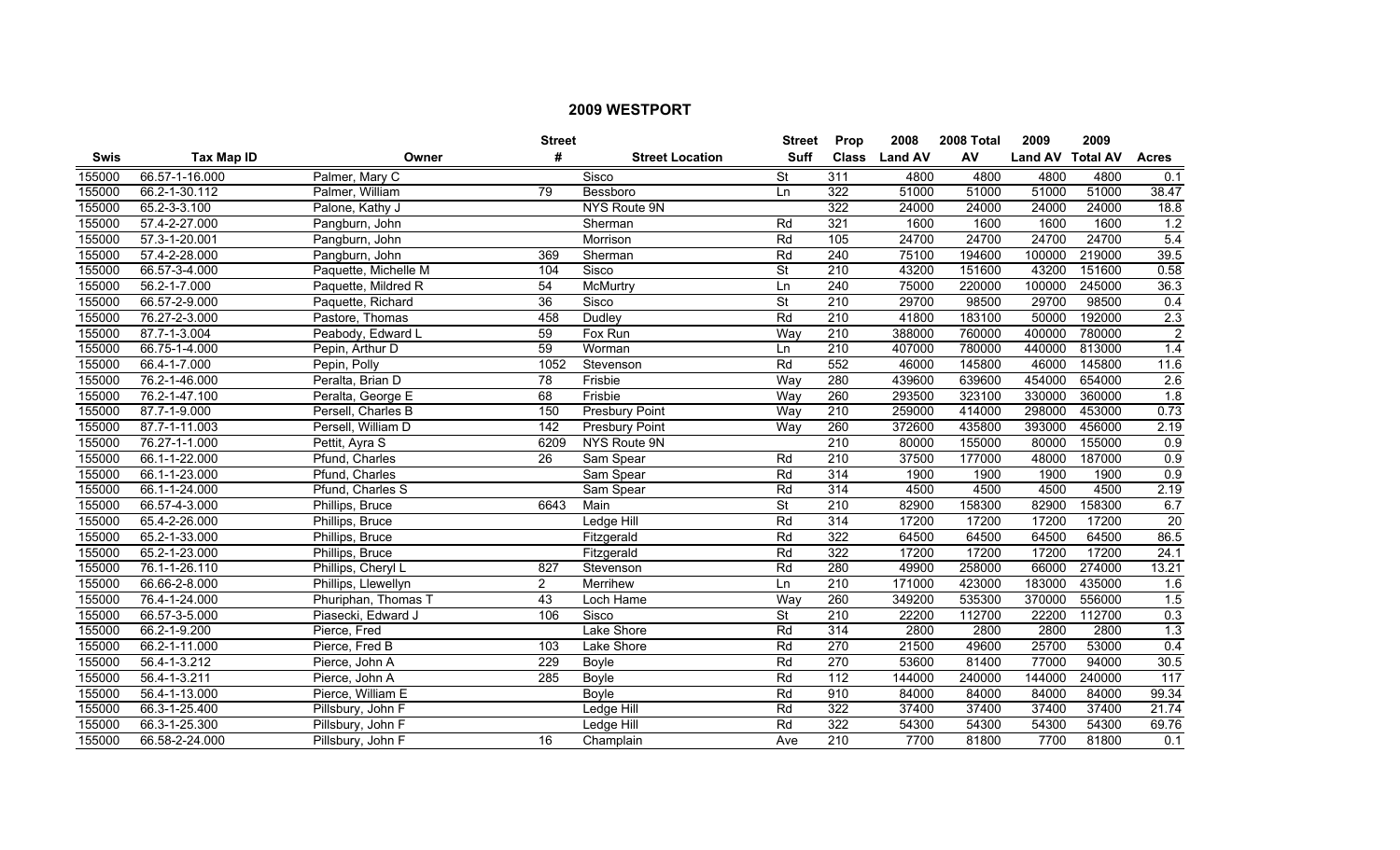|        |                    |                      | <b>Street</b>   |                        | <b>Street</b>            | <b>Prop</b>      | 2008           | 2008 Total | 2009             | 2009    |                  |
|--------|--------------------|----------------------|-----------------|------------------------|--------------------------|------------------|----------------|------------|------------------|---------|------------------|
| Swis   | <b>Tax Map ID</b>  | Owner                | #               | <b>Street Location</b> | <b>Suff</b>              | <b>Class</b>     | <b>Land AV</b> | AV         | Land AV Total AV |         | <b>Acres</b>     |
| 155000 | 76.4-1-36.410      | Place, Vincent       |                 | NYS Route 9N           |                          | 311              | 45000          | 45000      | 45000            | 45000   | 3.1              |
| 155000 | 76.4-1-36.430      | Place, Vincent       |                 | NYS Route 9N           |                          | 311              | 272200         | 272200     | 272200           | 272200  | 6.9              |
| 155000 | 76.4-1-36.440      | Place, Vincent       |                 | NYS Route 9N           |                          | 311              | 272200         | 272200     | 272200           | 272200  | 8.8              |
| 155000 | 76.4-1-36.450      | Place, Vincent       |                 | NYS Route 9N           |                          | 311              | 272200         | 272200     | 272200           | 272200  | 11.9             |
| 155000 | 76.4-1-36.460      | Place, Vincent       |                 | NYS Route 9N           |                          | 311              | 272200         | 272200     | 272200           | 272200  | 12               |
| 155000 | 76.4-1-36.420      | Place, Vincent       |                 | <b>NYS Route 9N</b>    |                          | 311              | 272200         | 272200     | 272200           | 272200  | $\overline{4}$   |
| 155000 | 76.4-1-36.100      | Place, Vincent       | 5683            | NYS Route 9N           |                          | 250              | 307000         | 1250000    | 488000           | 1430000 | 180.58           |
| 155000 | 76.4-1-36.300      | Place, Vincent       |                 | NYS Route 9N           |                          | 322              | 42400          | 42400      | 42400            | 42400   | 38.43            |
| 155000 | 66.66-5-4.000      | Ploufe, Anthony J    | 6431            | Main                   | <b>St</b>                | $\overline{210}$ | 72900          | 157400     | 73000            | 158000  | 0.25             |
| 155000 | 66.50-1-7.008      | Ploufe, John L       | 101             | Champlain              | Ave                      | 210              | 25700          | 130100     | 30400            | 134000  | 0.44             |
| 155000 | 76.3-1-24.000      | Pontius, Lindsay T   | 297             | Stevenson              | Rd                       | 113              | 36300          | 119000     | 36300            | 119000  | 19.8             |
| 155000 | 76.4-1-39.000      | Pontius, Lindsay T   |                 | NYS Route 9N           |                          | $\frac{105}{2}$  | 32800          | 32800      | 32800            | 32800   | 45.7             |
| 155000 | 66.75-1-2.000      | Pontius, Miller H II | 39              | Worman                 | Ln                       | 260              | 307000         | 456000     | 328000           | 477000  | 1.29             |
| 155000 | 66.57-2-21.000     | Pooler, Sandra       | $\overline{17}$ | Vaughan                | Way                      | 210              | 76000          | 194300     | 76000            | 194300  | 1.67             |
| 155000 | 66.57-2-11.000     | Pooler, Sandra A     | 46              | Sisco                  | St                       | 215              | 75300          | 182600     | 75300            | 182600  | 1.1              |
| 155000 | 66.57-2-23.000     | Pooler, Sandra M     |                 | Sisco                  | $\overline{\mathsf{St}}$ | 311              | 9700           | 9700       | 9700             | 9700    | 0.2              |
| 155000 | 66.57-2-22.000     | Pooler, Sandra M     | 11              | Vaughan                | Way                      | 210              | 22400          | 72000      | 22400            | 72000   | 0.3              |
| 155000 | 56.2-1-2.000       | Powers, Robert J     |                 | Merriam Forge          | Rd                       | 311              | 12800          | 12800      | 12800            | 12800   | 6.3              |
| 155000 | $57.1 - 1 - 7.100$ | Pratt, Stephen       |                 | County Route 10        |                          | 105              | 46700          | 46700      | 46700            | 46700   | 34.8             |
| 155000 | 57.1-1-6.000       | Pratt, Stephen       |                 | Eggleston              | Ln                       | 910              | 13200          | 13200      | 13200            | 13200   | 9.3              |
| 155000 | 57.1-1-3.100       | Pratt, Stephen       |                 | Eggleston              | Ln                       | $\frac{105}{2}$  | 1100           | 1100       | 1100             | 1100    | 0.7              |
| 155000 | 57.1-1-2.000       | Pratt, Stephen       |                 | Eggleston              | Ln                       | 912              | 2200           | 2200       | 2200             | 2200    | 1.8              |
| 155000 | 57.3-1-43.000      | Preston, Peter       | 1106            | County Route 8         |                          | 312              | 27100          | 68800      | 27100            | 68800   | 3.2              |
| 155000 | 57.3-1-3.220       | Pribble Jonathan     |                 | Taylor                 | Rd                       | 322              | 28900          | 28900      | 28900            | 28900   | 12.64            |
| 155000 | 58.3-1-8.000       | Pribble, Nancy H     | 856             | Lake Shore             | Rd                       | $\overline{210}$ | 42900          | 101300     | 56000            | 114000  | 9.07             |
| 155000 | 56.2-1-9.000       | Pulsifer, Robert W   |                 | McMurtry               | Ln                       | 321              | 18400          | 18400      | 18400            | 18400   | 0.8              |
| 155000 | 56.2-1-8.000       | Pulsifer, Robert W   | 3               | McMurtry               | Ln                       | $\overline{210}$ | 23700          | 48000      | 33200            | 57000   | 0.9              |
| 155000 | 66.66-6-15.000     | Quayle, Oliver A IV  | 24              | Old Arsenal            | Rd                       | 210              | 249000         | 349000     | 274000           | 374000  | 0.96             |
| 155000 | 76.2-1-20.000      | Quinlan, Harold F    | 156             | <b>Barksdale</b>       | Rd                       | 210              | 245400         | 321100     | 279000           | 355000  | $\overline{2.3}$ |
| 155000 | 65.2-1-16.000      | Quinn, Patrick D     |                 | NYS Route 9N           |                          | 322              | 9400           | 9400       | 9400             | 9400    | 11               |
| 155000 | 57.56-1-10.000     | Race, Michael        | 793             | NYS Route 22           |                          | 210              | 16300          | 73300      | 19000            | 76000   | 0.4              |
| 155000 | 57.56-2-1.000      | Raines, Kevin B      | 825             | NYS Route 22           |                          | 210              | 18300          | 70700      | 21000            | 89000   | 0.5              |
| 155000 | 76.4-1-18.200      | Rance, Cynthia L     | 5830            | NYS Route 9N           |                          | 240              | 527000         | 685000     | 527000           | 690000  | 14.6             |
| 155000 | 76.3-1-28.000      | Rand, Milo R         |                 | Stevenson              | Rd                       | 311              | 18400          | 18400      | 18400            | 18400   | 0.8              |
| 155000 | 57.4-1-1.200       | Rascoe, Bradley P    | 5               | Meadow                 | Way                      | 210              | 46700          | 178800     | 62000            | 194000  | 9.36             |
| 155000 | 66.74-2-12.200     | Rawson, Richard J    |                 | <b>NYS Route 9N</b>    |                          | 311              | 1100           | 1100       | 1100             | 1100    | 0.16             |
| 155000 | 66.74-2-9.200      | Rawson, Richard J    | 23              | Sunny Side             | Way                      | 260              | 491700         | 585200     | 531000           | 625000  | 2.8              |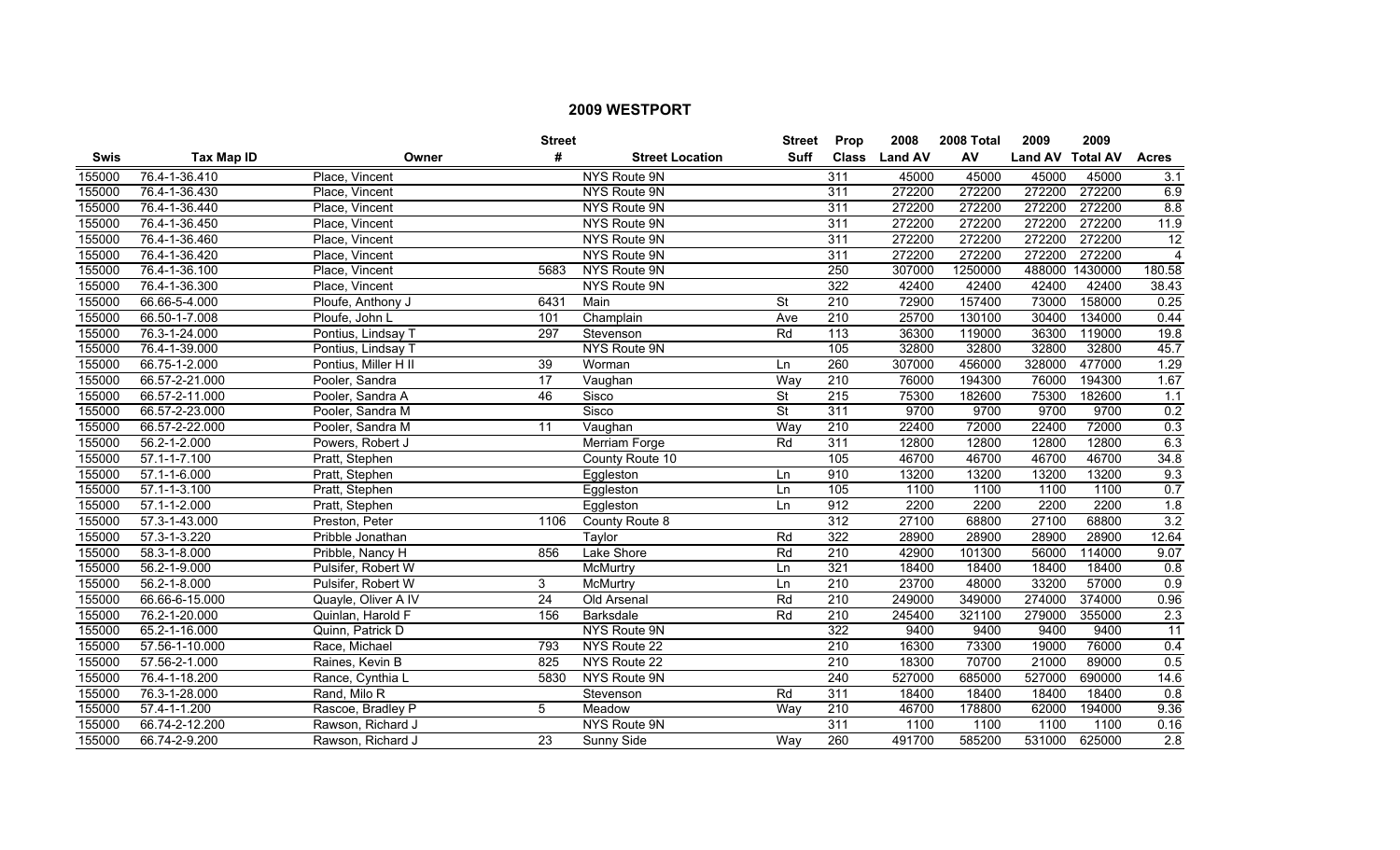|             |                   |                              | <b>Street</b>   |                        | <b>Street</b>            | <b>Prop</b>      | 2008           | 2008 Total | 2009             | 2009   |                  |
|-------------|-------------------|------------------------------|-----------------|------------------------|--------------------------|------------------|----------------|------------|------------------|--------|------------------|
| <b>Swis</b> | <b>Tax Map ID</b> | Owner                        | #               | <b>Street Location</b> | <b>Suff</b>              | <b>Class</b>     | <b>Land AV</b> | AV         | Land AV Total AV |        | <b>Acres</b>     |
| 155000      | 66.74-2-11.000    | Rawson, Richard J            |                 | NYS Route 9N           |                          | 311              | 325000         | 325000     | 325000           | 325000 | $\sqrt{5}$       |
| 155000      | 66.66-6-16.000    | Raywood, Cheryl              |                 | Main                   | <b>St</b>                | 311              | 6200           | 6200       | 6200             | 6200   | 0.1              |
| 155000      | 66.74-2-8.110     | Raywood, Cheryl              |                 | NYS Route 9N           |                          | 312              | 16200          | 21400      | 16200            | 21400  | 0.3              |
| 155000      | 66.74-1-10.000    | Raywood, Cheryl              | 6391            | Main                   | <b>St</b>                | 210              | 92000          | 240000     | 92000            | 240000 | 0.4              |
| 155000      | 76.4-1-41.000     | Re. Frank III                |                 | Stevenson              | Rd                       | 105              | 62300          | 62300      | 62300            | 62300  | 56.4             |
| 155000      | 66.1-1-25.000     | Reaser Clayton P             | $\overline{58}$ | Sam Spear              | Rd                       | 322              | 105900         | 164900     | 151000           | 151000 | 79.05            |
| 155000      | 66.1-1-34.045     | Reaser, Clayton P            | 55              | Sam Spear              | Rd                       | 240              | 78600          | 204400     | 112000           | 237000 | 44.3             |
| 155000      | 66.1-1-7.000      | Reaser, Clayton P            | 97              | Sam Spear              | Rd                       | 260              | 100300         | 139500     | 146000           | 185000 | 81.9             |
| 155000      | 66.74-1-5.000     | Reposa Anthony J             | 6411            | Main                   | $\overline{\mathsf{St}}$ | 210              | 73000          | 154000     | 73000            | 154000 | 0.26             |
| 155000      | 66.74-2-8.120     | Requadt, Dieter B            |                 | NYS Route 9N           |                          | 311              | 1700           | 1700       | 1700             | 1700   | 0.34             |
| 155000      | 66.74-2-10.200    | Requadt, Hannelore           |                 | NYS Route 9N           |                          | 311              | 1600           | 1600       | 1600             | 1600   | 0.24             |
| 155000      | 66.74-2-8.200     | Requadt, Hannelore           |                 | NYS Route 9N           |                          | 311              | 31200          | 31200      | 31200            | 31200  | 1.14             |
| 155000      | 66.3-1-30.231     | Resek, Carl                  | 1072            | Ledge Hill             | Rd                       | 240              | 46000          | 125600     | 61000            | 140000 | 14.21            |
| 155000      | 66.3-1-7.000      | Reynolds, Cheri L            | 1009            | Ledge Hill             | Rd                       | $\overline{210}$ | 35300          | 72800      | 46000            | 83000  | 2.98             |
| 155000      | 57.55-1-6.000     | Reynolds, David E            | 2554            | County Route 10        |                          | 210              | 24400          | 162600     | 28000            | 166000 | $\mathbf 1$      |
| 155000      | 57.4-2-26.200     | Rice, Parker                 | 293             | Sherman                | Rd                       | 240              | 78100          | 385300     | 104000           | 411000 | 15.55            |
| 155000      | 76.4-1-40.000     | Rice, Robert W Jr            |                 | <b>NYS Route 9N</b>    |                          | 105              | 67300          | 67300      | 67300            | 67300  | 60.6             |
| 155000      | 76.3-1-23.000     | Rice, Robert W Jr            | 349             | Stevenson              | Rd                       | $\overline{113}$ | 48000          | 210000     | 48000            | 210000 | 24.7             |
| 155000      | 76.3-1-26.000     | Rice, Robert W Jr            |                 | Stevenson              | Rd                       | 910              | 100200         | 100200     | 100200           | 100200 | 151              |
| 155000      | 56.2-1-6.000      | Rich, Richard A              | 93              | <b>Wadhams Heights</b> | Ln                       | $\overline{312}$ | 42000          | 52000      | 42000            | 52000  | $\overline{18}$  |
| 155000      | 66.66-2-11.000    | Riley, Elizabeth D           | 9               | Harris                 | Ln                       | 652              | 26200          | 151400     | 26200            | 151400 | $\overline{0.3}$ |
| 155000      | 66.1-1-14.000     | Ring, Fawn                   | 236             | Sam Spear              | Rd                       | $\overline{240}$ | 195000         | 340000     | 277000           | 450000 | 156.5            |
| 155000      | 66.1-1-12.110     | Ring, Jonathan P             |                 | Sam Spear              | Rd                       | $\overline{312}$ | 48800          | 63900      | 48800            | 63900  | 37.57            |
| 155000      | 66.1-1-20.000     | Ring, Jonathan P             | 146             | Sam Spear              | Rd                       | 240              | 103500         | 159000     | 155000           | 210000 | 87.6             |
| 155000      | 66.1-1-8.100      | Ring, Jonathan P             |                 | NYS Route 9N           |                          | 910              | 61300          | 61300      | 61300            | 61300  | 109.81           |
| 155000      | 66.1-1-10.000     | Ring, Jonathan P             |                 | Sam Spear              | Rd                       | 322              | 10600          | 10600      | 10600            | 10600  | 10.2             |
| 155000      | 66.1-1-11.000     | Ring, Jonathan P             | 167             | Sam Spear              | Rd                       | 240              | 81600          | 177400     | 124000           | 219000 | 48.49            |
| 155000      | 57.56-3-1.000     | Riverat Glass & Electric Inc |                 | NYS Route 22           |                          | 314              | 7100           | 7100       | 7100             | 7100   | 0.36             |
| 155000      | 57.1-1-12.000     | Riverat Glass & Electric Inc |                 | County Route 10        |                          | 105              | 100900         | 100900     | 100900           | 100900 | 96.68            |
| 155000      | 66.3-1-4.200      | Rivers, Mark                 |                 | Ledge Hill             | Rd                       | 311              | 25700          | 25700      | 25700            | 25700  | 1.64             |
| 155000      | 66.3-1-4.100      | Rivers, Mark                 | 979             | Ledge Hill             | Rd                       | 210              | 34800          | 82800      | 46000            | 94000  | 2.18             |
| 155000      | 67.1-1-8.000      | Rock Harbor HO Assoc Inc     |                 | Lake Shore             | Rd                       | 311              | 258200         | 258200     | 258200           | 258200 | 3                |
| 155000      | 67.1-1-9.000      | Rock Harbor HO Assoc Inc     |                 | Lake Shore             | Rd                       | 311              | 16100          | 16100      | 16100            | 16100  | 7.9              |
| 155000      | 66.2-2-37.000     | Rockefeller, Linda W         | 28              | Evergreen              | Way                      | 210              | 418000         | 775000     | 431000           | 788000 | 2.25             |
| 155000      | 66.58-1-1.100     | Rodriguez, Oscar             | 53              | Champlain              | Ave                      | $\overline{210}$ | 82000          | 196000     | 82000            | 196000 | 5.3              |
| 155000      | 66.74-1-12.200    | Roemischer, Ingrid B         | $\overline{12}$ | Rolling Hill           | Way                      | 220              | 127300         | 186600     | 136000           | 196000 | 0.7              |
| 155000      | 66.74-1-12.110    | Roemischer, John P           | 8               | Rolling Hill           | Way                      | $\overline{210}$ | 182100         | 507100     | 195000           | 435000 | 2.17             |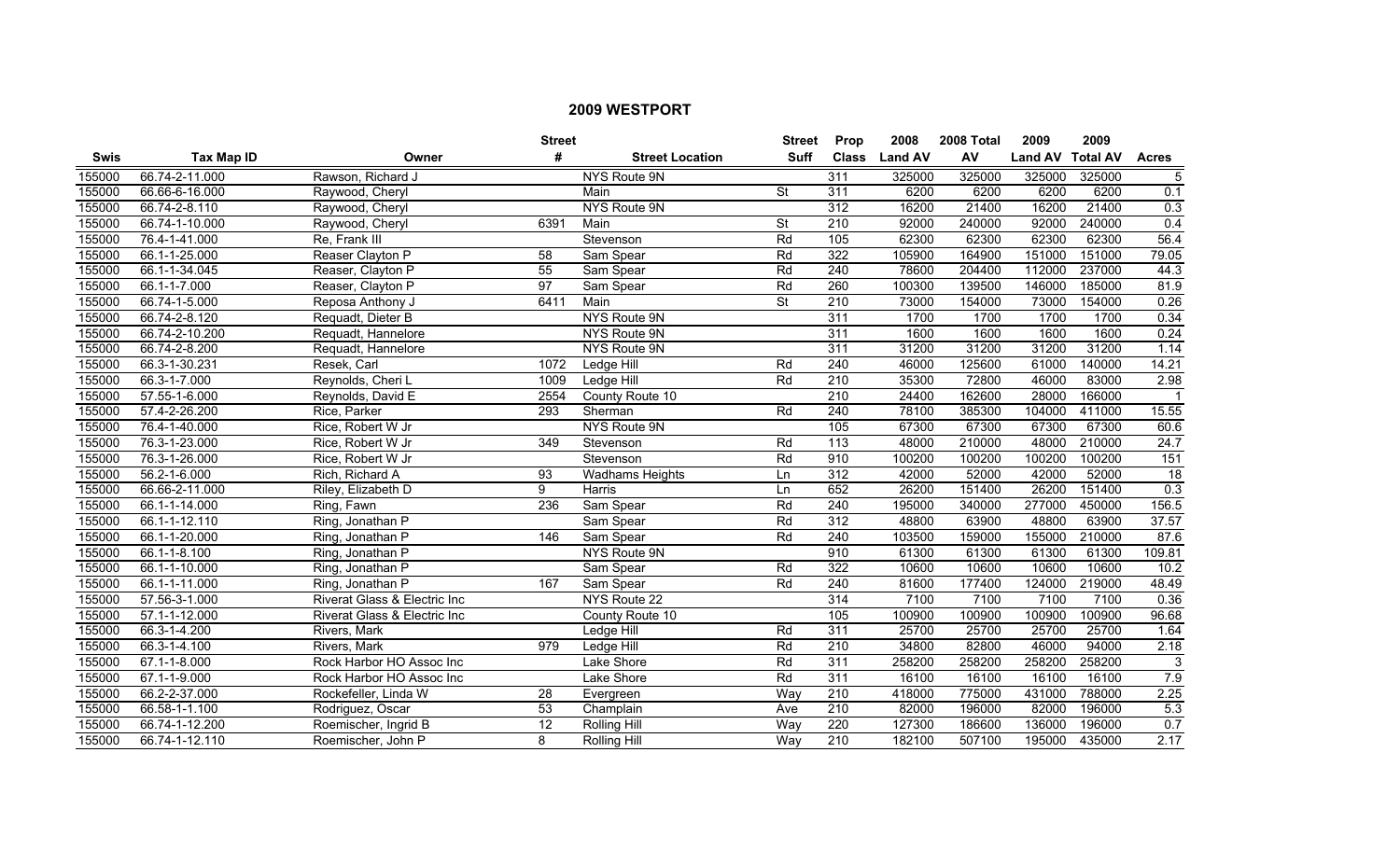|             |                        |                              | <b>Street</b>    |                        | <b>Street</b>            | <b>Prop</b>      | 2008           | 2008 Total | 2009           | 2009            |                    |
|-------------|------------------------|------------------------------|------------------|------------------------|--------------------------|------------------|----------------|------------|----------------|-----------------|--------------------|
| <b>Swis</b> | <b>Tax Map ID</b>      | Owner                        | #                | <b>Street Location</b> | <b>Suff</b>              | <b>Class</b>     | <b>Land AV</b> | AV         | <b>Land AV</b> | <b>Total AV</b> | <b>Acres</b>       |
| 155000      | 66.2-1-26.037          | Rogan, John C                | 31               | Homeport               | Way                      | $\overline{210}$ | 39000          | 149200     | 51000          | 161000          | 3.1                |
| 155000      | 66.2-2-38.000          | Rolleston, Bruce             | $\overline{7}$   | Evergreen              | Way                      | 260              | 34700          | 101600     | 45000          | 111000          | 1.2                |
| 155000      | 66.57-3-9.010          | Rooney, Joseph F Jr          |                  | <b>Harbour View</b>    | Ter                      | 311              | 13700          | 13700      | 13700          | 13700           | 0.3                |
| 155000      | 66.2-2-32.000          | Rose, Naomi                  | 20               | Evergreen              | Way                      | 210              | 312400         | 427100     | 345000         | 460000          | 1.25               |
| 155000      | 87.1-1-14.000          | Rosenquist, Archie           | $\overline{7}$   | McConley               | Ln                       | 210              | 43300          | 194700     | 57000          | 208000          | 4.72               |
| 155000      | 57.4-2-25.000          | Rosenthal, Ralph             |                  | Sherman                | Rd                       | 321              | 40500          | 40500      | 40500          | 40500           | 38                 |
| 155000      | 66.57-2-6.000          | Rosinski, Stephen T          | 24               | Sisco                  | <b>St</b>                | 210              | 60200          | 123500     | 60200          | 123500          | 0.8                |
| 155000      | 57.56-1-9.000          | Rossi, Paul A                | 791              | NYS Route 22           |                          | $\overline{210}$ | 16000          | 71100      | 18000          | 73000           | 0.39               |
| 155000      | 57.2-1-3.110           | Rothleder, Norman            |                  | Morrison               | Rd                       | 321              | 68800          | 68800      | 68800          | 68800           | 48.86              |
| 155000      | 57.55-1-17.000         | Rowe, Robert                 | 780              | NYS Route 22           |                          | 210              | 16000          | 107000     | 18000          | 40000           | 0.5                |
| 155000      | 65.2-1-1.112           | Rubendunst, Kurt             |                  | NYS Route 9N           |                          | 314              | 1100           | 1100       | 1100           | 1100            | 6                  |
| 155000      | 66.3-1-2.200           | Ruger, Charles               | 883              | Ledge Hill             | Rd                       | 270              | 23100          | 54900      | 28500          | 60000           | 0.51               |
| 155000      | 66.1-1-12.120          | Russell, Charles             | $\overline{312}$ | Sam Spear              | Rd                       | 240              | 75000          | 257100     | 113000         | 295000          | 33.31              |
| 155000      | 66.3-1-14.000          | Russell, Craig               | 1179             | Ledge Hill             | Rd                       | 240              | 105800         | 396900     | 164000         | 455000          | 62                 |
| 155000      | 66.56-1-35.040         | Russell, Craig               | 6765             | Main                   | $\overline{\mathsf{St}}$ | $\overline{210}$ | 81700          | 117600     | 81700          | 117600          | 5.3                |
| 155000      | 66.56-1-14.000         | Russell, Craig B             | 6700             | Main                   | <b>St</b>                | 472              | 25800          | 130000     | 25800          | 130000          | 0.73               |
| 155000      | 66.1-1-35.000          | Russell, Craig H             |                  | <b>NYS Route 9N</b>    |                          | 322              | 36100          | 36100      | 36100          | 36100           | 18.4               |
| 155000      | 66.56-1-34.000         | Russell, Craig H             |                  | Main                   | <b>St</b>                | 311              | 7900           | 7900       | 7900           | 7900            | 9.6                |
| 155000      | 66.74-1-9.000          | Russo, Richard               | 6395             | Main                   | $\overline{\mathsf{St}}$ | 210              | 92000          | 206000     | 92000          | 206000          | 0.4                |
| 155000      | 66.57-2-19.000         | Rutz, William C              | 74               | Sisco                  | $\overline{\mathsf{St}}$ | 210              | 29900          | 85300      | 29900          | 85300           | 0.4                |
| 155000      | 76.4-1-30.000          | Ryan, James F                | 44               | Ryan                   | Way                      | 260              | 224700         | 287600     | 231000         | 302000          | 0.8                |
| 155000      | 66.58-2-14.000         | Ryan, James F                | 6512             | Main                   | St                       | 210              | 21900          | 124600     | 21900          | 124600          | 0.3                |
| 155000      | 66.58-2-15.000         | Ryan, James F                |                  | Main                   | $\overline{\mathsf{St}}$ | $\overline{210}$ | 7300           | 12100      | 7300           | 12100           | 0.1                |
| 155000      | 76.4-1-32.000          | Ryan, John A                 | $\overline{36}$  | Ryan                   | Way                      | 260              | 185400         | 260400     | 185000         | 250000          | 0.81               |
| 155000      | 66.66-6-29.100         | <b>SAL LLC</b>               | 6476             | Main                   | $\overline{\mathsf{St}}$ | 422              | 24100          | 95000      | 24100          | 95000           | 0.07               |
| 155000      | 57.2-2-5.200           | Samul, Charles               | 224              | Merriam Forge          | Rd                       | 280              | 45300          | 116400     | 60000          | 131000          | $\overline{11.42}$ |
| 155000      | 66.74-2-2.000          | Sandwick, Roger K            | 8                | Old Arsenal            | Rd                       | $\overline{210}$ | 81000          | 246000     | 81000          | 246000          | $\mathbf{1}$       |
| 155000      | 76.2-1-55.113          | Satloff, Susan               | 268              | Dudley                 | Rd                       | 210              | 33000          | 235000     | 44000          | 246000          | 4.14               |
| 155000      | 66.74-1-4.000          | Sauer, Gregory T             | 6415             | Main                   | $\overline{\mathsf{St}}$ | 210              | 69200          | 146900     | 69200          | 146900          | 0.32               |
| 155000      | $57.1 - 1 - 1.000$     | Saulsgiver, Mark             |                  | Eggleston              | Ln                       | 322              | 19100          | 19100      | 19100          | 19100           | 22.6               |
| 155000      | 76.4-1-20.000          | Savel, Herbert               |                  | <b>NYS Route 9N</b>    |                          | 311              | 416400         | 416400     | 300000         | 300000          | 5.3                |
| 155000      | 76.4-1-19.000          | Savel, Herbert               | 5812             | NYS Route 9N           |                          | 210              | 172800         | 290800     | 170000         | 290000          | 0.6                |
| 155000      | 650.-9999-705.820/1881 | <b>SAVVIS Communications</b> |                  | <b>Outside Plant</b>   |                          | 836              | $\mathbf 0$    | 17240      | $\mathbf 0$    | 17042           | 0.01               |
| 155000      | 65.2-1-11.100          | Schaad, Albert F             |                  | NYS Route 9N           |                          | 912              | 32500          | 32500      | 32500          | 32500           | 40.1               |
| 155000      | 65.2-1-4.000           | Schaad, Albert F             |                  | NYS Route 9N           |                          | 912              | 39400          | 39400      | 39400          | 39400           | 49.2               |
| 155000      | 66.74-1-13.000         | Schaad, Albert F             | 6375             | Main                   | <b>St</b>                | 210              | 104500         | 169800     | 105000         | 170000          | 0.6                |
| 155000      | 66.66-5-7.000          | Schira Cynthia J             | 6421             | Main                   | $\overline{\mathsf{St}}$ | 220              | 113000         | 258000     | 121000         | 266000          | 0.56               |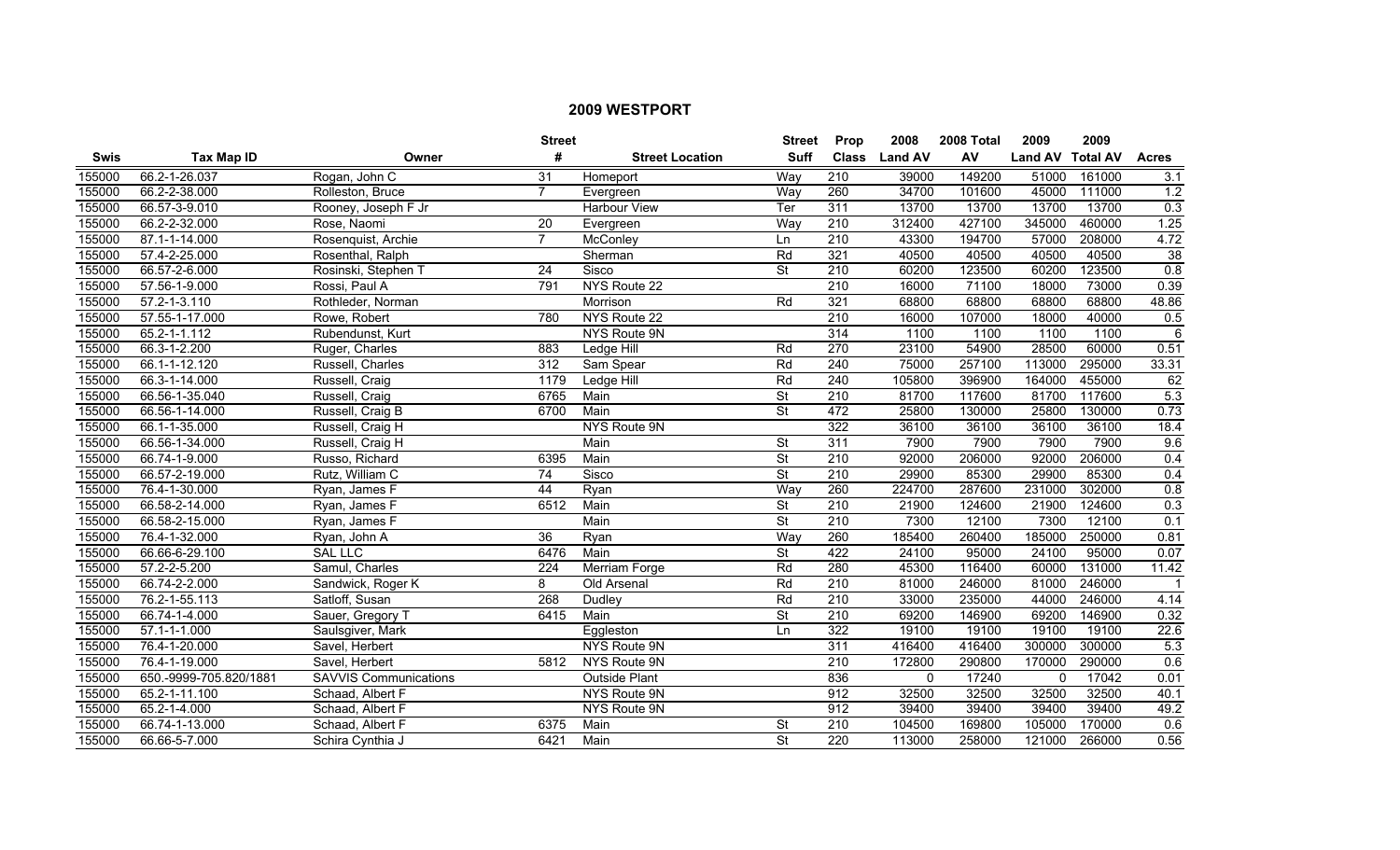|             |                   |                        | <b>Street</b>    |                        | <b>Street</b>            | <b>Prop</b>      | 2008           | 2008 Total | 2009             | 2009    |                   |
|-------------|-------------------|------------------------|------------------|------------------------|--------------------------|------------------|----------------|------------|------------------|---------|-------------------|
| <b>Swis</b> | <b>Tax Map ID</b> | Owner                  | #                | <b>Street Location</b> | <b>Suff</b>              | <b>Class</b>     | <b>Land AV</b> | AV         | Land AV Total AV |         | <b>Acres</b>      |
| 155000      | 66.50-2-1.000     | Schmidt, David E       | 5                | Lake Shore             | Rd                       | $\overline{210}$ | 24000          | 105400     | 28200            | 109000  | 0.4               |
| 155000      | 57.4-2-15.200     | Schmidt, Lois B        | 333              | Halds                  | Rd                       | 260              | 63500          | 175300     | 84000            | 195000  | 24.9              |
| 155000      | 66.66-2-15.000    | Schoonover, Jean W     | 3                | Orchard                | Ter                      | 210              | 72000          | 264000     | 72000            | 264000  | 0.5               |
| 155000      | 66.83-1-2.000     | Schrauf, Bradley J     | 6295             | Main                   | $\overline{\mathsf{St}}$ | 210              | 157300         | 246000     | 168000           | 257000  |                   |
| 155000      | 66.2-2-26.000     | Schreiber, Roger T     | 142              | Lake Shore             | Rd                       | 210              | 35700          | 125600     | 47000            | 136000  | 1.5               |
| 155000      | 57.3-1-32.000     | Schrodt, Frederick     | 661              | NYS Route 22           |                          | 210              | 36000          | 123000     | 83000            | 206000  | 3                 |
| 155000      | 76.3-1-19.000     | Schuler, Richard W     | 431              | Stevenson              | Rd                       | 240              | 51000          | 226000     | 67000            | 242000  | 10.73             |
| 155000      | 57.3-1-16.002     | Schwoebel, Jeffery     | 734              | NYS Route 22           |                          | 210              | 31200          | 94600      | 41000            | 104000  | 0.89              |
| 155000      | 76.4-1-22.112     | Sears, Douglas C Jr    |                  | NYS Route 9N           |                          | 314              | 8800           | 8800       | 8800             | 8800    | 3.86              |
| 155000      | 76.4-1-21.000     | Sears, Douglas C Jr    | 5803             | NYS Route 9N           |                          | 210              | 36500          | 118100     | 48000            | 129000  | 2.33              |
| 155000      | 66.66-4-2.000     | Sears, William A       | 1228             | Stevenson              | Rd                       | $\overline{210}$ | 107000         | 296000     | 114000           | 303000  | 0.5               |
| 155000      | 76.4-1-25.000     | Seguin, Kathleen B     | 49               | Loch Hame              | Way                      | $\overline{210}$ | 369800         | 389600     | 370000           | 414000  | 0.95              |
| 155000      | 56.2-1-3.000      | Selikowitz, Stuart     | $\overline{145}$ | <b>Wadhams Heights</b> | Ln                       | 321              | 8100           | 8100       | 8100             | 8100    | $\overline{3.9}$  |
| 155000      | 76.2-1-38.110     | Shapiro, Joel          | 127              | Barber                 | Ln                       | 280              | 656000         | 1075000    | 841000           | 1260000 | 18.65             |
| 155000      | 57.4-2-24.000     | Shappy, Leonard E      | 246              | Sherman                | Rd                       | 270              | 22700          | 39000      | 33300            | 49000   | 1.1               |
| 155000      | 57.3-1-1.113      | Sheehan, Fulton J      | 1166             | County Route 8         |                          | 210              | 42000          | 126000     | 55000            | 139000  | 6.4               |
| 155000      | 57.4-2-11.001     | Sherman, Anna S        | 415              | Sherman                | Rd                       | 240              | 46200          | 160200     | 61000            | 175000  | 10.25             |
| 155000      | 57.4-2-26.120     | Sherman, Christopher R |                  | Sherman                | Rd                       | 314              | 30200          | 30200      | 30200            | 30200   | 2.29              |
| 155000      | 57.4-2-16.000     | Sherman, Gordon        |                  | Halds                  | Rd                       | 321              | 71000          | 71000      | 71000            | 71000   | 75                |
| 155000      | 57.4-2-21.000     | Sherman, Gordon L      |                  | Sherman                | Rd                       | 105              | 67300          | 67300      | 67300            | 67300   | 87.8              |
| 155000      | 57.4-2-20.000     | Sherman, Gordon L      | 322              | Sherman                | Rd                       | 120              | 142900         | 223200     | 142900           | 223200  | $\frac{145}{145}$ |
| 155000      | 66.2-2-2.000      | Sherman, Gordon L      |                  | Lake Shore             | Rd                       | 910              | 48500          | 48500      | 48500            | 48500   | 88.4              |
| 155000      | 57.4-2-19.000     | Sherman, Gordon L      |                  | Halds                  | Rd                       | 910              | 31800          | 31800      | 31800            | 31800   | 37.7              |
| 155000      | 57.4-2-18.000     | Sherman, Gordon L      | 250              | Halds                  | Rd                       | 270              | 47300          | 50700      | 62000            | 65000   | 20.01             |
| 155000      | 76.1-1-15.100     | Sherman, Harry         | 1480             | <b>Mountain Spring</b> | Rd                       | $\overline{240}$ | 51500          | 137000     | 68000            | 153000  | 23.4              |
| 155000      | 57.3-1-23.000     | Sherman, Jerrold A     |                  | NYS Route 22           |                          | 105              | 60600          | 60600      | 60600            | 60600   | 52.69             |
| 155000      | 57.3-1-26.000     | Sherman, Jerrold A     | 530              | NYS Route 22           |                          | 280              | 81300          | 217900     | 112000           | 248000  | 56.5              |
| 155000      | 57.4-1-3.000      | Sherman, Nancy A       |                  | Decker                 | Rd                       | 105              | 1900           | 1900       | 1900             | 1900    | 1.4               |
| 155000      | 57.4-1-4.000      | Sherman, Nancy A       | 200              | Decker                 | Rd                       | 210              | 34200          | 76100      | 45000            | 86000   | $\overline{2}$    |
| 155000      | 57.4-1-6.100      | Sherman, Nancy A       |                  | Decker                 | Rd                       | 105              | 5700           | 5700       | 5700             | 5700    | 3.92              |
| 155000      | 66.2-1-3.200      | Sherman, Nathaniel     | 53               | Sherman                | Rd                       | 240              | 45400          | 100400     | 60000            | 115000  | 11.43             |
| 155000      | 57.4-2-26.110     | Sherman, Richard M     | 327              | Sherman                | Rd                       | 240              | 135000         | 309000     | 223000           | 397000  | 105.36            |
| 155000      | 66.2-1-1.000      | Sherman, Richard M     |                  | Sherman                | Rd                       | 105              | 6900           | 6900       | 6900             | 6900    | 4.9               |
| 155000      | 66.58-1-6.000     | Sherman, Samuel M      | 31               | Champlain              | Ave                      | 220              | 43000          | 271000     | 43000            | 308000  | 0.58              |
| 155000      | 66.65-2-6.000     | Sherman, Susan C       | 39               | Front                  | $\overline{\mathsf{St}}$ | 210              | 60000          | 198900     | 72000            | 211000  | 0.7               |
| 155000      | 66.3-1-28.000     | Sherman, Timothy       | 25               | Hammond Brook          | Way                      | 240              | 41000          | 185000     | 54000            | 198000  | 23.2              |
| 155000      | 66.1-1-30.000     | Sherman, Tracy A       | 6800             | Main                   | $\overline{\mathsf{St}}$ | $\overline{240}$ | 47800          | 104300     | 68000            | 124000  | 17.5              |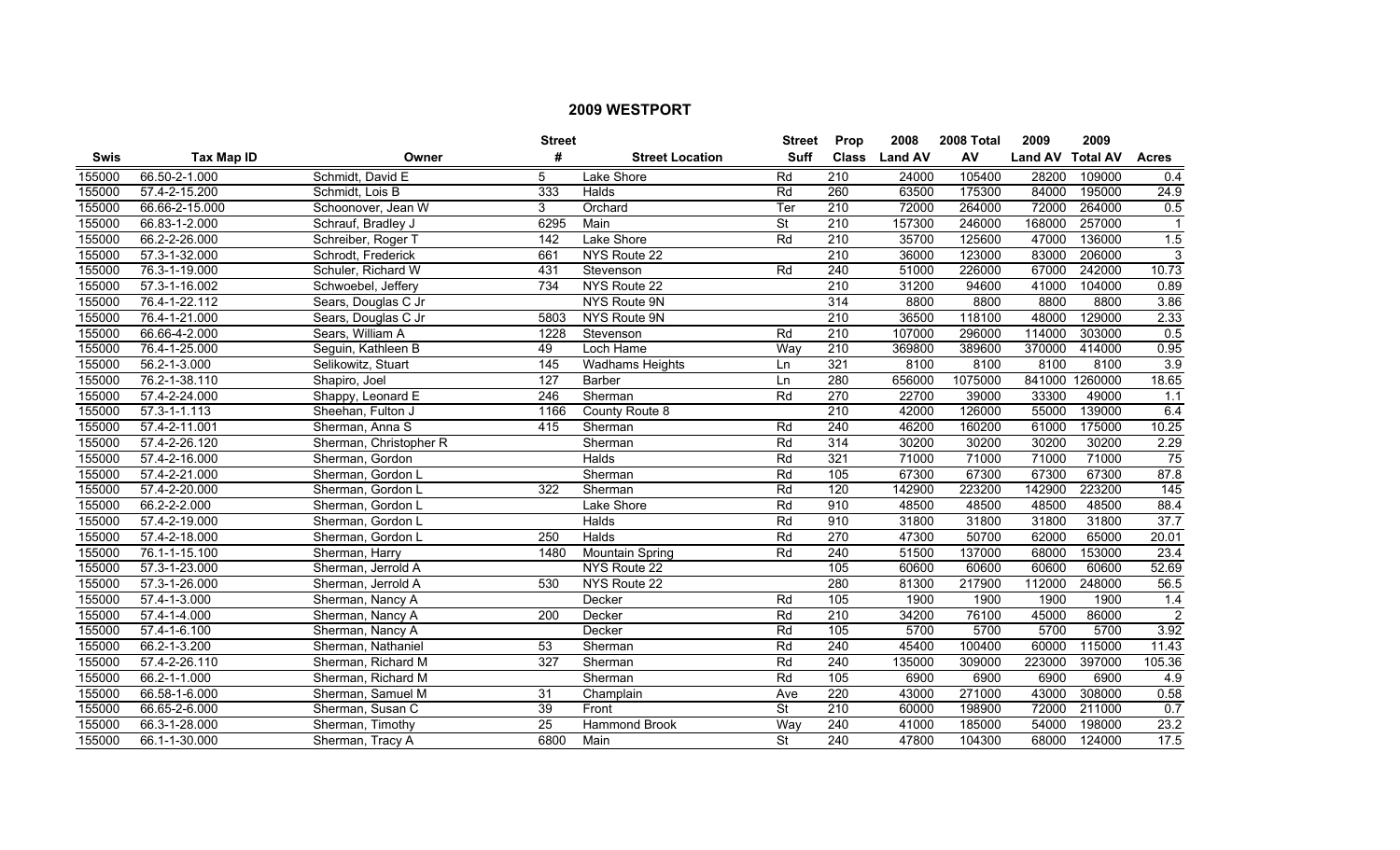|        |                    |                          | <b>Street</b>   |                        | <b>Street</b>            | <b>Prop</b>      | 2008           | 2008 Total | 2009             | 2009   |                  |
|--------|--------------------|--------------------------|-----------------|------------------------|--------------------------|------------------|----------------|------------|------------------|--------|------------------|
| Swis   | <b>Tax Map ID</b>  | Owner                    | #               | <b>Street Location</b> | <b>Suff</b>              | <b>Class</b>     | <b>Land AV</b> | AV         | Land AV Total AV |        | <b>Acres</b>     |
| 155000 | 56.4-1-7.000       | Shnider, Steven          |                 | Youngs                 | Rd                       | 322              | 43400          | 43400      | 43400            | 43400  | 57.5             |
| 155000 | 66.65-1-13.000     | Simpson, Charles         | 18              | Eagle                  | Ln                       | 210              | 22100          | 104000     | 22100            | 104000 | 0.3              |
| 155000 | $57.3 - 1 - 1.111$ | Sloan, Markia A          | 70              | <b>Wadhams Heights</b> | Ln                       | 270              | 53000          | 54000      | 65000            | 66000  | 48.85            |
| 155000 | 76.2-1-14.200      | Smith-McMahon, Deborah L | 444             | Dudley                 | Rd                       | 210              | 35200          | 93000      | 46000            | 103000 | 2.09             |
| 155000 | 66.66-1-1.200      | Smith, Carol             | 29              | Front                  | $\overline{\mathsf{St}}$ | 210              | 72900          | 155700     | 73000            | 156000 | 0.25             |
| 155000 | 66.3-1-18.000      | Smith, Edward E          | 1223            | <b>Ledge Hill</b>      | Rd                       | 210              | 35300          | 93000      | 46000            | 103000 | 2.2              |
| 155000 | 66.57-2-44.000     | Smith, Phyllis           | 6574            | Main                   | <b>St</b>                | 210              | 21000          | 37200      | 21000            | 37200  | 0.42             |
| 155000 | 66.3-1-30.120      | Smith, Robert            |                 | Ledge Hill             | Rd                       | 311              | 3100           | 3100       | 3100             | 3100   | 9                |
| 155000 | 66.3-1-10.000      | Smith, Robert C          | 1110            | Ledge Hill             | Rd                       | 210              | 32500          | 58000      | 43000            | 68000  | 1.1              |
| 155000 | 66.3-1-11.000      | Smith, Robert C          |                 | Ledge Hill             | Rd                       | $\overline{311}$ | 2400           | 2400       | 2400             | 2400   | $\mathbf{1}$     |
| 155000 | 87.7-1-14.000      | Smith, Roger W           | 134             | <b>Presbury Point</b>  | Way                      | $\overline{210}$ | 335000         | 418900     | 402000           | 482000 | $\mathbf{1}$     |
| 155000 | 66.57-1-8.000      | Sontheimer, Aran         | 101             | Sisco                  | $\overline{\mathsf{St}}$ | 210              | 30000          | 76800      | 30000            | 76800  | 0.4              |
| 155000 | 57.3-1-30.000      | Souris, Minas A          | 568             | NYS Route 22           |                          | 240              | 94400          | 280400     | 136000           | 322000 | $\overline{72}$  |
| 155000 | 66.66-5-1.000      | Spadafora, Raymond       | $\overline{14}$ | Liberty                | St                       | $\overline{210}$ | 90000          | 280000     | 90000            | 280000 | 0.93             |
| 155000 | 56.4-1-2.300       | Spear, Cori A            |                 | County Route 8         |                          | 105              | 13600          | 13600      | 13600            | 13600  | 18.95            |
| 155000 | 56.4-1-2.200       | Spear, Cori A            |                 | County Route 8         |                          | 322              | 18600          | 18600      | 18600            | 18600  | $\overline{20}$  |
| 155000 | 56.4-1-2.110       | Spear, Cori A            | 1049            | County Route 8         |                          | 240              | 115000         | 212000     | 169000           | 266000 | 74.16            |
| 155000 | 66.65-1-8.000      | Spelman, Mea L           | 4               | Eagle                  | Ln                       | 210              | 26700          | 132000     | 26700            | 132000 | 0.36             |
| 155000 | 66.2-1-20.000      | Spitler, Paul A          |                 | NYS Route 22           |                          | 311              | 31800          | 31800      | 31800            | 31800  | 4.7              |
| 155000 | 66.2-1-21.000      | Spitler, Paul A          | 144             | Champlain              | Ave                      | $\overline{210}$ | 35900          | 140000     | 47000            | 151000 | 1.11             |
| 155000 | 66.57-4-10.000     | Spooner, Charlotte       |                 | Main                   | <b>St</b>                | $\overline{311}$ | 14600          | 14600      | 14600            | 14600  | 0.3              |
| 155000 | 66.57-4-2.000      | Spooner, Howard C        |                 | Main                   | $\overline{\mathsf{St}}$ | 311              | 14000          | 14000      | 14000            | 14000  | $\overline{0.3}$ |
| 155000 | 66.57-4-1.000      | Spooner, Howard C        | 6653            | Main                   | $\overline{\mathsf{St}}$ | $\overline{210}$ | 22300          | 84700      | 22300            | 84700  | 0.3              |
| 155000 | 66.56-1-24.000     | Spooner, Paul C          | 6685            | Main                   | $\overline{\mathsf{St}}$ | 433              | 22600          | 107800     | 22600            | 107800 | 0.8              |
| 155000 | 65.2-1-24.000      | Spooner, Shaun G         | 169             | Fitzgerald             | Rd                       | 240              | 54100          | 88800      | 72000            | 106000 | 31.1             |
| 155000 | 87.2-1-8.093       | Sprague, John B          | 5365            | NYS Route 9N           |                          | 260              | 29900          | 58000      | 39400            | 67000  | 0.9              |
| 155000 | 76.4-1-18.100      | Sprunger, Jean-Charles   | 5841            | NYS Route 9N           |                          | $\overline{210}$ | 53000          | 237000     | 70000            | 254000 | 7.08             |
| 155000 | 66.57-2-54.000     | St Phillips RC Church    | 6602            | Main                   | St                       | 620              | 20400          | 115600     | 20400            | 115600 | 0.6              |
| 155000 | 66.65-1-6.000      | St Phillips RC Church    | 6599            | Main                   | $\overline{\mathsf{St}}$ | 620              | 49000          | 388000     | 49000            | 388000 | 5.6              |
| 155000 | 58.1-1-8.000       | Staats, Francis L III    | 1236            | Lake Shore             | Rd                       | 210              | 36900          | 117500     | 48000            | 128000 | 2.6              |
| 155000 | 66.2-2-23.000      | Starbuck, James          | 66              | Lake Shore             | Rd                       | 210              | 35200          | 130400     | 46000            | 141000 | $\mathbf{1}$     |
| 155000 | 66.2-2-22.111      | Starbuck, James H        | 59              | <b>Furnace Point</b>   | Ln                       | 240              | 430000         | 467000     | 484000           | 521000 | 50.5             |
| 155000 | 76.4-2-1.000       | State Of New York        |                 | Dudley                 | Rd                       | 961              | 269100         | 269100     | 269100           | 269100 | 0.8              |
| 155000 | 57.2-1-2.200       | Stephens, Clay G IV      | 1016            | NYS Route 22           |                          | 240              | 52000          | 273000     | 69000            | 290000 | 16.53            |
| 155000 | 57.4-1-1.400       | Stephens, Paul A         | 152             | Morrison               | Rd                       | $\overline{240}$ | 40000          | 281000     | 59000            | 300000 | 13.08            |
| 155000 | 76.2-1-29.100      | Stephens, Simone S       |                 | <b>Barksdale</b>       | Rd                       | $\overline{311}$ | 31200          | 31200      | 31200            | 31200  | 4.3              |
| 155000 | 76.2-1-28.000      | Stephens, Simone S       | 88              | Barksdale              | Rd                       | $\overline{210}$ | 417000         | 633000     | 439000           | 655000 | 2.4              |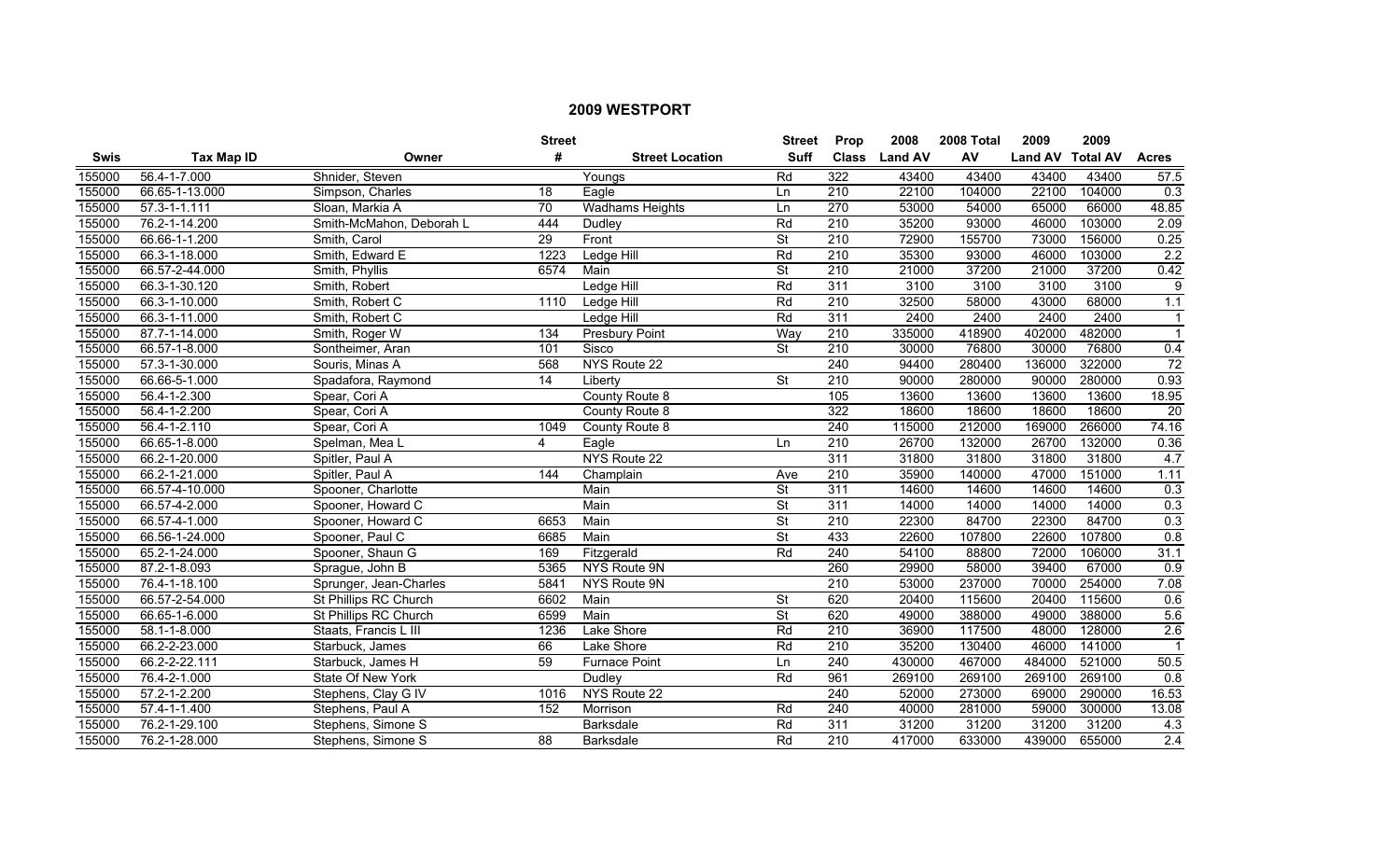|        |                        |                                 | <b>Street</b> |                        | <b>Street</b>            | <b>Prop</b>      | 2008           | 2008 Total | 2009             | 2009   |                |
|--------|------------------------|---------------------------------|---------------|------------------------|--------------------------|------------------|----------------|------------|------------------|--------|----------------|
| Swis   | <b>Tax Map ID</b>      | Owner                           | #             | <b>Street Location</b> | Suff                     | <b>Class</b>     | <b>Land AV</b> | AV         | Land AV Total AV |        | <b>Acres</b>   |
| 155000 | 57.4-2-31.000          | Stevens, Glenn                  | 179           | Morrison               | Rd                       | $\overline{210}$ | 42100          | 92500      | 55000            | 105000 | 7.6            |
| 155000 | 58.3-2-3.000           | Stevens, Kelly                  | 192           | Angier Hill            | Rd                       | 210              |                |            | 47000            | 115000 | $\overline{1}$ |
| 155000 | 57.56-4-6.000          | Stevenson, Richard              | 800           | NYS Route 22           |                          | 210              | 16100          | 85300      | 18000            | 87000  | 0.4            |
| 155000 | 66.1-1-3.000           | Stiles, Katherine               |               | NYS Route 9N           |                          | 311              | 1100           | 1100       | 1100             | 1100   | 0.44           |
| 155000 | 66.1-1-4.000           | Stiles, Katherine               | 7078          | NYS Route 9N           |                          | 240              | 115400         | 244500     | 174000           | 303000 | 97.3           |
| 155000 | 76.4-1-4.000           | Stoddard, Robin F               | 163           | Napper                 | Rd                       | 240              | 43300          | 110200     | 57000            | 123000 | 11.88          |
| 155000 | 87.2-1-6.000           | Stokes, Jacquelyn C             | 72            | Stevenson              | Rd                       | 240              | 85200          | 192300     | 131000           | 238000 | 49             |
| 155000 | 76.2-1-15.000          | Storey, John M                  | 430           | Dudley                 | Rd                       | $\overline{240}$ | 55400          | 360600     | 73000            | 378000 | 10.12          |
| 155000 | 87.1-1-7.000           | Styles, Gaynor                  |               | McConley               | <b>Ln</b>                | 910              | 66700          | 66700      | 66700            | 66700  | 80.5           |
| 155000 | 57.3-1-31.000          | Suburban NY Prop Acquis LLC     | 591           | NYS Route 22           |                          | 441              | 34000          | 129300     | 34000            | 129300 | 1.1            |
| 155000 | 66.57-2-35.001         | Sudduth, Benjamin C             | 6608          | Main                   | <b>St</b>                | 210              | 22200          | 88800      | 22200            | 88800  | 0.3            |
| 155000 | 56.4-1-5.000           | Taber, Patricia                 |               | Youngs                 | Rd                       | 322              | 5600           | 5600       | 5600             | 5600   | 10             |
| 155000 | 66.1-1-2.100           | Taber, Walter T                 | 7104          | NYS Route 9N           |                          | 240              | 74000          | 239000     | 98000            | 263000 | 67.8           |
| 155000 | 66.58-2-4.110          | Taliaferro, Edward H            | 15            | Fire Fly               | Ln                       | $\overline{210}$ | 219300         | 394900     | 248000           | 424000 | 0.63           |
| 155000 | 66.74-2-4.000          | Tanneberger, Agnes K            | 6406          | Main                   | $\overline{\mathsf{St}}$ | 210              | 110000         | 188000     | 118000           | 200000 | 0.56           |
| 155000 | 66.74-1-14.000         | Tanneberger, Agnes K            | 6363          | Main                   | $\overline{\mathsf{St}}$ | 220              | 45000          | 398000     | 50000            | 405000 | 2.5            |
| 155000 | 76.4-1-28.000          | Tanneberger, Agnes K            | 32            | Loch Hame              | Way                      | 260              | 108000         | 148200     | 130000           | 170000 | 0.8            |
| 155000 | 66.3-1-9.112           | Tanneberger, Robert             |               | Ledge Hill             | Rd                       | 311              | 24100          | 24100      | 24100            | 24100  | 10.01          |
| 155000 | 76.2-1-55.112          | Taussig, William                | 47            | Frisbie                | Way                      | 210              | 45000          | 294000     | 59000            | 308000 | 4.2            |
| 155000 | 56.2-1-4.000           | Taylor, Bruce B                 | 123           | <b>Wadhams Heights</b> | Ln                       | 240              | 51000          | 184000     | 67000            | 190000 | 15.7           |
| 155000 | 66.57-2-14.000         | Taylor, Kathleen                | 60            | Sisco                  | $\overline{\mathsf{St}}$ | 210              | 22200          | 90600      | 22200            | 90600  | 0.3            |
| 155000 | 66.57-2-15.000         | Taylor, Kathleen                |               | Sisco                  | $\overline{\mathsf{St}}$ | 311              | 17700          | 17700      | 17700            | 17700  | 0.8            |
| 155000 | 57.1-1-5.200           | Taylor, Theodore                | 187           | Eggleston              | Ln                       | 240              | 107000         | 280000     | 143000           | 316000 | 84.92          |
| 155000 | 57.3-1-40.220          | Taylor, Theodore                |               | Youngs                 | Rd                       | 314              | 23000          | 23000      | 23000            | 23000  | 8.57           |
| 155000 | 57.3-1-40.100          | Taylor, Theodore W              | 157           | Youngs                 | Rd                       | 240              | 82400          | 157300     | 110000           | 184000 | 77.9           |
| 155000 | 66.56-1-7.000          | Tefoe, George J                 | 6740          | Main                   | $\overline{\mathsf{St}}$ | $\overline{210}$ | 37500          | 90600      | 37500            | 90600  | 0.5            |
| 155000 | 66.56-1-2.000          | Tefoe, John E                   | 6790          | Main                   | <b>St</b>                | $\overline{210}$ | 37200          | 114300     | 37200            | 114300 | 0.5            |
| 155000 | 650.-9999-701.800/1881 | <b>Telus Communications Inc</b> |               | 888888 Outside Plant   |                          | 831              | 0              | 26404      | $\mathbf{0}$     | 21568  | 0.01           |
| 155000 | 57.2-1-1.210           | Thall, Robert                   |               | NYS Route 22           |                          | 120              | 33400          | 33400      | 33400            | 33400  | 25.99          |
| 155000 | $57.2 - 1 - 2.110$     | Thall, Robert                   | 1080          | NYS Route 22           |                          | 105              | 116100         | 131200     | 116100           | 131200 | 80.4           |
| 155000 | 57.2-1-1.230           | Thall, Robert                   |               | NYS Route 22           |                          | 322              | 9800           | 9800       | 9800             | 9800   | 10.36          |
| 155000 | $57.2 - 1 - 1.240$     | Thall, Robert                   |               | NYS Route 22           |                          | 120              | 43000          | 43000      | 43000            | 43000  | 34.86          |
| 155000 | 57.2-1-1.220           | Thall, Robert                   |               | NYS Route 22           |                          | 323              | 46200          | 46200      | 46200            | 46200  | 55.23          |
| 155000 | 57.2-1-2.120           | Thall, Robert                   |               | Merriam Forge          | Rd                       | 322              | 11400          | 11400      | 11400            | 11400  | 11.93          |
| 155000 | 87.1-1-8.000           | Thalmann, Frederick E Jr        |               | Stevenson              | Rd                       | 910              | 59500          | 59500      | 59500            | 59500  | 88.5           |
| 155000 | 87.1-1-9.000           | Thalmann, Frederick E Jr        | 187           | Stevenson              | Rd                       | 240              | 94400          | 422800     | 126000           | 454000 | 87.2           |
| 155000 | 76.2-1-23.000          | The Stables LLC                 | 111           | Barksdale              | Rd                       | 418              | 56800          | 381400     | 56800            | 381400 | 10.6           |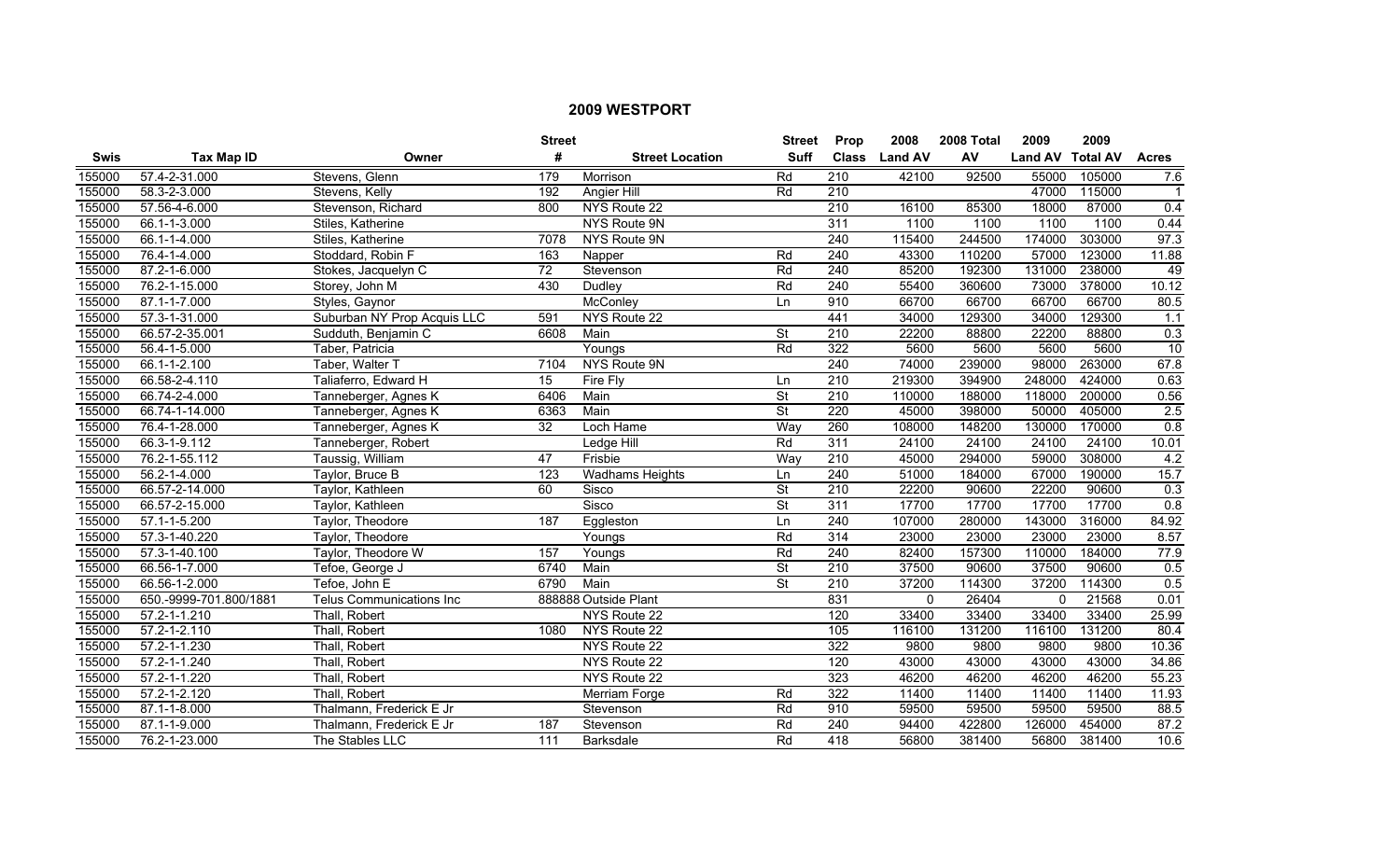|        |                    |                         | <b>Street</b>   |                        | <b>Street</b>            | Prop             | 2008           | 2008 Total | 2009             | 2009   |              |
|--------|--------------------|-------------------------|-----------------|------------------------|--------------------------|------------------|----------------|------------|------------------|--------|--------------|
| Swis   | Tax Map ID         | Owner                   | #               | <b>Street Location</b> | Suff                     | <b>Class</b>     | <b>Land AV</b> | AV         | Land AV Total AV |        | <b>Acres</b> |
| 155000 | 76.2-1-24.200      | The Stables LLC         | 116             | Barksdale              | Rd                       | 280              | 418200         | 459000     | 440000           | 481000 | 1.87         |
| 155000 | 76.2-1-21.100      | The Stables LLC         |                 | Barksdale              | Rd                       | 311              | 266400         | 266400     | 266400           | 266400 | 6.7          |
| 155000 | 66.58-2-4.300      | Thomas, Sally           |                 | Sisco                  | $\overline{\mathsf{St}}$ | 311              | 15400          | 15400      | 15400            | 15400  | 0.5          |
| 155000 | 66.58-2-4.200      | Thomas, Sally           | 21              | Fire Fly               | Ln                       | 210              | 140000         | 199000     | 218000           | 277000 | 0.5          |
| 155000 | 57.3-1-8.120       | Thompson, Robert S      | 1241            | County Route 8         |                          | 210              | 47300          | 237600     | 62000            | 252000 | 6.5          |
| 155000 | $57.3 - 1 - 8.110$ | Thompson, Robert S      | 1237            | County Route 8         |                          | 240              | 58800          | 59800      | 60900            | 61000  | 27.1         |
| 155000 | 66.57-2-33.002     | Tom, James Jr           | 9               | <b>Harbour View</b>    | Ter                      | 210              | 41000          | 139000     | 41000            | 139000 | 0.55         |
| 155000 | 66.50-1-1.000      | Tompkins Jennifer M     | 129             | Champlain              | Ave                      | 210              | 23500          | 97300      | 27700            | 101000 | 0.4          |
| 155000 | 66.66-2-24.000     | <b>Tompkins Trust</b>   | 32              | Harris                 | Ln                       | $\overline{210}$ | 101000         | 160000     | 108000           | 167000 | 0.5          |
| 155000 | 66.66-6-26.000     | Toomey, George L        | 65              | Old Arsenal            | Rd                       | 210              | 74000          | 240000     | 74000            | 240000 | 0.24         |
| 155000 | 75.4-2-7.000       | Town Of Moriah          |                 | <b>Mountain Spring</b> | Rd                       | 822              | 9100           | 51500      | 9100             | 51500  | 0.6          |
| 155000 | 66.3-1-34.000      | Town Of Westport        |                 | Ledge Hill             | Rd                       | 822              | 270400         | 270400     | 270400           | 270400 | 397.6        |
| 155000 | 66.3-1-35.000      | Town Of Westport        |                 | Ledge Hill             | Rd                       | 822              | 29900          | 29900      | 29900            | 29900  | 43.4         |
| 155000 | 66.56-1-28.000     | Town Of Westport        |                 | Main                   | $\overline{\mathsf{St}}$ | 311              | 13200          | 13200      | 13200            | 13200  | 0.05         |
| 155000 | 66.56-1-27.000     | Town Of Westport        |                 | Main                   | $\overline{\mathsf{St}}$ | 311              | 2400           | 2400       | 2400             | 2400   | 1.1          |
| 155000 | 66.56-1-26.002/1   | <b>Town Of Westport</b> |                 | Main                   | <b>St</b>                | 511              | $\Omega$       | 212000     | $\mathbf{0}$     | 212000 | 0.01         |
| 155000 | 66.3-1-33.000      | Town Of Westport        |                 | <b>Ledge Hill</b>      | Rd                       | 822              | 24600          | 24600      | 24600            | 24600  | 31.9         |
| 155000 | 66.2-1-30.120      | Town Of Westport        |                 | NYS Route 22           |                          | 652              | 10200          | 11500      | 10200            | 11500  | 3.5          |
| 155000 | 76.1-1-2.000       | Town Of Westport        |                 | <b>Mountain Spring</b> | Rd                       | 822              | 99800          | 99800      | 99800            | 99800  | 129.6        |
| 155000 | 76.1-1-8.000       | Town Of Westport        |                 | Mountain Spring        | Rd                       | 822              | 59200          | 59200      | 59200            | 59200  | 76.9         |
| 155000 | 66.58-2-9.000      | Town Of Westport        | 18              | Marks                  | Rd                       | 853              | 156200         | 242800     | 156200           | 242800 | 5.3          |
| 155000 | 76.2-1-69.000      | Town Of Westport        | 373             | Dudley                 | Rd                       | 681              | 3000           | 10300      | 3000             | 10300  | 0.06         |
| 155000 | 66.58-2-26.000     | Town Of Westport        | $\overline{22}$ | Champlain              | Ave                      | 652              | 11000          | 234100     | 11000            | 234100 | 0.2          |
| 155000 | 65.4-2-39.000      | Town Of Westport        |                 | Ledge Hill             | Rd                       | 652              | 9000           | 9000       | 9000             | 9000   | 11.8         |
| 155000 | 65.4-2-33.000      | Town Of Westport        |                 | Ledge Hill             | Rd                       | 822              | 38500          | 38500      | 38500            | 38500  | 50           |
| 155000 | 76.1-1-18.038      | Town Of Westport        |                 | Mountain Spring        | Rd                       | 822              | 62700          | 62700      | 62700            | 62700  | 81.3         |
| 155000 | 76.1-1-12.000      | Town Of Westport        | 1407            | Mountain Spring        | Rd                       | 822              | 18800          | 18800      | 18800            | 18800  | 24.3         |
| 155000 | 76.1-1-11.000      | Town Of Westport        |                 | Mountain Spring        | Rd                       | 822              | 5200           | 5200       | 5200             | 5200   | 6.8          |
| 155000 | 66.65-1-18.000     | Town Of Westport        |                 | Eagle                  | Ln                       | 311              | 12500          | 12500      | 12500            | 12500  | 0.3          |
| 155000 | 76.1-1-10.000      | Town Of Westport        |                 | Mountain Spring        | Rd                       | 822              | 53600          | 53600      | 53600            | 53600  | 69.7         |
| 155000 | 66.66-2-5.000      | Town Of Westport        |                 | Main                   | <b>St</b>                | 692              | 16600          | 16600      | 16600            | 16600  | 0.24         |
| 155000 | 65.2-1-42.000      | Town Of Westport        |                 | Ledge Hill             | Rd                       | 852              | 38000          | 44500      | 38000            | 44500  | 33.4         |
| 155000 | 76.1-1-9.000       | Town Of Westport        |                 | Mountain Spring        | Rd                       | 822              | 25400          | 25400      | 25400            | 25400  | 32.8         |
| 155000 | 76.1-1-13.000      | Town Of Westport        |                 | <b>Mountain Spring</b> | Rd                       | 910              | 80900          | 80900      | 80900            | 80900  | 123.3        |
| 155000 | 76.1-1-7.000       | Town Of Westport        |                 | <b>Mountain Spring</b> | Rd                       | 822              | 33300          | 33300      | 33300            | 33300  | 43.3         |
| 155000 | 76.1-1-1.000       | Town Of Westport        |                 | <b>Mountain Spring</b> | Rd                       | 822              | 261700         | 261700     | 261700           | 261700 | 340          |
| 155000 | 57.56-4-8.220      | Town of Westport        |                 | NYS Route 22           |                          | 591              | 21000          | 21000      | 21000            | 21000  | 2.35         |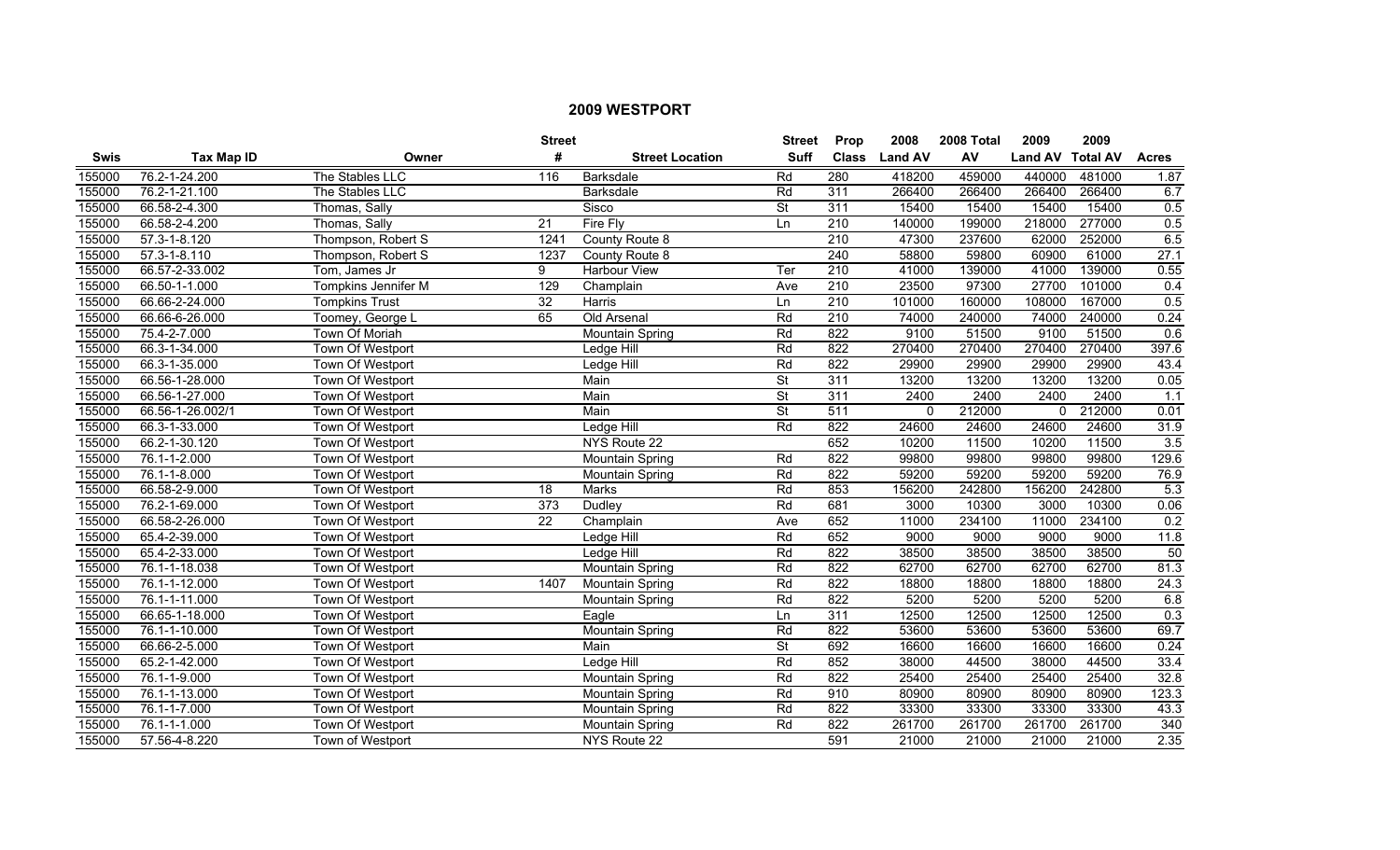|             |                   |                               | <b>Street</b>   |                        | <b>Street</b> | Prop             | 2008           | 2008 Total | 2009             | 2009    |                  |
|-------------|-------------------|-------------------------------|-----------------|------------------------|---------------|------------------|----------------|------------|------------------|---------|------------------|
| <b>Swis</b> | <b>Tax Map ID</b> | Owner                         | #               | <b>Street Location</b> | <b>Suff</b>   | <b>Class</b>     | <b>Land AV</b> | AV         | Land AV Total AV |         | <b>Acres</b>     |
| 155000      | 57.56-4-8.210     | Town Of Westport              | 834             | NYS Route 22           |               | 853              | 61000          | 72000      | 61000            | 72000   | 11.26            |
| 155000      | 66.2-3-4.000      | Town of Westport              | $\overline{73}$ | <b>Commercial Park</b> | Ln            | 330              | 26000          | 26000      | 26000            | 26000   | 1.5              |
| 155000      | 66.1-1-32.000     | Trainor, James                | 298             | Fitzgerald             | Rd            | 240              | 55300          | 110200     | 73000            | 127000  | 26.3             |
| 155000      | 65.2-1-21.000     | Trainor, James                |                 | NYS Route 9N           |               | 322              | 69200          | 69200      | 69200            | 69200   | $\overline{88}$  |
| 155000      | 66.83-3-2.200     | Treadwell, Alexander 1        | 61              | Maple                  | Way           | 210              | 450000         | 1130000    | 486000           | 1166000 | 3.3              |
| 155000      | 76.2-1-18.120     | Treadwell, Elisabeth K        |                 | Dudley                 | Rd            | 323              | 34400          | 34400      | 34400            | 34400   | 5.88             |
| 155000      | 66.83-1-4.000     | Treadwell, Thomas O           | 5               | <b>Stone House</b>     | Cir           | 210              | 191000         | 707000     | 204000           | 720000  | 2.4              |
| 155000      | 66.66-2-3.000     | Trienens, Thomas              | 6511            | Main                   | St            | 482              | 5400           | 122000     | 5400             | 122000  | 0.1              |
| 155000      | 57.4-2-3.000      | Trienens, Thomas              | 120             | Merriam Forge          | Rd            | 240              | 69000          | 209000     | 92000            | 232000  | 56.4             |
| 155000      | 57.4-2-1.000      | Trienens, Thomas              |                 | Merriam Forge          | Rd            | 314              | 12000          | 12000      | 12000            | 12000   | 14.2             |
| 155000      | 57.4-1-2.000      | Trienens, Thomas              |                 | Morrison               | Rd            | 322              | 54700          | 54700      | 54700            | 54700   | 47.1             |
| 155000      | 66.2-2-22.112     | Trienens, Thomas R            |                 | <b>Furnace Point</b>   | Ln            | 311              | 174000         | 174000     | 174000           | 174000  | 3                |
| 155000      | 66.56-1-21.210    | Trinceri, Joseph              | 6675            | Main                   | <b>St</b>     | $\overline{210}$ | 77000          | 190000     | 77000            | 190000  | 2.65             |
| 155000      | 87.2-2-12.000     | Tromblee, Gerald              |                 | Stevenson              | Rd            | 314              | 27700          | 27700      | 27700            | 27700   | 27.9             |
| 155000      | 87.1-1-10.000     | Tromblee, Gerald              |                 | Stevenson              | Rd            | $\overline{113}$ | 90000          | 103100     | 90000            | 103100  | 91.33            |
| 155000      | 87.2-1-7.200      | Tromblee, Gerald              |                 | Stevenson              | Rd            | 105              | 59000          | 59000      | 59000            | 59000   | 47.27            |
| 155000      | 76.4-1-1.000      | Tromblee, Gerald              |                 | Napper                 | Rd            | 120              | 23800          | 23800      | 23800            | 23800   | 18.5             |
| 155000      | 87.2-1-3.000      | Tromblee, Gerald              |                 | Stevenson              | Rd            | 105              | 87500          | 89100      | 87500            | 89100   | 69.4             |
| 155000      | 66.58-1-5.000     | Tromblee, Mark L              | 110             | Sisco                  | <b>St</b>     | 210              | 29600          | 119000     | 29600            | 119000  | 0.4              |
| 155000      | 57.56-1-2.000     | Trombly, Christopher          | 2543            | County Route 10        |               | $\overline{210}$ | 16600          | 62800      | 19000            | 65000   | 0.4              |
| 155000      | 65.2-1-28.000     | Trudeau, Arnold               | 133             | Fitzgerald             | Rd            | 270              | 33700          | 65300      | 44000            | 64000   | 2                |
| 155000      | 65.4-2-24.000     | Tryon, Ileana                 |                 | Ledge Hill             | Rd            | 322              | 36900          | 36900      | 36900            | 36900   | 32               |
| 155000      | 76.4-1-5.000      | Tryon, Thad                   | 173             | Napper                 | Rd            | $\overline{210}$ | 36100          | 91400      | 47000            | 102000  | 2.79             |
| 155000      | 76.1-1-19.120     | Turek, Charles J Jr           |                 | <b>Hammond Brook</b>   | Way           | 322              | 23100          | 23100      | 23100            | 23100   | 28.33            |
| 155000      | 76.1-1-38.000     | Turek, Charles J Jr           | $\overline{24}$ | Hammond Brook          | Way           | $\overline{210}$ |                |            | 51000            | 193000  | 1.8              |
| 155000      | 66.1-1-26.000     | Tyler, Barbara F              | 6858            | Main                   | St            | $\overline{210}$ | 16400          | 61700      | 18500            | 63000   | 0.2              |
| 155000      | 66.58-2-10.000    | Tyler, Michael K              | $\overline{14}$ | <b>Marks</b>           | Rd            | 280              | 31100          | 139400     | 31100            | 139400  | 0.6              |
| 155000      | 65.4-2-19.000     | Tyler, Thomas T Jr            | 646             | Ledge Hill             | Rd            | 312              | 23100          | 47200      | 23100            | 47200   | 5.3              |
| 155000      | 67.1-1-13.100     | Uhl Harrison J Jr             |                 | Lake Shore             | Rd            | 322              | 56700          | 56700      | 56700            | 56700   | 6.71             |
| 155000      | 58.3-1-13.100     | Uhl Harrison J Jr             | $\overline{7}$  | <b>Rock Harbor</b>     | Way           | 312              | 65000          | 71500      | 65000            | 71500   | 295              |
| 155000      | 67.1-1-4.000      | Uhl, Harrison J               | 426             | <b>Rock Harbor</b>     | Way           | 210              | 625000         | 885000     | 831000           | 1091000 | 8                |
| 155000      | 67.1-1-12.100     | Uhl, Harrison J Jr            |                 | Lake Shore             | Rd            | 311              | 340300         | 340300     | 340300           | 340300  | 3                |
| 155000      | 67.1-1-12.200     | Uhl, Palmer B                 |                 | Lake Shore             | Rd            | 311              | 315400         | 315400     | 315400           | 315400  | $\overline{3.2}$ |
| 155000      | 57.56-1-7.000     | United Church Of Christ       | 2569            | County Route 10        |               | 620              | 13700          | 138200     | 13700            | 138200  | 0.26             |
| 155000      | 66.74-2-10.100    | Updike, Charles B             | 19              | Sunny Side             | Way           | $\overline{210}$ | 147000         | 309000     | 157000           | 319000  | 0.87             |
| 155000      | 57.3-1-24.100     | <b>US Bank National Assoc</b> | 23              | Cedar Mill             | Ln            | 120              | 34700          | 164000     | 34700            | 164000  | 9                |
| 155000      | 76.2-1-41.000     | <b>US Goverment</b>           |                 | Barber                 | Ln            | 662              | 22300          | 32700      | 22300            | 32700   | 0.1              |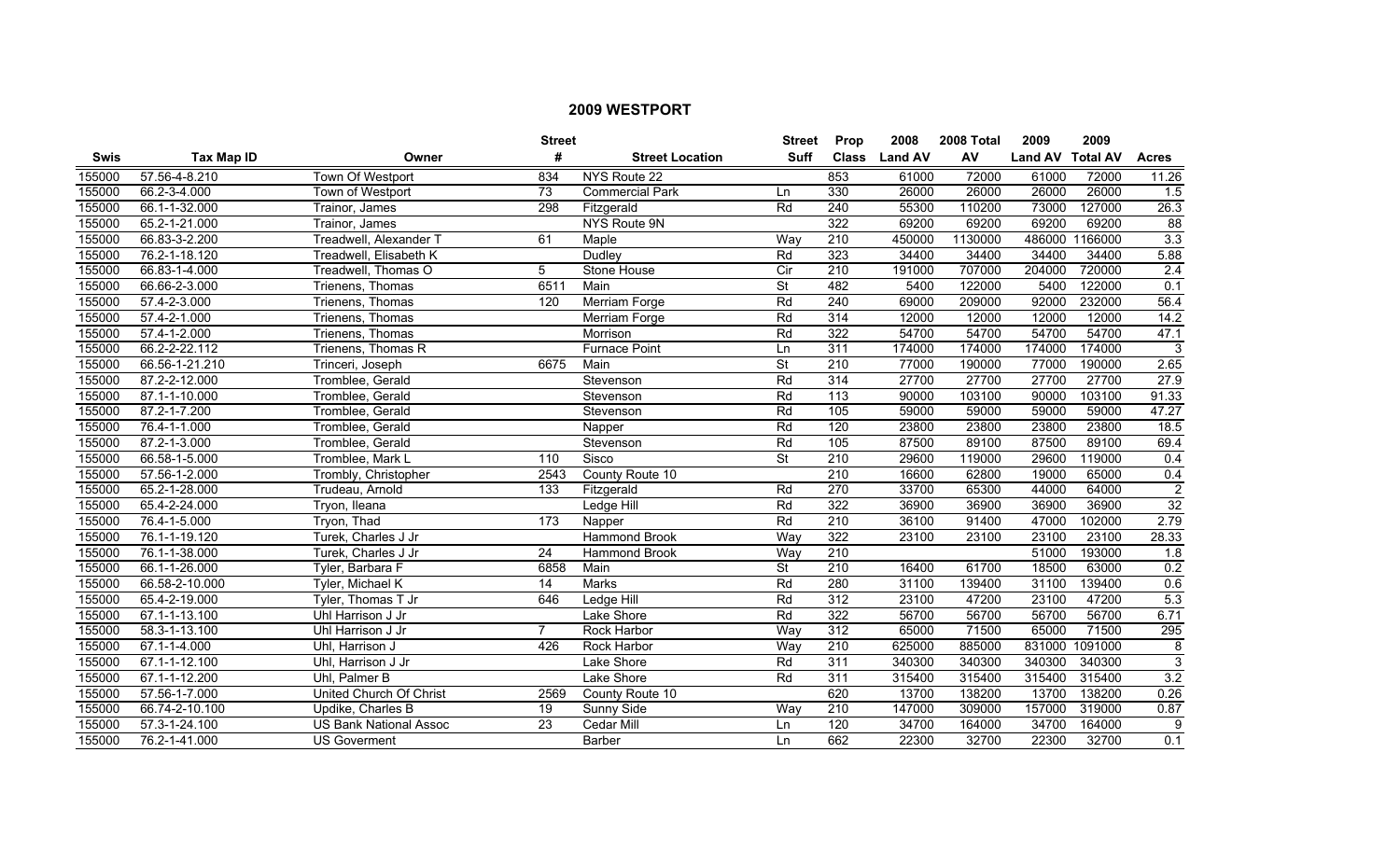|             |                        |                                  | <b>Street</b>    |                        | <b>Street</b>            | <b>Prop</b>      | 2008           | 2008 Total | 2009             | 2009   |              |
|-------------|------------------------|----------------------------------|------------------|------------------------|--------------------------|------------------|----------------|------------|------------------|--------|--------------|
| <b>Swis</b> | <b>Tax Map ID</b>      | Owner                            | #                | <b>Street Location</b> | <b>Suff</b>              | <b>Class</b>     | <b>Land AV</b> | AV         | Land AV Total AV |        | <b>Acres</b> |
| 155000      | 66.2-2-3.000           | Vaiciulis, Peter J               |                  | Lake Shore             | Rd                       | 322              | 53200          | 53200      | 53200            | 53200  | 34.8         |
| 155000      | 66.2-2-4.000           | Vaiciulis, Peter J               | 239              | Lake Shore             | Rd                       | 240              | 51000          | 333000     | 67000            | 349000 | 12.3         |
| 155000      | 66.57-1-9.000          | Vaiciulius, Peter J              | 95               | Sisco                  | $\overline{\mathsf{St}}$ | 210              | 16100          | 77000      | 16100            | 77000  | 0.22         |
| 155000      | 66.65-1-3.000          | Valentine, Vincent               |                  | Main                   | $\overline{\mathsf{St}}$ | 311              | 2900           | 2900       | 2900             | 2900   | 0.15         |
| 155000      | 66.74-2-5.000          | Valentini, Dal                   | 6402             | Main                   | $\overline{\mathsf{St}}$ | 210              | 77300          | 122200     | 77000            | 122000 | 0.3          |
| 155000      | 66.74-2-7.200          | Valentini, Dal                   |                  | Main                   | $\overline{\mathsf{St}}$ | 311              | 7500           | 7500       | 7500             | 7500   | 0.27         |
| 155000      | 66.74-1-2.001          | Vanderbilt, Austin D Jr          | 6325             | Main                   | $\overline{\mathsf{St}}$ | 210              | 102300         | 165500     | 109000           | 173000 | 0.5          |
| 155000      | 66.57-1-13.200         | Vanderhoof, Arleen               | 75               | Sisco                  | $\overline{\mathsf{St}}$ | 210              | 49000          | 71900      | 49000            | 71900  | 0.65         |
| 155000      | 66.3-1-13.000          | Vanderhoof, Peter                | 1167             | Ledge Hill             | Rd                       | 210              | 22400          | 69800      | 26600            | 74000  | 0.4          |
| 155000      | 66.66-6-14.000         | VanDuyne Beverly C               | 28               | Old Arsenal            | Rd                       | 210              | 400000         | 850000     | 432000           | 882000 | 2.68         |
| 155000      | 66.74-2-1.000          | VanDuyne, Beverly C              | 5                | Old Arsenal            | Rd                       | $\overline{210}$ | 162000         | 386000     | 173000           | 397000 |              |
| 155000      | 65.4-2-16.000          | VanEvera, Terry J                |                  | <b>Ledge Hill</b>      | Rd                       | 311              | 100            | 100        | 100              | 100    | 0.16         |
| 155000      | 65.4-2-12.000          | VanEvera, Terry J                | 597              | Ledge Hill             | Rd                       | 240              | 43600          | 116300     | 57000            | 129000 | 12.6         |
| 155000      | 65.4-2-11.000          | VanEvera, Terry J                |                  | Ledge Hill             | Rd                       | 311              | 1900           | 1900       | 1900             | 1900   |              |
| 155000      | 57.55-1-25.002         | VanNort, Steven                  | 739              | NYS Route 22           |                          | $\overline{210}$ | 30100          | 78000      | 34000            | 82000  | 2.18         |
| 155000      | 66.56-1-29.042         | VanOlpen, Daniel                 |                  | Main                   | $\overline{\mathsf{St}}$ | 311              | 1000           | 1000       | 1000             | 1000   | 0.1          |
| 155000      | 66.56-1-21.100         | VanOlpen, Daniel                 |                  | Main                   | $\overline{\mathsf{St}}$ | 311              | 2800           | 2800       | 2800             | 2800   | 1.4          |
| 155000      | 66.3-2-1.000           | VanOlpen, Daniel                 | 33               | Dome                   | Wav                      | 240              | 60000          | 456000     | 80000            | 435000 | 16.6         |
| 155000      | 65.2-1-9.000           | VanWie, Nancy                    | 7556             | NYS Route 9N           |                          | 240              | 47000          | 133000     | 62000            | 148000 | 41.44        |
| 155000      | 65.4-2-20.000          | Vaughan, Jeffrey                 |                  | Ledge Hill             | Rd                       | 910              | 3600           | 3600       | 3600             | 3600   | 1.8          |
| 155000      | 65.4-2-21.000          | Vaughan, Jeffrey F               |                  | Ledge Hill             | Rd                       | 311              | 3400           | 3400       | 3400             | 3400   | 1.7          |
| 155000      | 65.4-2-22.000          | Vaughan, Jeffrey F               | 662              | Ledge Hill             | Rd                       | $\overline{210}$ | 36300          | 133600     | 48000            | 145000 | 1.7          |
| 155000      | 66.56-1-32.001         | Vaughan, Jeffrey F               | 6745             | Main                   | $\overline{\mathsf{St}}$ | 312              | 19800          | 34600      | 19800            | 34600  | 3.1          |
| 155000      | 65.2-1-31.000          | Vaughan, Richard                 | 129              | Fitzgerald             | Rd                       | 312              | 72100          | 78600      | 72100            | 78600  | 77           |
| 155000      | 65.4-2-23.000          | Vaughan, Richard A               | $\overline{714}$ | Ledge Hill             | Rd                       | 240              | 88600          | 185000     | 118000           | 214000 | 63.6         |
| 155000      | 650.-9999-631.900/1881 | Verizon New York Inc             |                  | <b>Outside Plant</b>   |                          | 836              | $\mathbf{0}$   | 16700      | $\mathbf{0}$     | 15598  | $\Omega$     |
| 155000      | 57.4-2-15.200/1        | Verizon New York Inc             |                  | <b>Halds</b>           | Rd                       | 831              | $\Omega$       | 9638       | $\mathbf 0$      | 9638   | 0.01         |
| 155000      | 76.2-1-18.113          | Viens, Donald J                  | 11               | Cold Spring            | Way                      | 210              | 32600          | 108800     | 43000            | 119000 | 3            |
| 155000      | 66.74-1-6.000          | Viens, Paul B                    | 6409             | Main                   | $\overline{\mathsf{St}}$ | 210              | 76900          | 117100     | 77000            | 118000 | 0.3          |
| 155000      | 66.65-1-11.000         | Viens, Steven E                  | 14               | Eagle                  | Ln                       | 210              | 21500          | 134000     | 21500            | 134000 | 0.29         |
| 155000      | 66.57-2-32.000         | Vogel, Edward J                  | 15               | Harbour View           | Ter                      | 210              | 22000          | 96300      | 22000            | 96300  | 0.3          |
| 155000      | 57.4-2-7.200           | Wade, James W Jr                 | 237              | <b>Angier Hill</b>     | Rd                       | 210              | 42200          | 88800      | 56000            | 102000 | 8.5          |
| 155000      | 57.55-1-4.000          | <b>Wadhams Library Assoc</b>     | 763              | NYS Route 22           |                          | 611              | 8000           | 86300      | 8000             | 86300  | 0.1          |
| 155000      | 57.3-1-18.004          | <b>Wadhams Riverside Cemetry</b> | 27               | Church                 | Ln                       | 695              | 10000          | 12000      | 10000            | 12000  | 4.06         |
| 155000      | 57.55-1-11.000         | Wadhams Vol Fire Co Inc          | 775              | NYS Route 22           |                          | 662              | 6000           | 56000      | 6000             | 56000  | 0.08         |
| 155000      | 57.3-1-42.000          | <b>Wadhams Water Dist</b>        | 241              | Youngs                 | Rd                       | 822              | 30100          | 36900      | 30100            | 36900  | 1.4          |
| 155000      | 65.2-1-1.111           | Wager, Arnold                    | 7583             | NYS Route 9N           |                          | 312              | 43700          | 68400      | 43700            | 68400  | 19.73        |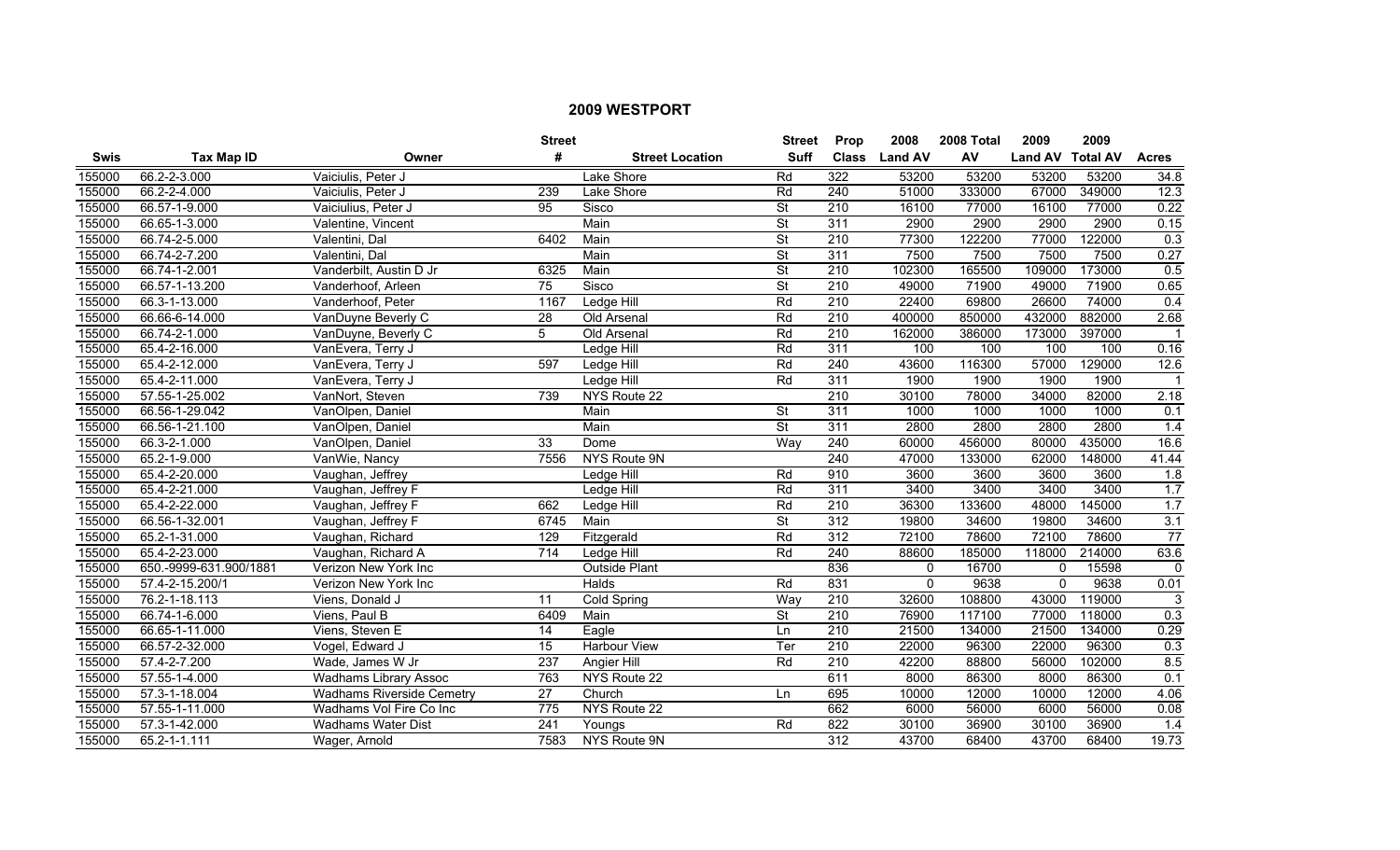|             |                   |                       | <b>Street</b>   |                        | <b>Street</b>            | <b>Prop</b>      | 2008           | 2008 Total | 2009             | 2009           |                  |
|-------------|-------------------|-----------------------|-----------------|------------------------|--------------------------|------------------|----------------|------------|------------------|----------------|------------------|
| <b>Swis</b> | <b>Tax Map ID</b> | Owner                 | #               | <b>Street Location</b> | <b>Suff</b>              | <b>Class</b>     | <b>Land AV</b> | AV         | Land AV Total AV |                | <b>Acres</b>     |
| 155000      | 66.66-5-5.000     | Walker, Frank E       | 6429            | Main                   | $\overline{\mathsf{St}}$ | $\overline{210}$ | 75100          | 153700     | 75000            | 154000         | 0.27             |
| 155000      | 87.2-2-6.000      | Walker, Franklin      | 5552            | NYS Route 9N           |                          | 322              | 33600          | 33600      | 33600            | 33600          | 12               |
| 155000      | 66.56-1-15.000    | Walker, Juleigh G     | 6655            | Main                   | $\overline{\mathsf{St}}$ | 210              | 38200          | 128000     | 38200            | 128000         | 0.51             |
| 155000      | 58.3-1-9.200      | Waltz Landscaping Inc | 872             | Lake Shore             | Rd                       | 312              | 44100          | 223800     | 44100            | 223800         | $\overline{24}$  |
| 155000      | 65.2-1-36.000     | Ward, Jeffrey A       |                 | Goff                   | Rd                       | 912              | 23000          | 23000      | 23000            | 23000          | 37.5             |
| 155000      | 65.2-1-39.200     | Ward, Jeffrey A       |                 | Goff                   | Rd                       | 912              | 8700           | 8700       | 8700             | 8700           | 15.8             |
| 155000      | 65.2-1-34.000     | Ward, Jeffrey A       |                 | Fitzgerald             | Rd                       | 912              | 27300          | 27300      | 27300            | 27300          | 50               |
| 155000      | 76.2-1-54.000     | Ward, LuAnn M         | 240             | Dudley                 | Rd                       | 280              | 34100          | 104300     | 45000            | 115000         | 1.4              |
| 155000      | 66.58-1-10.100    | Ware Bruce E          | 6532            | Main                   | $\overline{\mathsf{St}}$ | 230              | 22400          | 153300     | 22400            | 153300         | 0.31             |
| 155000      | 66.58-2-22.000    | Ware, Bruce           | 12              | Champlain              | Ave                      | 482              | 12000          | 110000     | 12000            | 110000         | 0.2              |
| 155000      | 66.58-1-11.000    | Ware, Bruce           | 6528            | Main                   | St                       | 210              | 75700          | 186500     | 75700            | 186500         | 1.4              |
| 155000      | 66.58-2-23.000    | Ware, Bruce           | $\overline{14}$ | Champlain              | Ave                      | 220              | 6900           | 96700      | 6900             | 96700          | 0.1              |
| 155000      | 57.4-2-13.000     | Ware, Stephen L       |                 | Angier Hill            | Rd                       | 321              | 25400          | 25400      | 25400            | 25400          | 31.32            |
| 155000      | 67.1-1-6.000      | Ware, Thornton K III  | 332             | Rock Harbor            | Way                      | $\overline{210}$ | 406000         | 660000     | 406000           | 660000         | 6.9              |
| 155000      | 66.58-2-7.000     | Ware, Thornton K Jr   | $\overline{18}$ | Fire Fly               | Ln                       | $\overline{210}$ | 233000         | 306100     | 261000           | 334000         | 1.2              |
| 155000      | 66.66-4-6.000     | Warren, Ralph         | 6451            | Main                   | $\overline{\mathsf{St}}$ | 220              | 83700          | 188000     | 84000            | 189000         | 0.33             |
| 155000      | 76.4-1-23.000     | Way, Dee S            | 34              | Loch Hame              | Way                      | 260              | 402300         | 540700     | 420000           | 558000         | 9.1              |
| 155000      | 65.4-2-17.000     | Weeks, James F        | 629             | Ledge Hill             | Rd                       | 210              | 33100          | 76100      | 44000            | 87000          | $\mathbf 1$      |
| 155000      | 65.4-2-10.000     | Weeks, Sue            | 581             | Ledge Hill             | Rd                       | 240              | 59400          | 162500     | 79000            | 182000         | 27.2             |
| 155000      | 65.2-1-35.000     | Weeks, Sue            |                 | Fitzgerald             | Rd                       | 322              | 70700          | 70700      | 70700            | 70700          | 107.3            |
| 155000      | 76.2-1-26.000     | Weir, Candace         | 104             | <b>Barksdale</b>       | Rd                       | $\overline{210}$ | 343000         | 538000     | 377000           | 572000         | 2.3              |
| 155000      | 76.2-1-21.300     | Weir, David           |                 | Barksdale              | Rd                       | $\overline{311}$ | 353100         | 353100     | 353100           | 353100         | 2.1              |
| 155000      | 76.2-1-25.000     | Weir, David A Jr      | 112             | <b>Barksdale</b>       | Rd                       | $\overline{210}$ | 774000         | 930000     | 980000           | 1136000        | 1.8              |
| 155000      | 76.2-1-24.100     | Weitzel, William C Jr | 128             | Barksdale              | Rd                       | 250              | 484000         | 1010000    |                  | 494000 1020000 | 4.1              |
| 155000      | 65.4-2-28.000     | Welch, Carol A        | 799             | Ledge Hill             | Rd                       | 210              | 40600          | 94000      | 53000            | 106000         | 1.8              |
| 155000      | 65.4-2-30.000     | Welch, Carol A        |                 | Ledge Hill             | Rd                       | 312              | 2200           | 6700       | 2200             | 6700           | $\mathbf{1}$     |
| 155000      | 66.3-1-40.000     | Welch, Carol A        |                 | Ledge Hill             | Rd                       | 910              | 8300           | 8300       | 8300             | 8300           | 9.9              |
| 155000      | 65.4-2-27.000     | Welch, Chester H      |                 | Ledge Hill             | Rd                       | 240              | 15600          | 15600      | 45000            | 214000         | 20               |
| 155000      | 87.2-1-2.000      | Welch, Earl           | 194             | Stevenson              | Rd                       | 240              | 40700          | 74300      | 54000            | 87000          | 10.5             |
| 155000      | 76.2-1-51.000     | Wells, Colin M        |                 | Dudley                 | Rd                       | 311              | 12000          | 12000      | 12000            | 12000          | 0.4              |
| 155000      | 76.2-1-50.000     | Wells, Colin M        | 15              | Cerf                   | Way                      | 260              | 391500         | 559600     | 409000           | 577000         | 1.1              |
| 155000      | 76.2-1-55.115     | Wells, Colin W        |                 | <b>Dudley</b>          | Rd                       | 311              | 75100          | 75100      | 75100            | 75100          | 0.23             |
| 155000      | 76.2-1-49.000     | Wells, L Aaron        | $\overline{7}$  | Cerf                   | Way                      | 210              | 327600         | 466800     | 357000           | 496000         | 1.16             |
| 155000      | 66.66-5-6.000     | Werner, Marvin E      | 6425            | Main                   | $\overline{\mathsf{St}}$ | $\overline{210}$ | 98900          | 193200     | 99000            | 194000         | 0.46             |
| 155000      | 66.4-1-8.000      | West, David           | 1087            | Stevenson              | Rd                       | $\overline{210}$ | 114000         | 334000     | 152000           | 372000         | $\overline{1.2}$ |
| 155000      | 57.4-2-15.100     | West, James           | 531             | Lake Shore             | Rd                       | $\overline{312}$ | 18800          | 31900      | 18800            | 31900          |                  |
| 155000      | 66.66-4-12.000    | Westover, Dennis E    | 6               | Congress               | $\overline{\mathsf{St}}$ | $\overline{210}$ | 36200          | 102600     | 43000            | 110000         | 0.12             |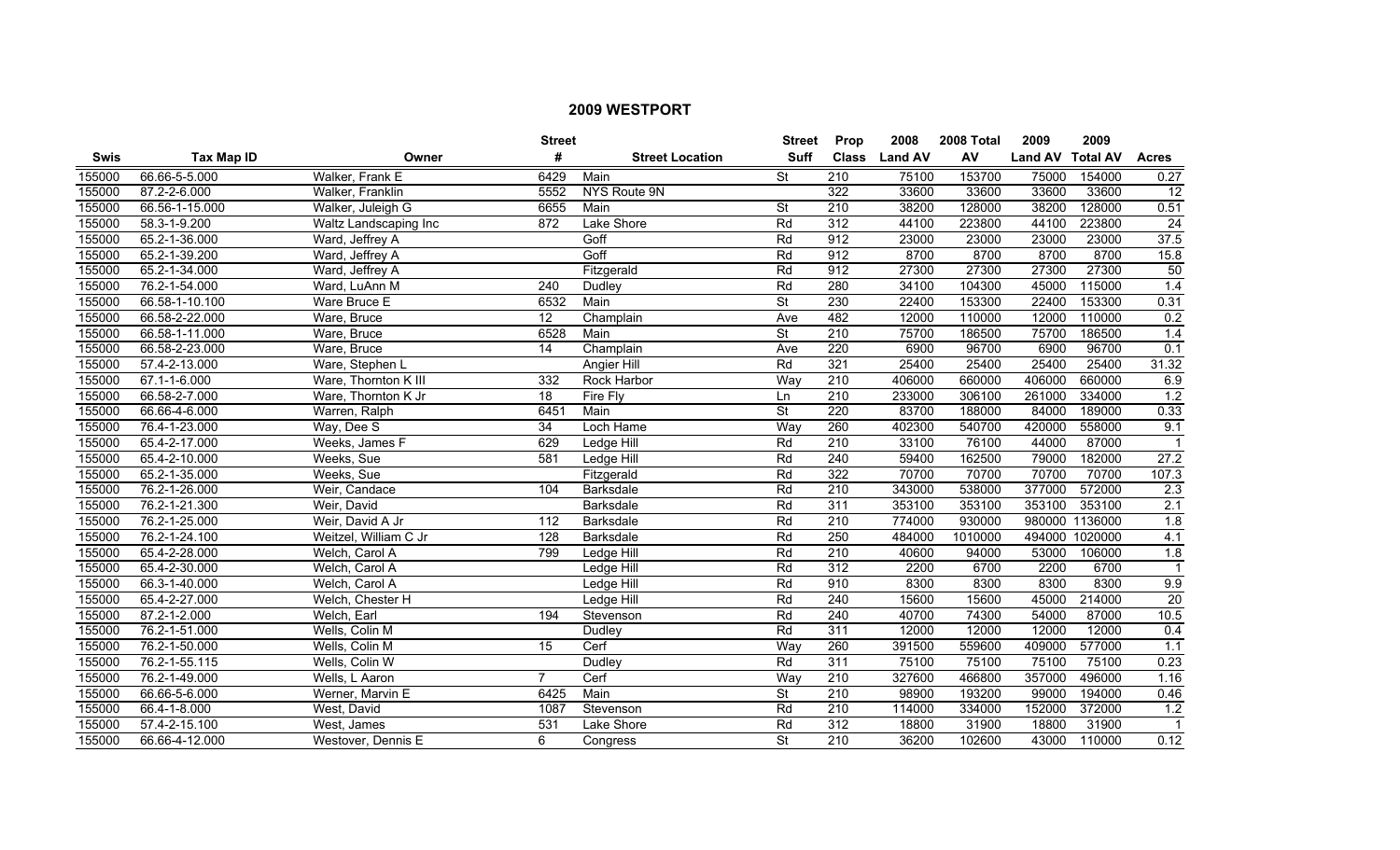|             |                   |                                  | <b>Street</b>    |                            | <b>Street</b>            | Prop             | 2008           | 2008 Total | 2009             | 2009           |                  |
|-------------|-------------------|----------------------------------|------------------|----------------------------|--------------------------|------------------|----------------|------------|------------------|----------------|------------------|
| <b>Swis</b> | <b>Tax Map ID</b> | Owner                            | #                | <b>Street Location</b>     | <b>Suff</b>              | <b>Class</b>     | <b>Land AV</b> | AV         | Land AV Total AV |                | <b>Acres</b>     |
| 155000      | 66.56-1-10.000    | Westover, James Jr               | 6726             | Main                       | St                       | 210              | 29900          | 96900      | 29900            | 96900          | 0.4              |
| 155000      | 66.4-1-10.000     | Westover, James R Jr             | 1101             | Stevenson                  | Rd                       | 210              | 92300          | 151500     | 92000            | 152000         | $\mathbf{1}$     |
| 155000      | 66.56-1-20.000    | Westover, Marlene                | 6669             | Main                       | <b>St</b>                | 210              | 29400          | 141000     | 29400            | 141000         | 0.4              |
| 155000      | 66.2-2-18.000     | Westpenn Properties Inc          | 26               | Cove                       | Way                      | 312              | 715000         | 840000     | 715000           | 840000         | 32.85            |
| 155000      | 76.2-1-6.002      | <b>Westport Airport LLC</b>      | 6087             | NYS Route 9N               |                          | 449              | 89700          | 153700     | 89700            | 153700         | 67.68            |
| 155000      | 65.2-2-3.000      | Westport Bible Church Inc        | $\overline{24}$  | Youngs                     | Rd                       | 620              | 42600          | 213100     | 42600            | 213100         | 2.99             |
| 155000      | 66.66-6-17.000    | <b>Westport Cemetery</b>         |                  | Main                       | $\overline{\mathsf{St}}$ | 695              | 14900          | 14900      | 14900            | 14900          | $\overline{0.3}$ |
| 155000      | 66.65-1-16.001    | <b>Westport Cemetery Assoc</b>   | 6577             | Main                       | $\overline{\mathsf{St}}$ | 695              | 16600          | 16600      | 16600            | 16600          | 6.1              |
| 155000      | 66.57-1-1.000     | <b>Westport Central School</b>   | 25               | Sisco                      | St                       | 612              | 111000         | 2183000    |                  | 111000 2183000 | 14.5             |
| 155000      | 66.2-3-5.000      | Westport Dev Park Inc            | 66               | <b>Commercial Park</b>     | Ln                       | 330              | 36300          | 36300      | 36300            | 36300          | 5.18             |
| 155000      | 66.2-3-6.000      | Westport Dev Park Inc            | 62               | <b>Commercial Park</b>     | Ln                       | 330              | 40000          | 40000      | 40000            | 40000          | 6.83             |
| 155000      | 66.2-3-2.000      | Westport Dev Park Inc            | 15               | <b>Commercial Park</b>     | Ln                       | 330              | 37000          | 37000      | 37000            | 37000          | 5.5              |
| 155000      | 66.2-3-7.000      | Westport Dev Park Inc            | $\overline{56}$  | <b>Commercial Park</b>     | Ln                       | 330              | 34700          | 34700      | 34700            | 34700          | 4.58             |
| 155000      | 66.2-3-3.000      | Westport Dev Park Inc            | 57               | <b>Commercial Park</b>     | Ln                       | 330              | 21000          | 21000      | 21000            | 21000          | 7.43             |
| 155000      | 66.66-6-34.000    | <b>Westport Federated Church</b> |                  | <b>Bay Breeze</b>          | Way                      | 311              | 14300          | 14300      | 14300            | 14300          | 0.2              |
| 155000      | 66.58-2-31.000    | <b>Westport Fire District</b>    | 38               | Champlain                  | Ave                      | 662              | 16200          | 136400     | 16200            | 136400         | 0.3              |
| 155000      | 76.1-1-35.000     | Westport Fish & Game             | 91               | Fish & Game                | Way                      | 682              | 40800          | 59800      | 40800            | 59800          | 40               |
| 155000      | 66.4-1-1.009      | Westport Golf Investors LLC      | 49               | <b>Country Club</b>        | Wav                      | 552              | 370000         | 1895000    | 370000           | 1895000        | 367.3            |
| 155000      | 75.4-2-2.000      | Westport Hunting Club Inc        |                  | Mountain Spring            | Rd                       | 920              | 10500          | 15700      | 10500            | 15700          | $\mathbf{1}$     |
| 155000      | 66.66-2-9.000     | <b>Westport Library Asso</b>     | 4                | Harris                     | Ln                       | 611              | 47400          | 238500     | 47400            | 238500         | $\mathbf{1}$     |
| 155000      | 66.66-2-25.000    | Westport Marina Inc              |                  | Washington                 | $\overline{\mathsf{St}}$ | 330              | 30000          | 30000      | 30000            | 30000          | 0.22             |
| 155000      | 76.2-1-7.000      | Westport Marina Inc              | 6039             | NYS Route 9N               |                          | 449              | 45000          | 146000     | 45000            | 146000         | 8.86             |
| 155000      | 66.66-7-1.000     | Westport Marina Inc              |                  | Washington                 | <b>St</b>                | 315              | 5700           | 5700       | 5700             | 5700           | 0.7              |
| 155000      | 57.55-1-13.000    | Westport Masonic Lodge           | 774              | NYS Route 22               |                          | 691              | 6800           | 28600      | 6800             | 28600          | 0.2              |
| 155000      | 66.2-1-7.100      | Westport MLM Agency Inc          | 192              | Champlain                  | Ave                      | 210              | 41200          | 208400     | 54000            | 233000         | 2.56             |
| 155000      | 66.2-1-32.000     | Westport Town Tool Sheds         | $\overline{245}$ | NYS Route 22               |                          | 651              | 44200          | 181400     | 44200            | 181400         | 4.1              |
| 155000      | 555.50-2-4.000    | Westport Water Co                |                  | <b>Public Service Town</b> |                          | 822              | $\Omega$       | 158600     | $\Omega$         | 158600         | $\Omega$         |
| 155000      | 66.3-1-9.113      | Whalen, Christopher P            | 1109             | Ledge Hill                 | Rd                       | 240              | 54600          | 223000     | 72000            | 240000         | 25               |
| 155000      | 87.1-1-11.000     | White Thomas J                   |                  | McConlev                   | Ln                       | 910              | 44400          | 44400      | 44400            | 44400          | 53.5             |
| 155000      | 66.1-1-15.000     | White, Bessie H                  |                  | NYS Route 22               |                          | 105              | 75900          | 75900      | 75900            | 75900          | 72.1             |
| 155000      | 66.2-1-36.000     | White, Bessie H                  | 342              | NYS Route 22               |                          | 113              | 80000          | 152000     | 80000            | 152000         | 60.4             |
| 155000      | 76.1-1-30.000     | White, Betty                     |                  | Stevenson                  | Rd                       | 910              | 37600          | 37600      | 37600            | 37600          | 68.6             |
| 155000      | 66.57-1-7.000     | White, Betty                     | 105              | Sisco                      | $\overline{\mathsf{St}}$ | 210              | 37500          | 99900      | 37500            | 99900          | 0.5              |
| 155000      | 76.3-1-32.000     | White, Betty                     |                  | McConley                   | Ln                       | 910              | 95800          | 95800      | 95800            | 95800          | 150              |
| 155000      | 87.1-1-17.000     | White, Betty                     |                  | Stevenson                  | Rd                       | 910              | 50200          | 50200      | 50200            | 50200          | 87.8             |
| 155000      | 76.1-1-29.000     | White, Betty                     | 585              | Stevenson                  | Rd                       | $\overline{271}$ | 44700          | 50100      | 61000            | 66000          | 13.6             |
| 155000      | 66.65-1-4.000     | White, Dean H                    | 6615             | Main                       | St                       | $\overline{210}$ | 67900          | 138800     | 67900            | 138800         | 0.9              |